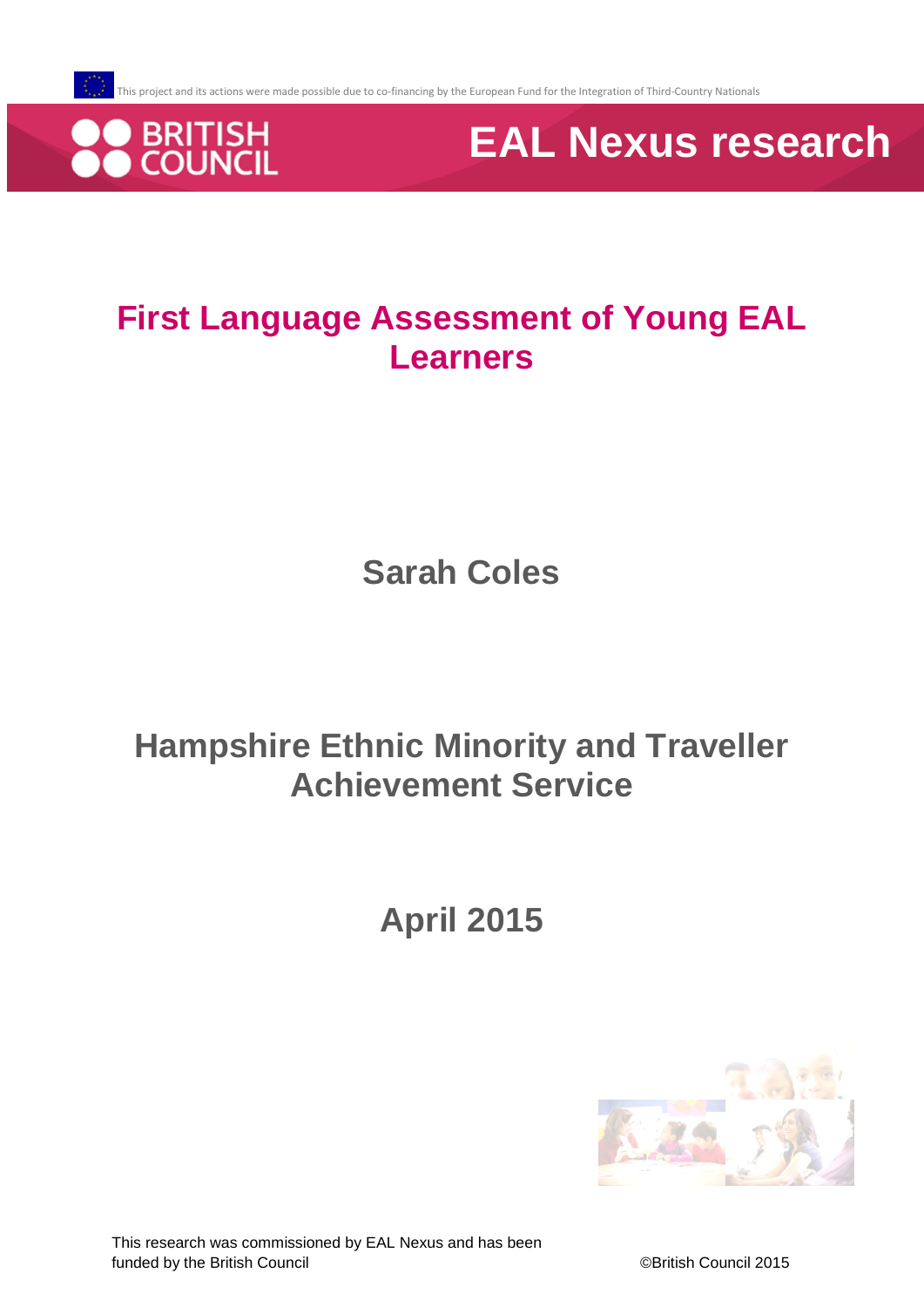## **Collaborators**

Kathryn Swales, Early Years Teacher Advisor, Hampshire Early Years team

Michelle Nye, EMTAS Consultant

Kamaljit Dulai, EMTAS Bilingual Assistant Manager

Judith Howard, EMTAS Specialist Teacher Advisor

Kamala Subba, EMTAS Nepali-Speaking Bilingual Assistant

Laura Donea, EMTAS Romanian-Speaking Bilingual Assistant

Hampshire Infant and Primary Schools, their pupils, parents and staff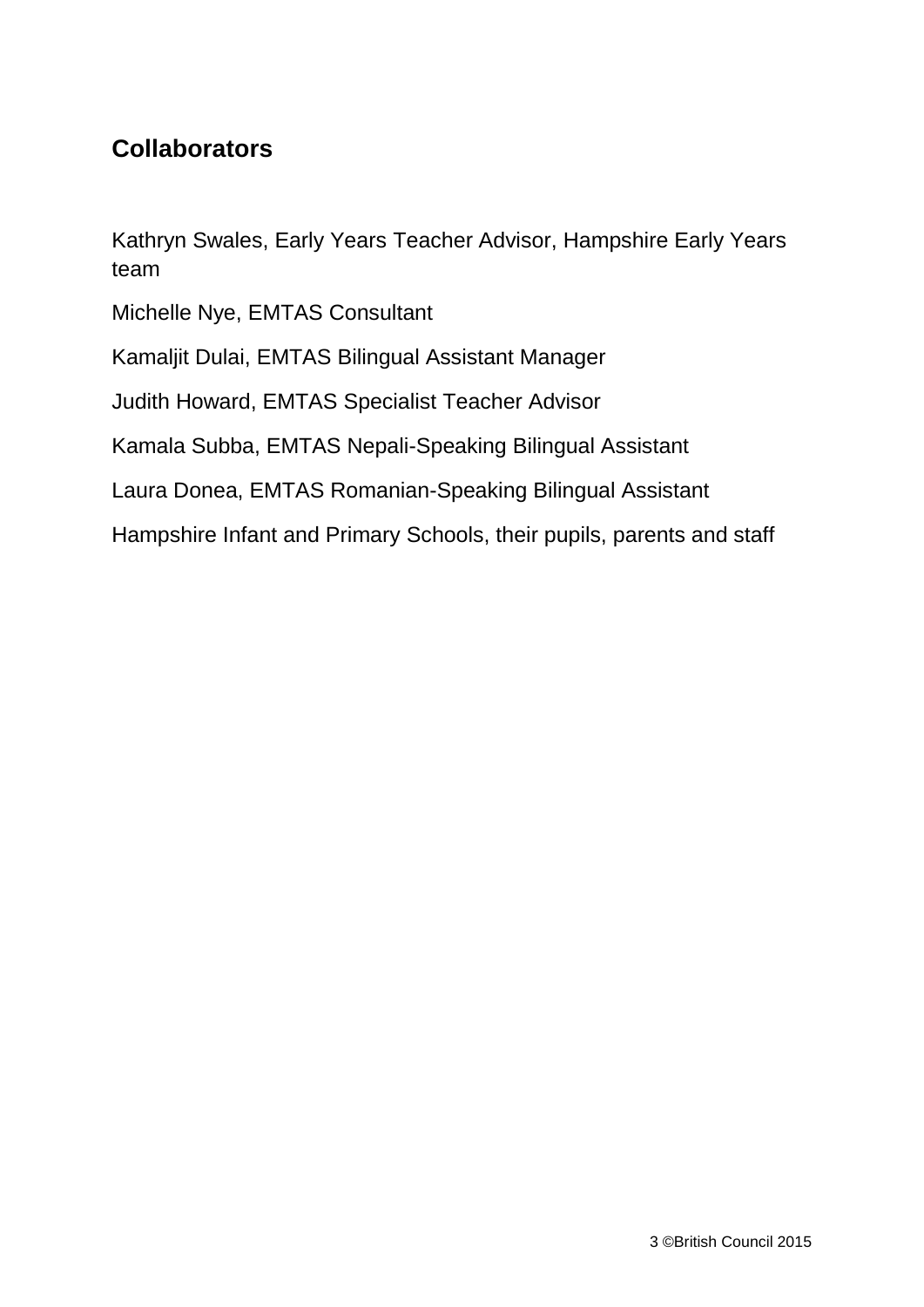# **Contents**

| What resources and guidance already exist in relation to this area of work? 6 |  |
|-------------------------------------------------------------------------------|--|
|                                                                               |  |
| Developing an approach to first language assessment in the Early Years  12    |  |
|                                                                               |  |
|                                                                               |  |
|                                                                               |  |
|                                                                               |  |
|                                                                               |  |
|                                                                               |  |
|                                                                               |  |
|                                                                               |  |
|                                                                               |  |
| First Language Assessment of a Year R Nepali-speaking girl 'Kheena'35         |  |
|                                                                               |  |
| First Language Assessment of a Year R Nepali-speaking boy 'Puran' 46          |  |
|                                                                               |  |
| First Language Assessment of a Year R Romanian-speaking boy 'Andrei'57        |  |
|                                                                               |  |
| First Language Assessment of a Year 4 Nepali-speaking girl 'Kalpana' 68       |  |
|                                                                               |  |
|                                                                               |  |
|                                                                               |  |
|                                                                               |  |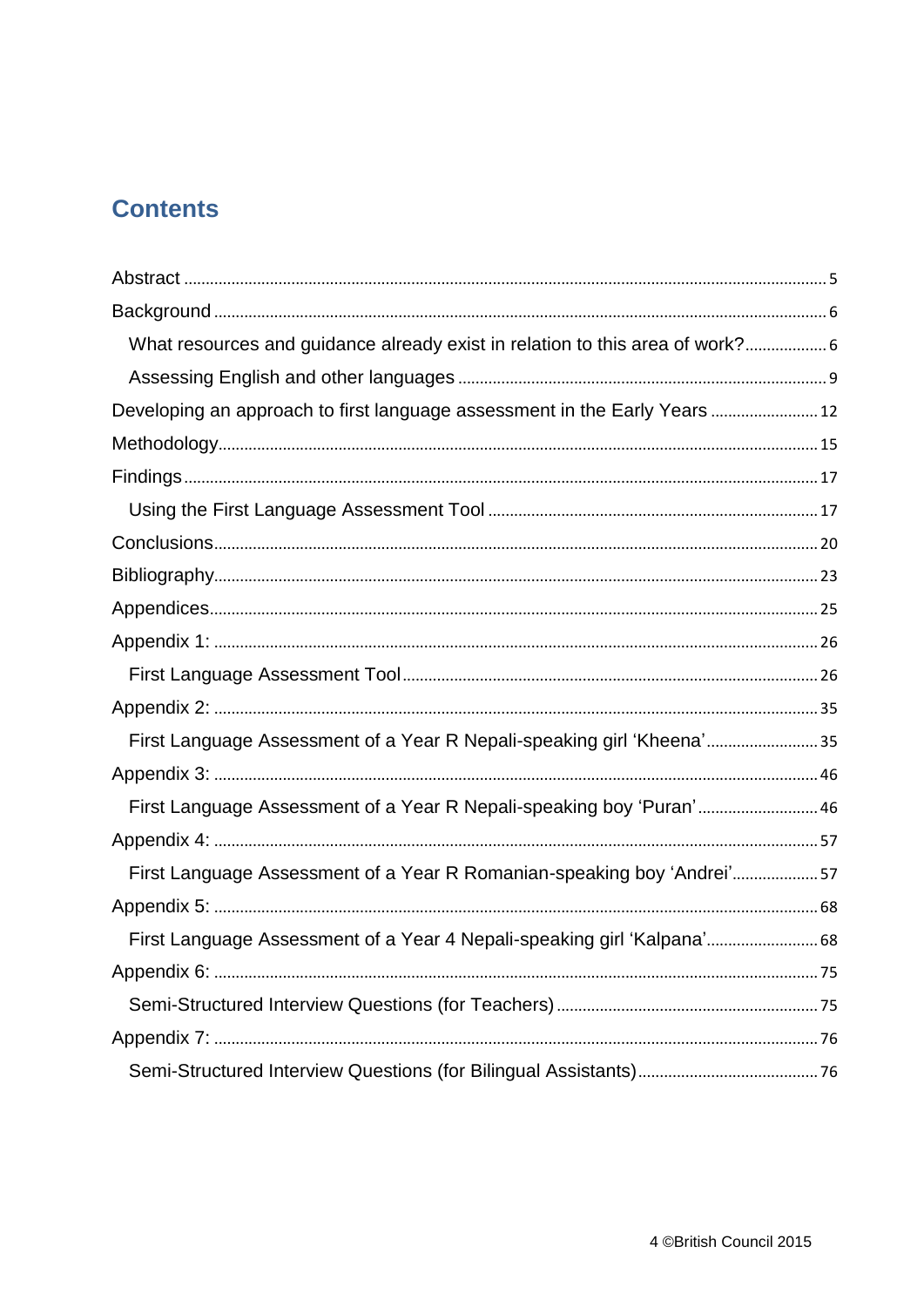#### <span id="page-3-0"></span>**Abstract**

This project focuses on the development and piloting of a first language assessment tool for use with young children for whom English is an Additional Language (EAL). The intention is that this tool be used alongside existing statutory assessments that Early Years practitioners are required to carry out on children's developing skills in English and it should not replace these.

In England in Year R, the development of children aged 4–5 is currently assessed across 17 key areas – the Early Learning Goals (ELGs), as described in the Early Years Foundation Stage Profile. Most of these assessments can be carried out in any language but the assessments for the ELGs for Communication, Language and Literacy must be carried out in English. The new tool provides information about children's first language skills to practitioners in a format that is similar to that of the Foundation Stage Profile (FSP) and therefore familiar. Used alongside the FSP, it can provide practitioners with a fuller picture of young bilingual learners' language skills both in their first languages and in English. Because of the detail it provides about a child's abilities in first language, it can help practitioners understand whether or not a child's language development is progressing normally and support the early identification of those at risk of delay or disorder. Furthermore, it can provide evidence for children with a particular gift for language, bringing to light the abilities of a child who is developing skills that are in advance of age-related expectations.

Sarah Coles

March 2015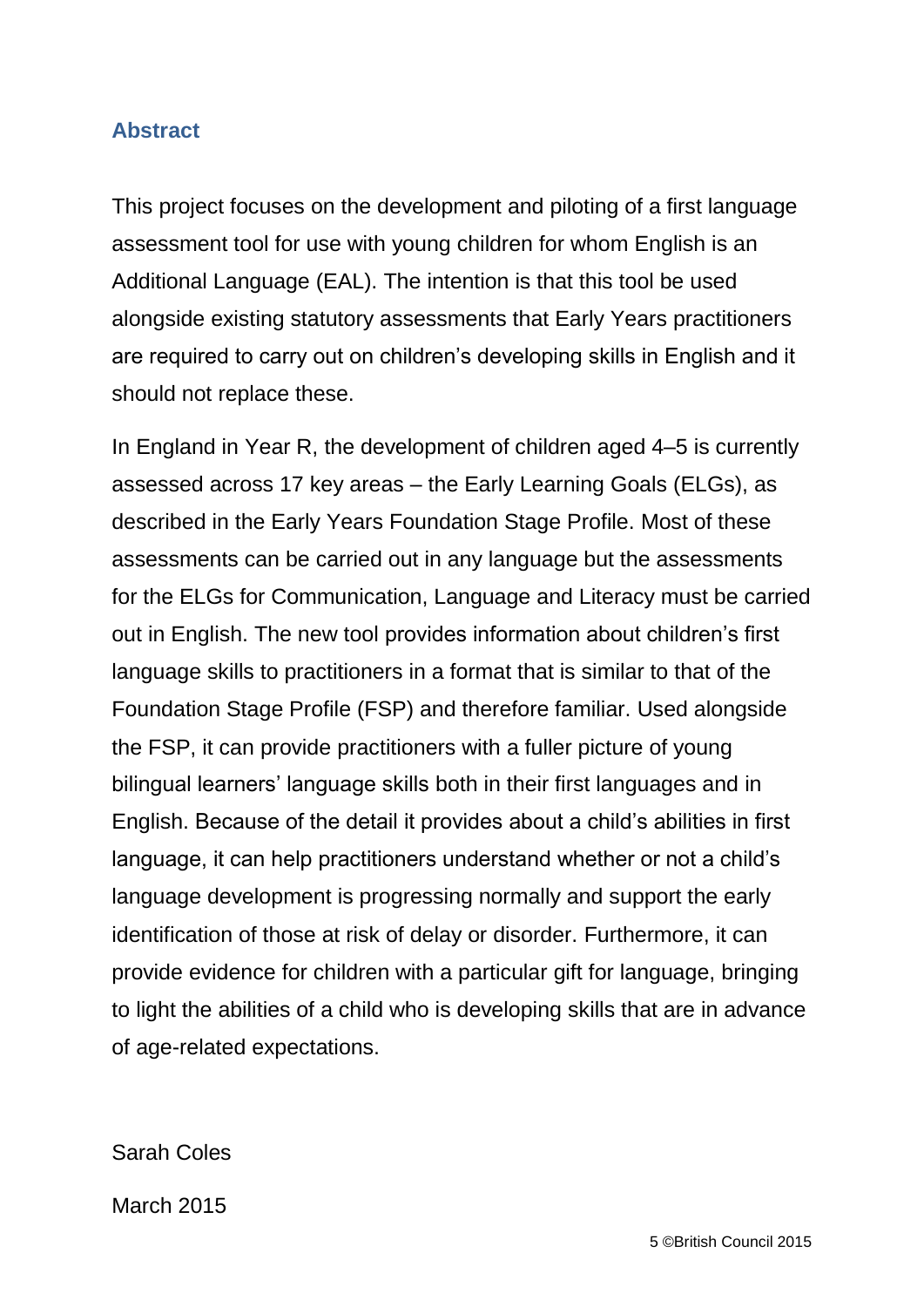#### <span id="page-4-0"></span>**Background**

# <span id="page-4-1"></span>**What resources and guidance already exist in relation to this area of work?**

Throughout the foundation stage, practitioners engage with an ongoing assessment process that covers in total the seven areas of learning and development that shape provision in all Early Years settings (EYFS Statutory Framework, March 2012). Of these seven areas, three are identified as the prime areas: 'Communication and Language'; 'Physical Development'; and 'Personal, Social and Emotional Development'. The remaining four areas comprise 'Literacy'; 'Mathematics'; 'Understanding the World'; and 'Expressive Arts and Design'. For the purposes of this piece of research, the focus will be on 'Communication and Language' and 'Literacy'.

The 2014 Early Years Foundation Stage Handbook (2013) includes reference to young bilingual learners and mentions the desirability of children's home languages being used in the setting to support access to and engagement with the full range of activities on offer:

'For children whose home language is not English, providers must take reasonable steps to provide opportunities for children to develop and use their home language in play and learning, supporting their language development at home.' (Section 1.8)

There is no further guidance in the document on how settings might support and promote the development of children's first languages, which is a surprising omission given the continuing availability of resources such as *Supporting children learning English as an additional*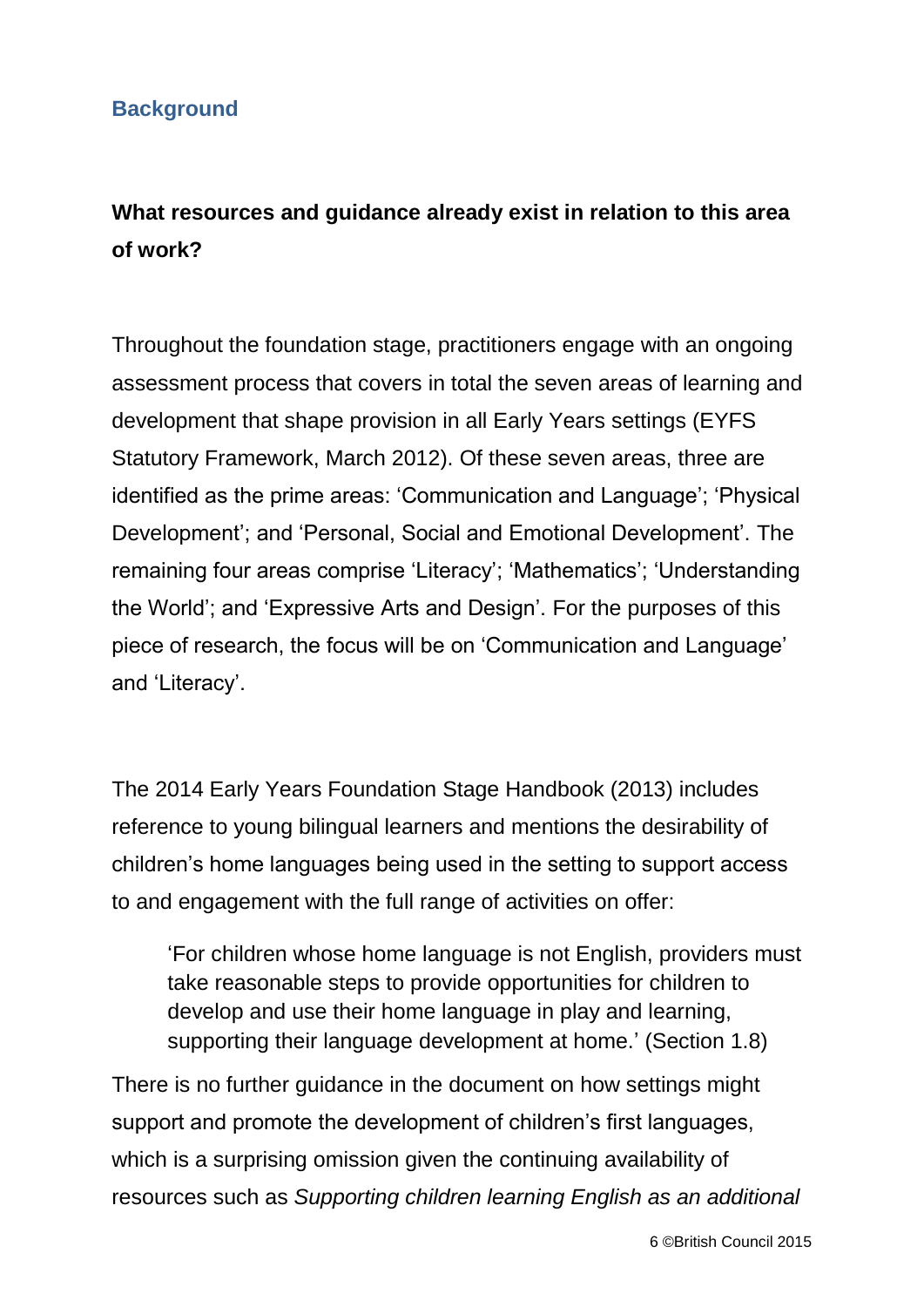*language: Guidance for practitioners in the Early Years Foundation Stage* (DCSF, 2007) which covers this in some depth. This document, a product of the National Strategies era, recognises the importance of children's home languages and promotes bilingualism as an asset that can confer intellectual advantage. Drawing on twenty years' research into the language development of young bilingual learners, the document warns against an English-only approach to language learning which, it advises, may result in 'fragmented development where the child is denied the opportunity to develop proficiency in either language' (p.4). It identifies three key principles which should guide and shape practitioners' approaches to children for whom English is an additional language in the Early Years:

- Supporting continued development of first language and promoting the use of first language for learning enables children to access learning opportunities within the EYFS and beyond through their full language repertoire.
- Cognitive challenge can and should be kept appropriately high through the provision of linguistic and contextual support.
- Language acquisition goes hand in hand with cognitive and academic development, with an inclusive curriculum as the context. (p.4)

In the light of this, it is of concern, particularly to practitioners with an interest in issues relating to equality and diversity, that the 2014 EYFS Handbook explicitly promotes English above any of the other languages that children in the Foundation Stage may speak or have access to:

'Providers must also ensure that children have sufficient opportunities to learn and reach a good standard in English language during the EYFS, ensuring children are ready to benefit from the opportunities available to them when they begin Year 1. When assessing communication, language and literacy skills, practitioners must assess children's skills in English. If a child does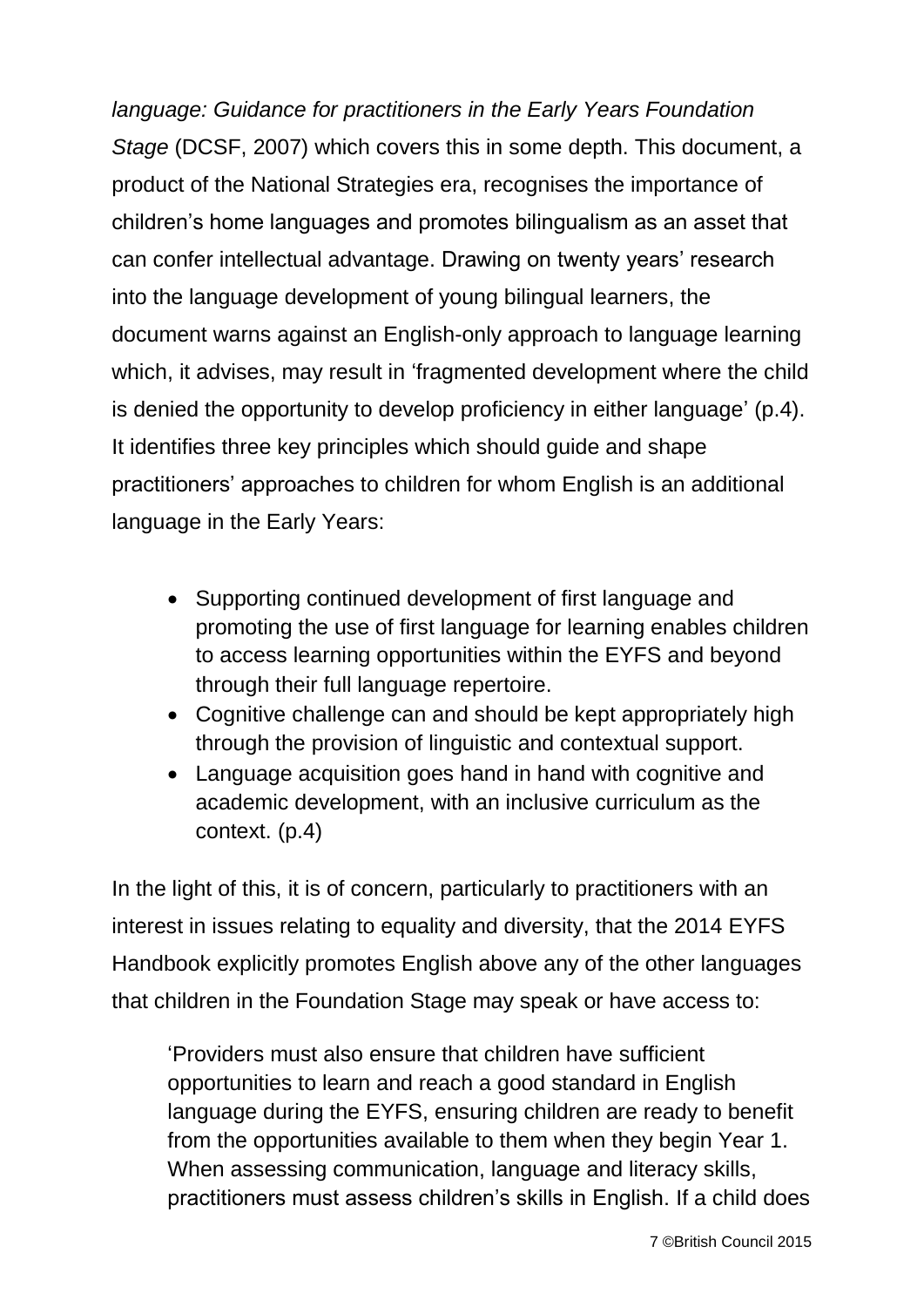not have a strong grasp of English language, practitioners must explore the child's skills in the home language with parents and/or carers, to establish whether there is cause for concern about language delay.' (Section 1.8)

The requirement to focus only on bilingual children's use of English when assessing their communication, language and literacy skills and to consider a child's command of their first language only where there are concerns about a language delay has attracted criticism, not least because of the increased vulnerability of young bilingual learners to underachievement as measured against benchmarked age-related expectations. It also goes against the guidance issued in 2007 on supporting children learning EAL which stated as a key principle 'bilingualism is an asset, and the first language has a continuing and significant role in identity, learning and the acquisition of additional languages' (DCSF, p.4) and the recommendations made in the Tickell report (2011) where the development of a child's first language skills is described as 'critical for children's progress in oral language and social understanding' (p. 26).

Additionally, there is implicit within this monolingual approach to language assessment an implicit acceptance of diglossia, a term used here in its broadest sense as defined by Tarone and Swain (1995, p.166). In a diglossic situation, the cultural capital resides with the dominant language, the language used for academic purposes, here English, whilst children's other languages are considered inferior, rendering what a child might be able to express in home language relatively unimportant. As Tarone and Swain (1995) suggest, drawing largely on anecdotal evidence, classrooms become increasingly diglossic as children progress through primary education and they note that, whilst children continue to use L2 in task-oriented situations, their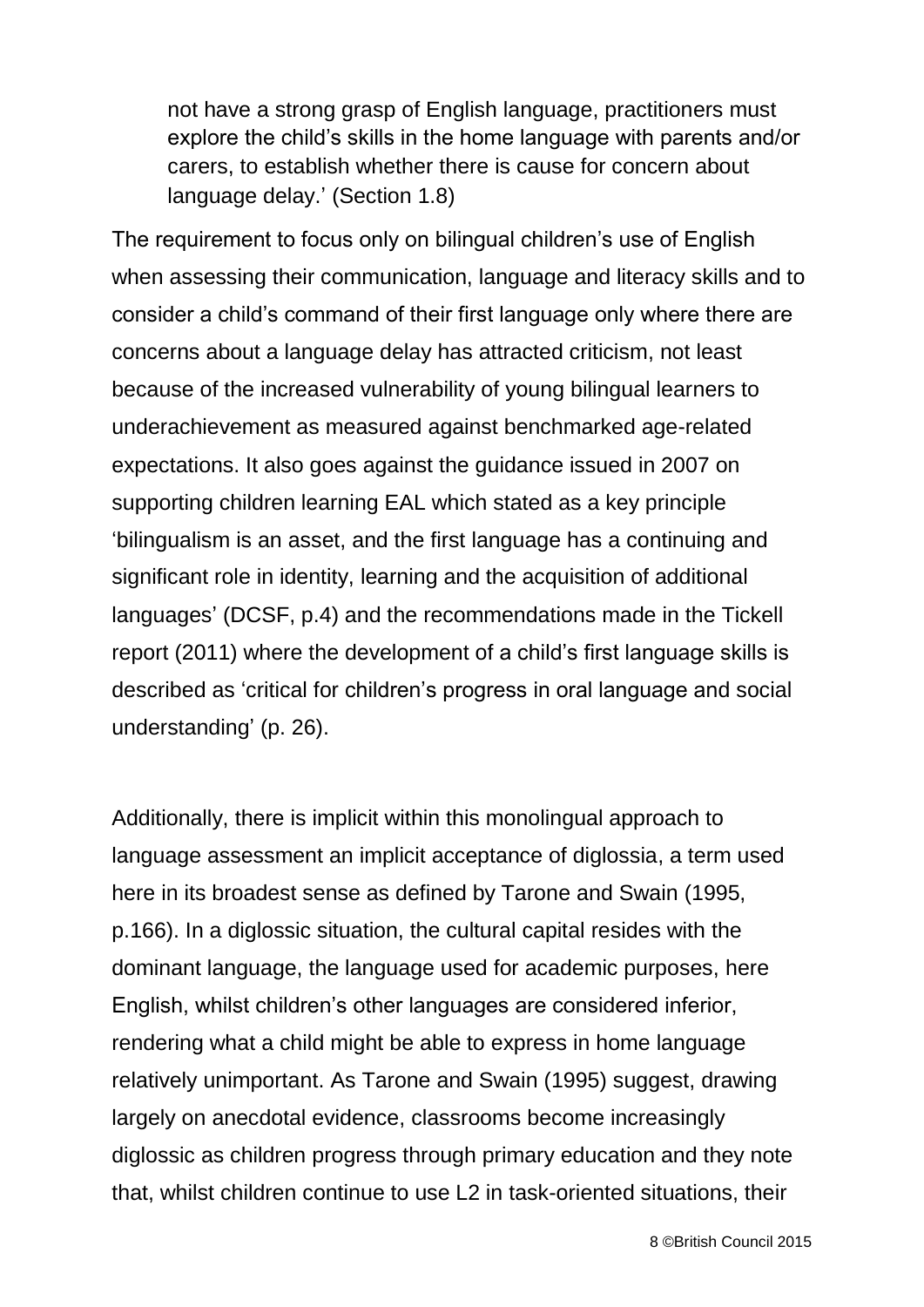use of L1 actually increases over time in peer-to-peer interactions. Tarone and Swain suggest that one reason for this is that vernacular language functions become increasingly important as children become socialised and, whilst they have learned English for academic purposes, they do not learn vernacular English (as used for non-academic purposes) concurrently. Therefore, where there is an established, numerically significant L1 community, children increasingly tend towards first language use rather than English. Building on what Tarone and Swain document, it could be extrapolated that, since language cannot be separated from culture, there will develop a parallel schism between the child's cultural identity and the culture of the classroom, mirroring that which emerges between their language(s) and English, in such a diglossic situation.

#### <span id="page-7-0"></span>**Assessing English and other languages**

9 ©British Council 2015 In terms of language assessment tools, whilst there is no nationally agreed assessment system a number of schemes have been devised which describe the developmental stages of English language acquisition for bilingual learners. The 1990 Hilary Hester 4-Stage scale describes progression from Stage 1 'new to English' through to Stage 4, 'a very fluent user of English in most social and learning contexts'. When compared with other, more recent scales, this early one seems lacking in detail with the progression from one stage to the next requiring considerable advancement. If practitioners are interested in tracking progress over time and monitoring regularly, then the Hilary Hester scale does not provide the level of detail necessary to plot a child's developing skills in English in a meaningful way. Further examples based on the Hester scale but affording more detail in terms of progression include the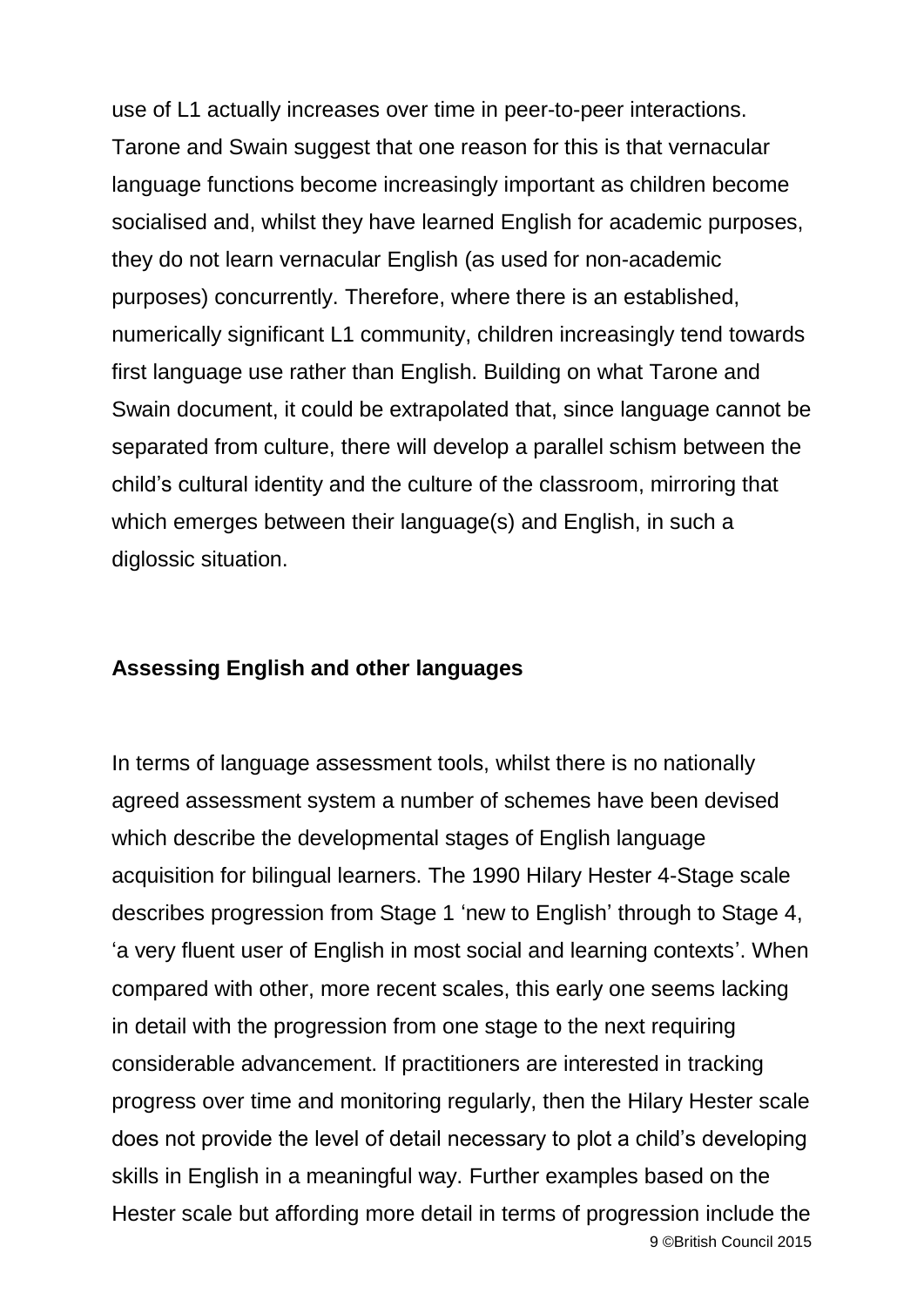EAL assessment system produced by NASSEA; Derbyshire's Initial Language Assessment for Children with English as an Additional Language Early Years – KS1; Scotland's 'EAL Profile of Competence' (Primary and Secondary versions) amongst others. Attracting a fairly widespread take-up, the QCA Step Descriptors (2000), designed specifically for use with pupils learning English as an additional language, enabled practitioners to establish a baseline and to track progress through the early stages of English language acquisition. In essence, this tool breaks National Curriculum Level 1 down into a series of four smaller steps which describe progression in English language skills in the four areas of listening, speaking, reading and writing. The steps were never intended for use with pupils in the Early Years and, when compared with the language-related assessments carried out by Early Years practitioners on children's developing use of English, do not provide a comparable level of detail.

Although it focused on a monolingual sample, one of the key findings of a longitudinal study commissioned by the DfES was that language development at the age of 2 years predicts children's performance on entry to primary school. Children's understanding and use of vocabulary and their use of two- or three-word sentences at 2 years of age is very strongly associated with their performance on entering primary school (DfE ALSPAC research, 2011). This is true whatever the language of the child; hence, in order to truly understand the performance potential of a child at entry into Key Stage 1, it seems pertinent to take into account their first language proficiency. Yet despite the obvious call to do this, there is little available by way of tools which afford practitioners consistency in assessing young children's first language skills in a reliable, meaningful way. Hence the picture is one whereby Early Years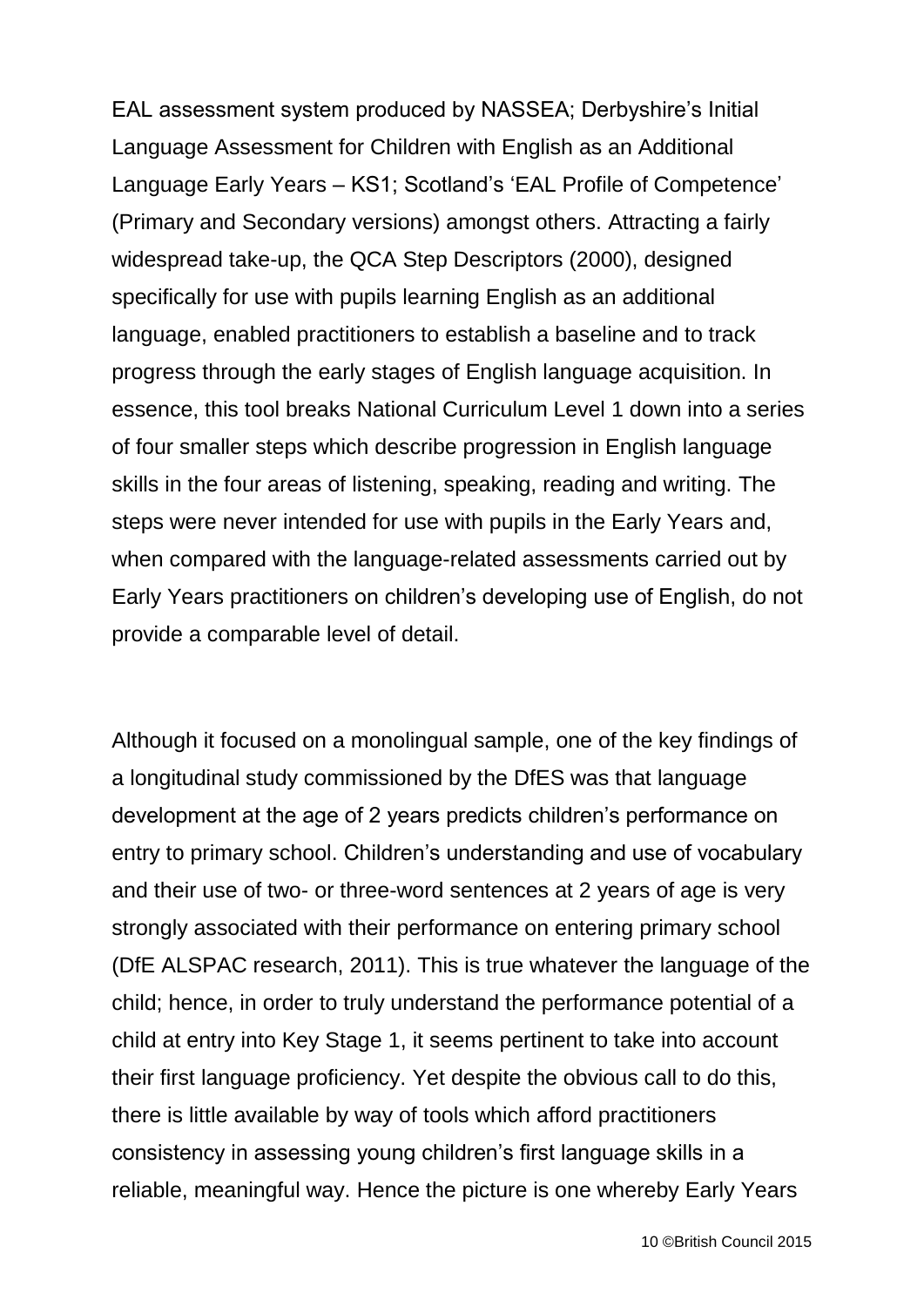<span id="page-9-0"></span>assessments on children's developing language skills yield a comprehensive, detailed picture of what young children can do in English, but what is lacking is a means by which a parallel assessment of their first languages can take place.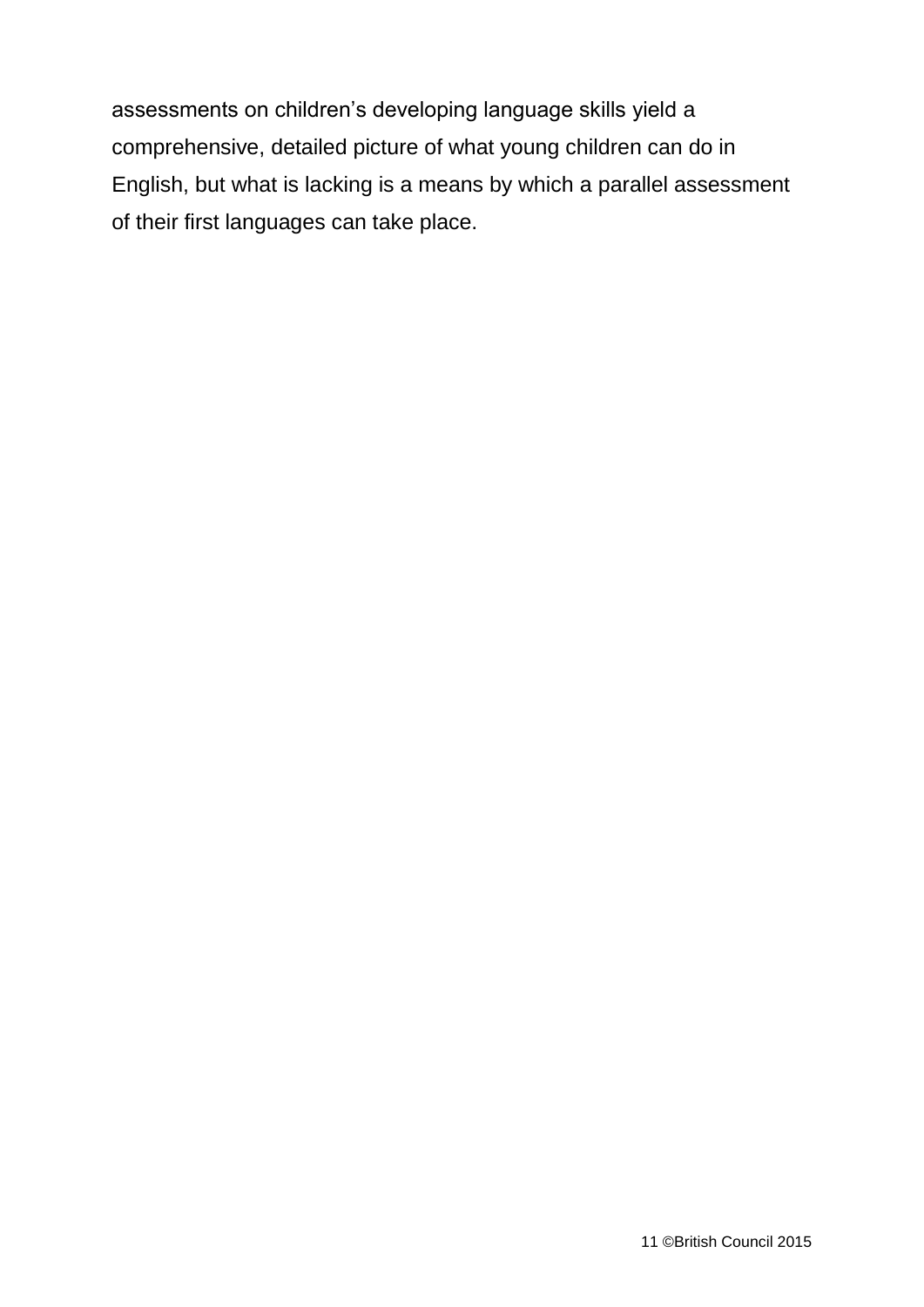### **Developing an approach to first language assessment in the Early Years**

The London REAL Project in collaboration with the Hounslow Language Service produced assessment materials designed for use with children in the early years. Their Speaking and Listening materials suggest various short tasks with which a child might engage, which will give practitioners an idea about their receptive and expressive language, their use of different tenses, their knowledge of a range of verbs, their use of prepositions and their ability to use language to describe, to express preferences and to make predictions, for example. In terms of an outcome, this tool yields qualitative information about the child's language skills at a point in time. A strength of the materials is that the tasks suggested are based on experiences common to the vast majority of children, e.g. themselves, their families and homes, although there are some issues arising from the choice of visual stimuli included in the resource. For example, there are some pictures provided of different fruits and vegetables, items of clothing, and animals and their young. The particular items depicted may be less familiar to an individual child who may be unable to name, group or classify them in consequence. A picture of a living room is provided to assess a child's knowledge of prepositional language where it may be preferable to use a less abstract activity to do this, e.g. placing a familiar object on/under/next to the chair/table and talking about it with the child. In order to assess children's engagement with story and skills such as retelling using the past tense and predicting using the future tense, the REAL project materials include a sequence of three pictures which form a story. The practitioner tells the first part of the story to the child using the first picture, which is of a yellow school bus. The child is asked to predict what they think might happen next and then look at the second and third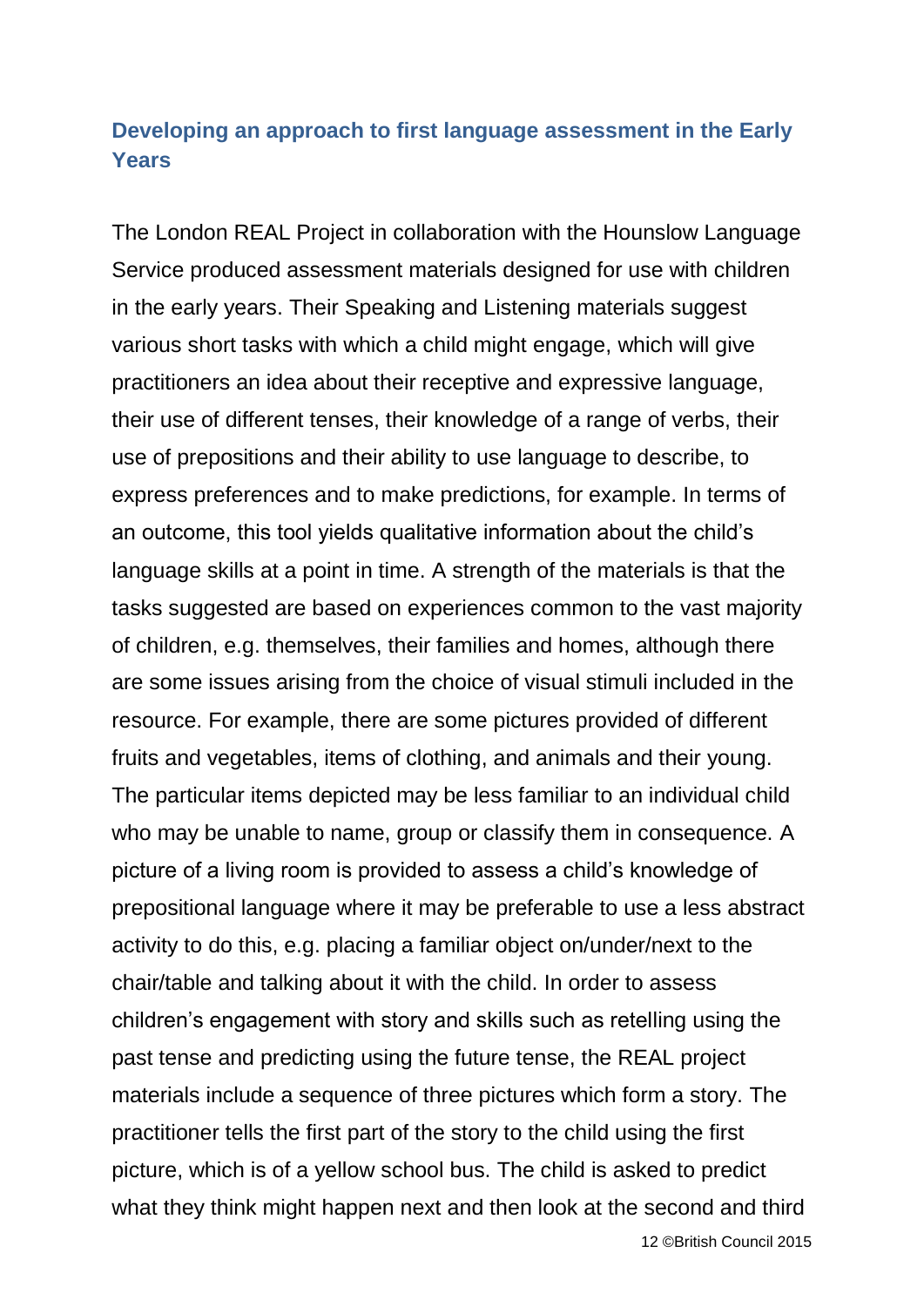pictures and to tell the remainder of the story. There are some difficulties arising from the choice of pictures. Firstly, the bus in the picture is neither representative of a bus in the UK nor of the type of minibus which may provide transport to school in this country so a child may not recognise it nor interpret that the setting for the story is a journey to school on a dedicated school bus. The following two pictures show an image of an angry confrontation between a boy and a girl, both Caucasian, and friendly resolution depicted symbolically as holding hands (the hands are those of people with different skin tones), respectively. Again, these images may not be meaningful to the child or relevant to their prior experience and the child may not perceive the intended link between them, as the children arguing are not the same children whose arms are depicted in the third picture, thus the child's engagement with the activity may be restricted and the language they produce limited. As an alternative to using this task, which a young child unfamiliar with the assessor and unable to make links between the pictures and their own life experiences might be reluctant to do, I used a dual-language picture book with a link to the child's interests and/or prior experiences and at various points the child was asked (in first language) to predict, recount, talk about the illustrations, etc. Fundamentally, however, the REAL materials do provide some useful ideas for ways to explore young children's language skills and the materials can be used to assess a child's English as well as any other language of which they have experience.

Drawing on the Early Years Foundation Stage assessments, the agestage bands that are used by practitioners to assess children's development across the three prime areas of 'Listening and Attention', 'Understanding' and 'Speaking' as per the Early Learning Goals were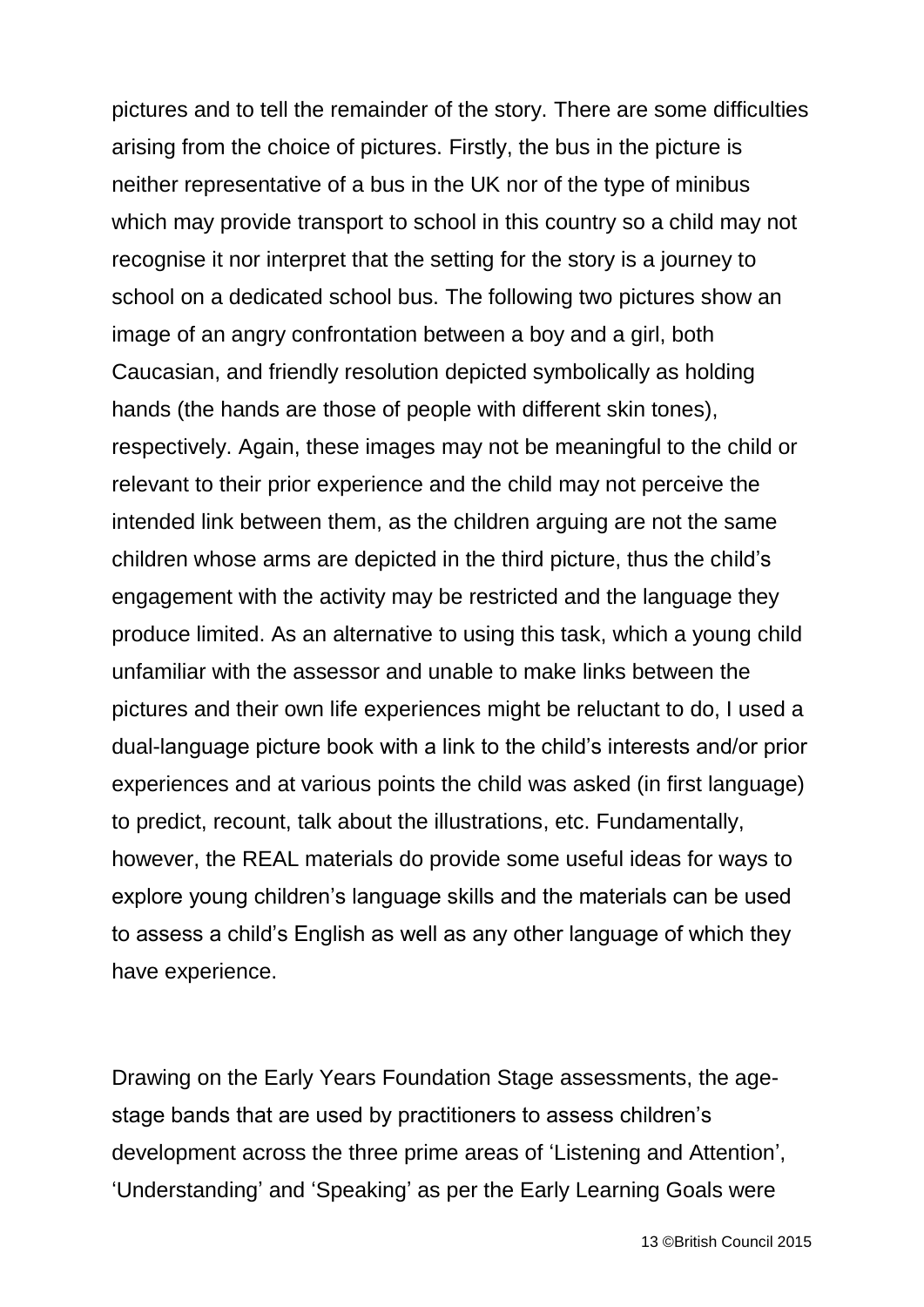adapted by EAL specialists working with a member of the Early Years Advisory Service. Using ideas adapted from the London REAL Project to provide concrete contexts for assessment, the aim was to make best-fit judgements about children's first language skills by highlighting the descriptors each child demonstrated. This information was then compared with the child's EYFSP to see if judgements made about the child's English by their class teacher matched what was found about their first language. It was anticipated that, where there were concerns about a child's language development, information from the first language assessment would either confirm or refute the SEN hypothesis. If successful, this would mean that class teachers would be able to identify earlier and with greater accuracy children with potential language delays or disorders, enabling appropriate, targeted interventions to be put into place more quickly where these were needed. This early identification of need is something called for in the Bercow Review of 2008 which sought 'a more consistent and replicable approach to identifying and understanding need' in order that appropriate support can be put into place more quickly (in Commissioning Support Programme, p.1).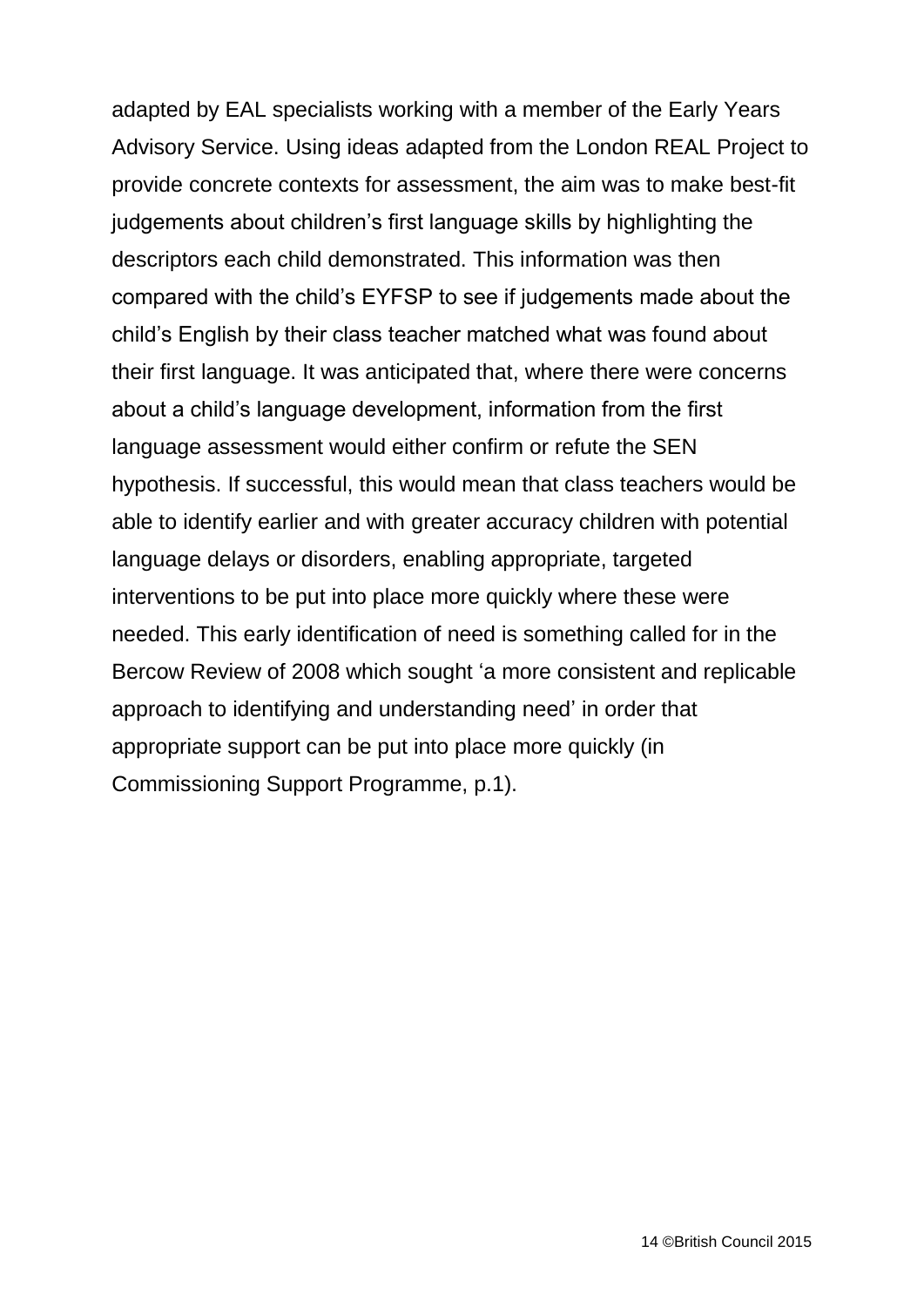#### <span id="page-13-0"></span>**Methodology**

A predominantly qualitative methodology frames this research. For the purposes of piloting the first language assessment tool, it was decided to focus on three children. Selection of the focus children was determined through conversation with school-based colleagues who identified two children about whom there were concerns in terms of their progress over time in acquiring speaking and listening skills in English and one other whose English language skills were not of concern. School-based colleagues thought it would be useful to have detailed information about the pupils' first language skills available as a comparison with their skills in English. The individual assessment of the three children chosen for this research can be found in Appendices 2 to 4. An additional example of the tool's use with an older child who had special educational needs and was being put forward for statutory assessment is included in [Appendix](#page-66-0) 5:5. This child's first language skills were so delayed that the descriptors included in the new tool seemed the most appropriate way of providing information to support the application for statutory assessment.

In all four cases, discussions with the children's parents provided background information about each child's first language development and their experiences of different languages leading up to the present, together with parental feedback on their observations of their child's first language skills. Following this, observation of each child as they engaged with simple, short tasks supported by an experienced Bilingual Assistant who shared their first language was the primary way of gathering information and making judgements about the child's skills in listening and attention, understanding and speaking. The activities were similar but not identical for each of the three Year R children. Each drew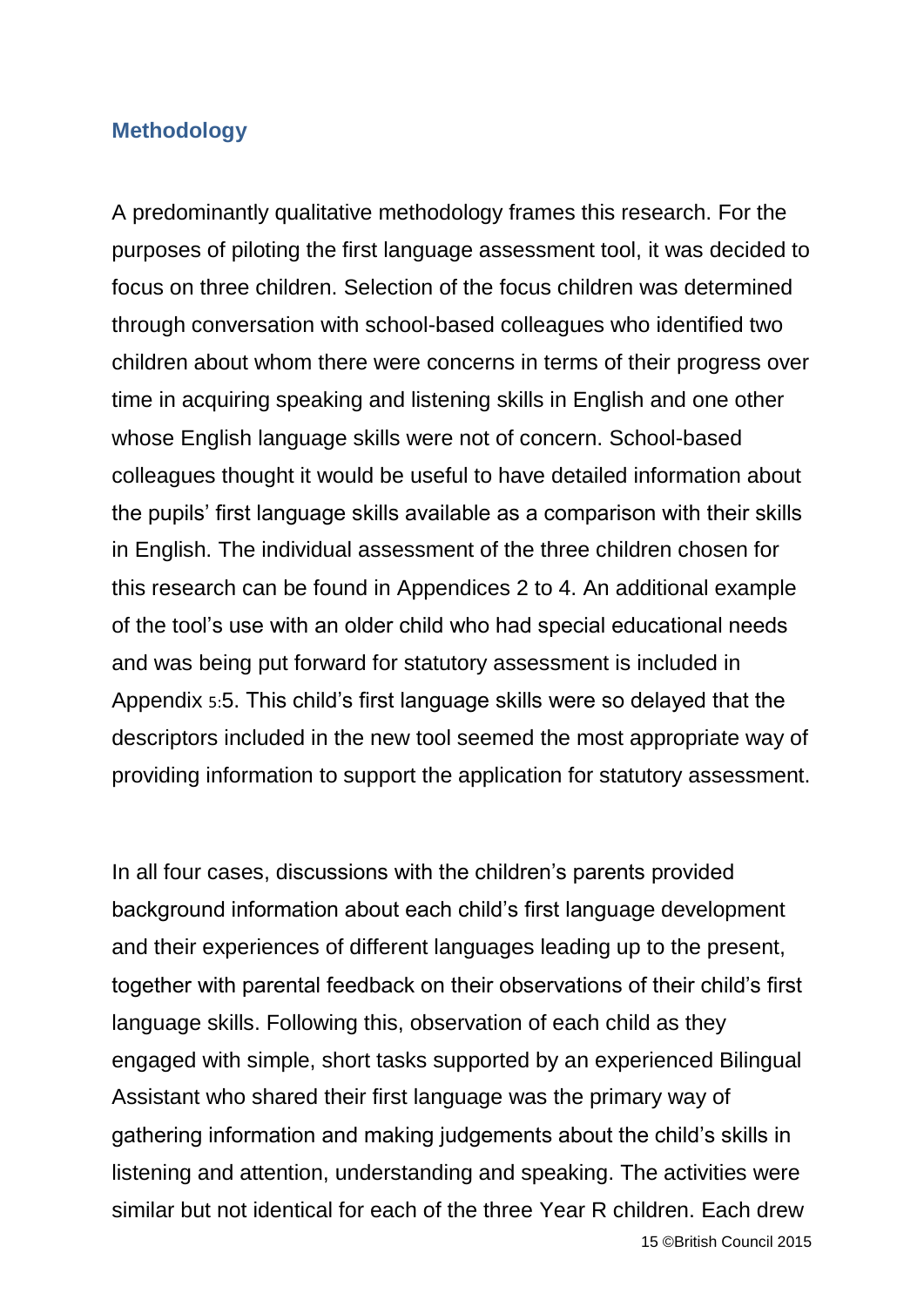a picture of themselves and their family and talked about the various members of their family, drawing on information supplied by parents during the initial meeting. There was then a story, which the child chose from a selection based on their interests and/or prior knowledge. The Bilingual Assistant engaged the child in discussion about the story and the pictures, read the story to the child and at various points asked the child what (s)he thought might happen next. The child then chose one of three practical, play-based activities and the Bilingual Assistant, prompted by the researcher, asked further questions as the child carried out the activity.

Working with the Bilingual Assistant, the assessment tool developed with the Early Years Advisory Teacher, the descriptors each child had demonstrated during the course of the assessment session were then highlighted.

The highlighted descriptors were shared with the children's class teachers, who compared the first language assessments with the children's English language assessments for the same areas (listening and attention, understanding and speaking). This was done using a semi-structured interview schedule [\(Appendix](#page-73-0) 6:6). Feedback from the EMTAS Bilingual Assistants who collaborated on the piloting of the use of the assessment tool was also gathered in this way [\(Appendix](#page-74-0) 7:7), with key points made included in the findings section of this project.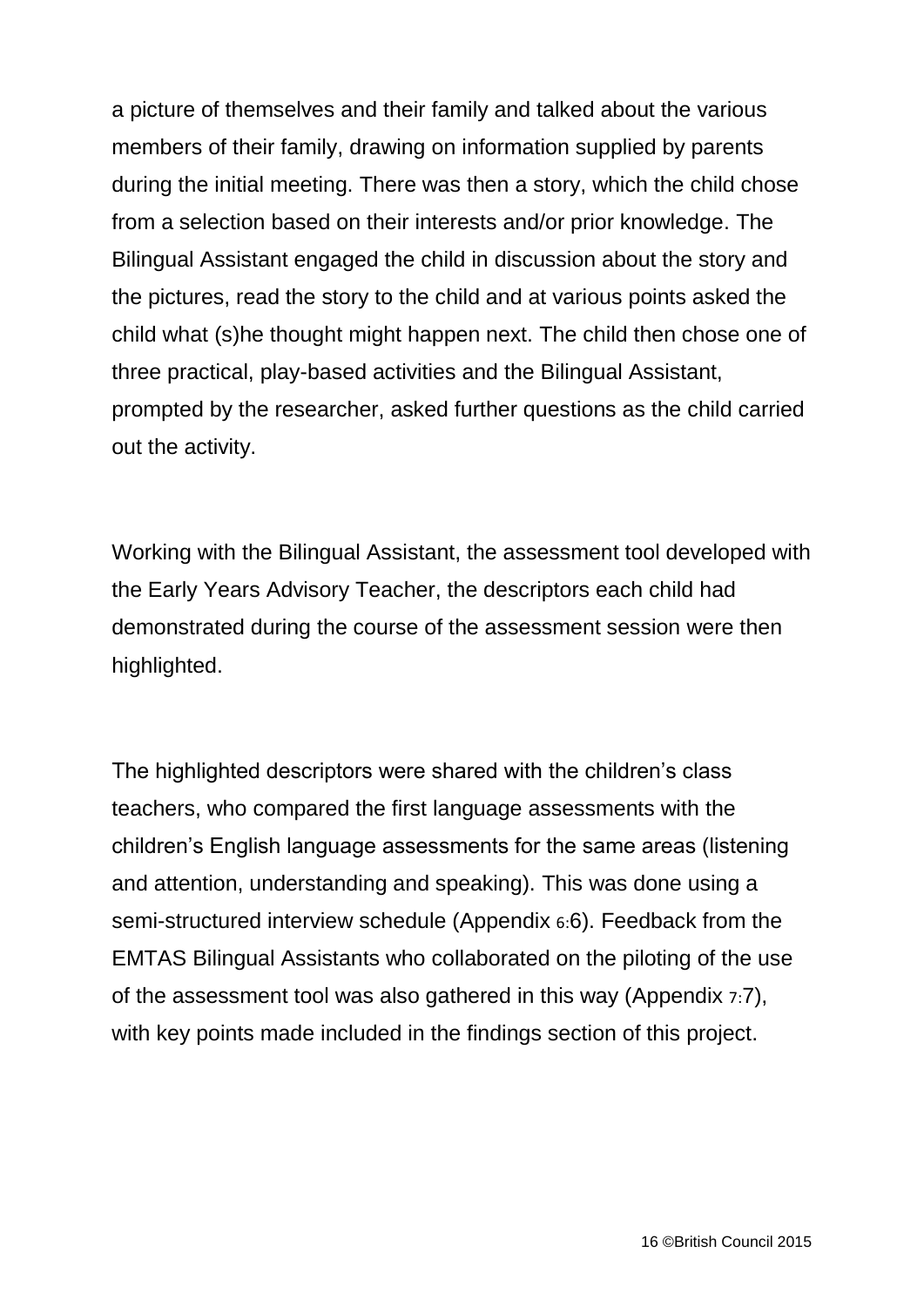#### <span id="page-15-0"></span>**Findings**

#### <span id="page-15-1"></span>**Using the First Language Assessment Tool**

Some of the descriptors were relatively easy to make a decision about but others may be less so for non-Early Years specialists or for speakers of particular languages. This was reflected in feedback from the Bilingual Assistants who collaborated on the fieldwork phase of this project. Terminology such as 'single-channelled attention', which is familiar to Early Years specialists, would need an explanation and examples as well as training in order for the Bilingual Assistant to be able to make that judgement. That said, experienced Bilingual Assistants commented that with a step-by-step guide detailing what to look for and training on how to carry out the assessment, with the appropriate resources provided, they would be able to highlight the statements themselves. This assertion would need further testing and moderation to establish whether or not this is indeed the case.

It may not be relevant to apply the same descriptors to all languages that may be spoken by children in Year R. For example, the descriptor 'Uses intonation, rhythm and phrasing to make the meaning clear to others' may not be relevant in a comparable way where the child speaks a tonal language such as Mandarin or Vietnamese, so use of the tool would not necessarily transfer to all languages. It would be necessary to explore the use of the tool with a broader range of language families, the tonal languages being of particularly relevance in Hampshire where numbers are significant.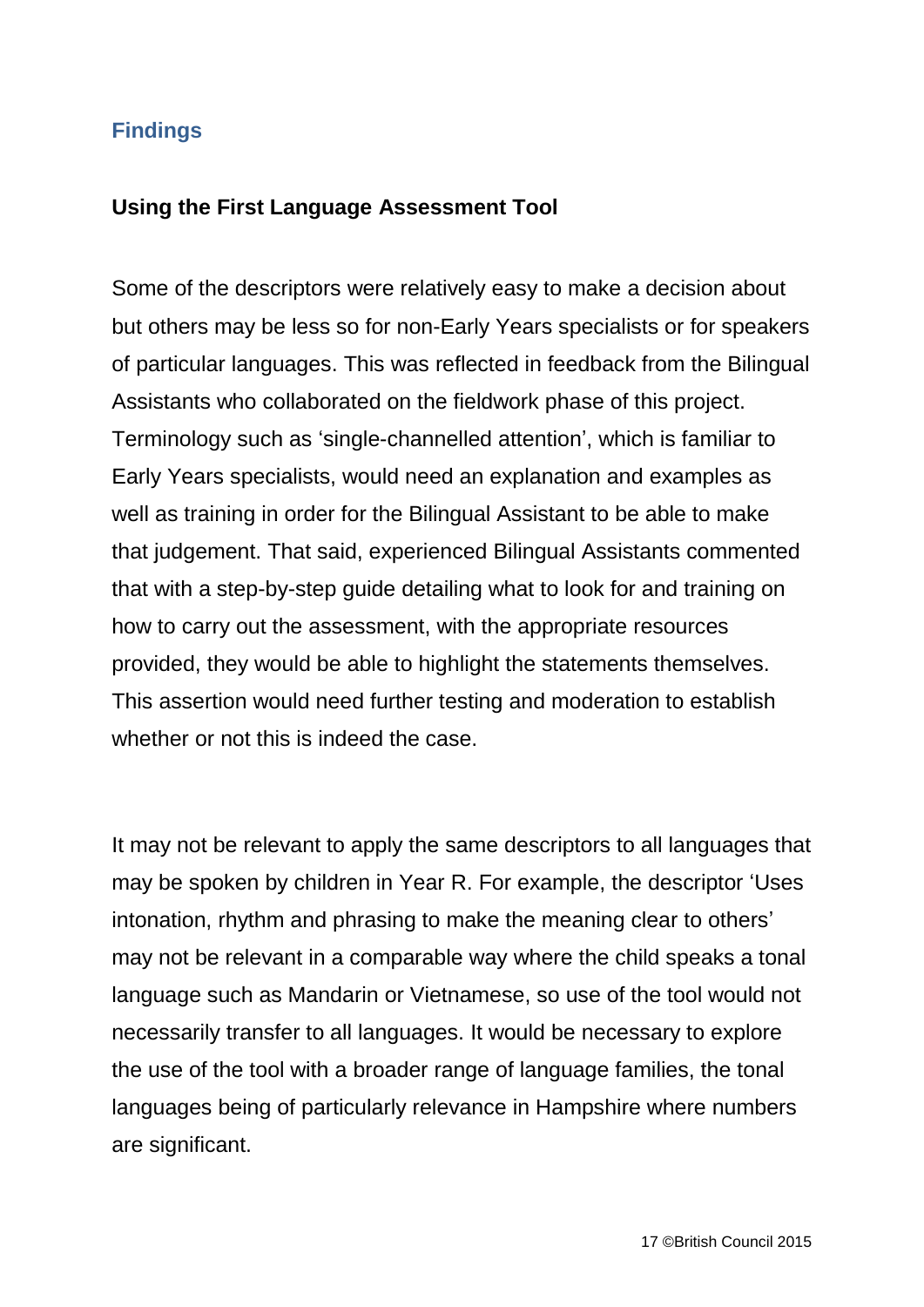Another issue identified was that children in Reception are not always able to maintain their concentration for long periods, which limited the time available for the assessment. The REAL Project suggested an assessment could be carried out in its entirety in 90 minutes, but it was found that this was rather optimistic with a shorter timescale of a maximum of about 45 minutes being a better guideline. This was particularly the case with the children whose first language development was atypical, i.e. where there were problems. It would have been preferable with these children to have carried out the assessment over several sessions in order to counteract the impact caused by this issue. However, in terms of practicality, this would not be either time- or costeffective. For more able, confident children with well-developed first language skills, concentration spans were better and they could have continued for longer and engaged with additional activities.

To expect a child to engage with an unfamiliar adult in an unfamiliar context, observed by a second unfamiliar adult (the researcher) is identified as another potential issue. Where they do not feel comfortable and relaxed, children do not open up and respond as freely as they might with a familiar, trusted adult. This may have impacted negatively on the outcome of the assessment in that what the child was willing to express in an unfamiliar context with unfamiliar adults may not be a true reflection of their first language skills.

Triangulation of the data gathered from observation of the child working with the Bilingual Assistant with the information provided by parents did demonstrate a correlation, with most parents being very open about their child's early development. For this reason, parental involvement in the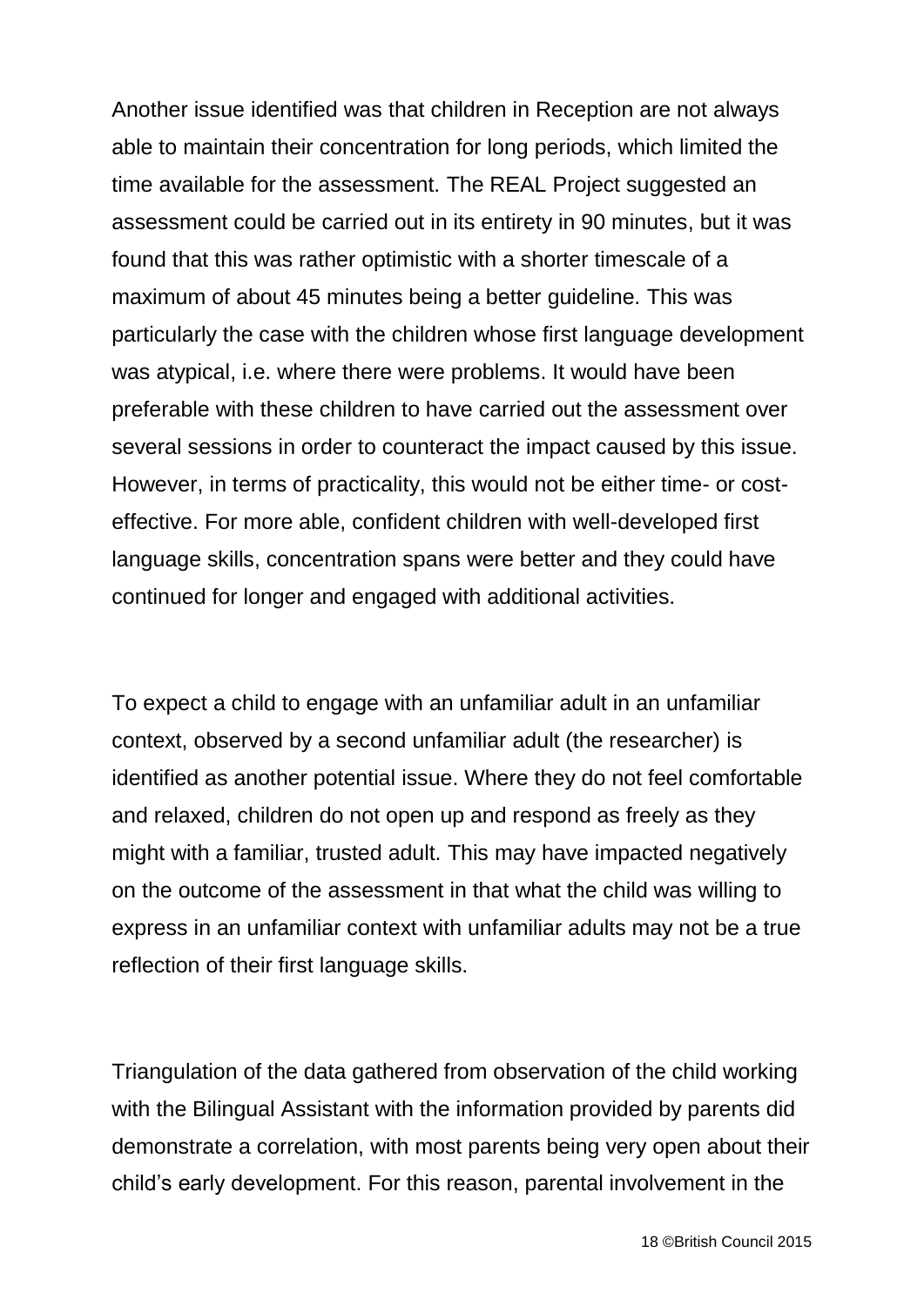process is seen as an essential component of this approach to first language assessment. There was similarly a correlation found between the child's language development in English and their first language development, with Early Years practitioners noting that those children about whom there were concerns demonstrated underdeveloped language skills in both first language and English whilst those whose acquisition of English seemed to follow the expected pathway also had securely developed, age-appropriate first language skills.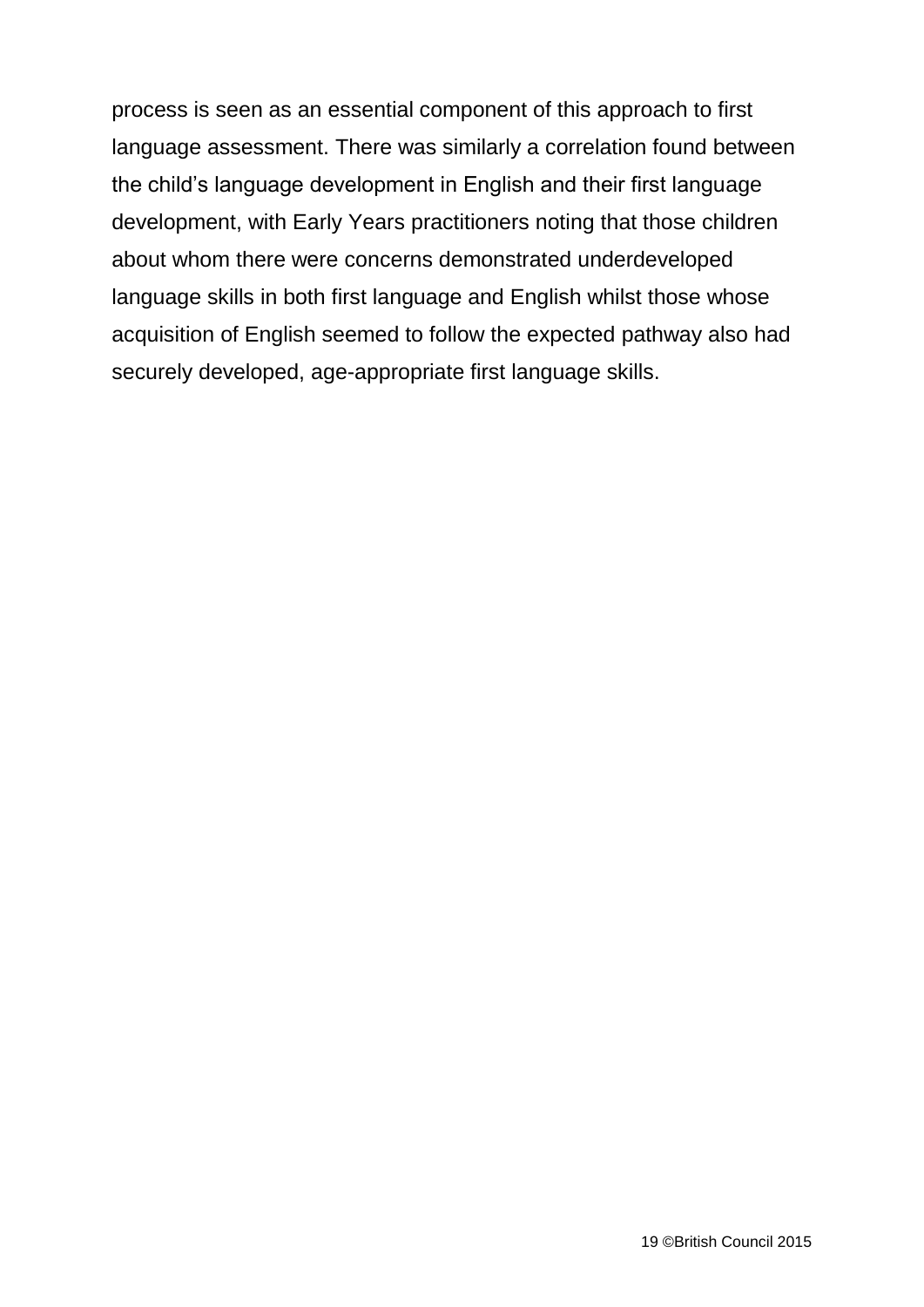#### <span id="page-18-0"></span>**Conclusions**

The findings from the pilot showed that it is possible to assess a child's first language skills and from this assessment to identify particular issues that may require follow-up, as well as to highlight strengths. The first language assessments carried out during the pilot phase of this research project were well received by practitioners who commented that on the whole these matched their own judgements about the children's developing language skills in English. Andrei's assessment [\(](#page-55-0)

[Appendix](#page-55-0) 4:) was reassuring to his teacher who had been concerned about his emotional vulnerability and lack of engagement; she felt reassured by the information yielded by his first language assessment which demonstrated that his cognitive and linguistic functioning in L1 was age-appropriate, with the net result being a revised focus on his social and emotional needs and how these might be addressed in the classroom. The assessment of Kalpana's first language skills [\(Appendix](#page-66-0)  [5](#page-66-0):) was especially valued as it provided a level of detail that the SENCo was pleased to be able to include in the application for statutory assessment. However, there are a number of cautions that should be heeded by staff in relation to this work.

Firstly, there is the question of the accuracy of the outcome. It was found that highlighting the descriptors often did not result in the identification of a definitive age-stage banding and so the outcome was pretty broad compared with the judgements a practitioner might make about a child's use of English. Reasons for this include the Early Years practitioner being able to draw on a far broader range of observations of a child's use of English and to carry out their assessments ongoing over a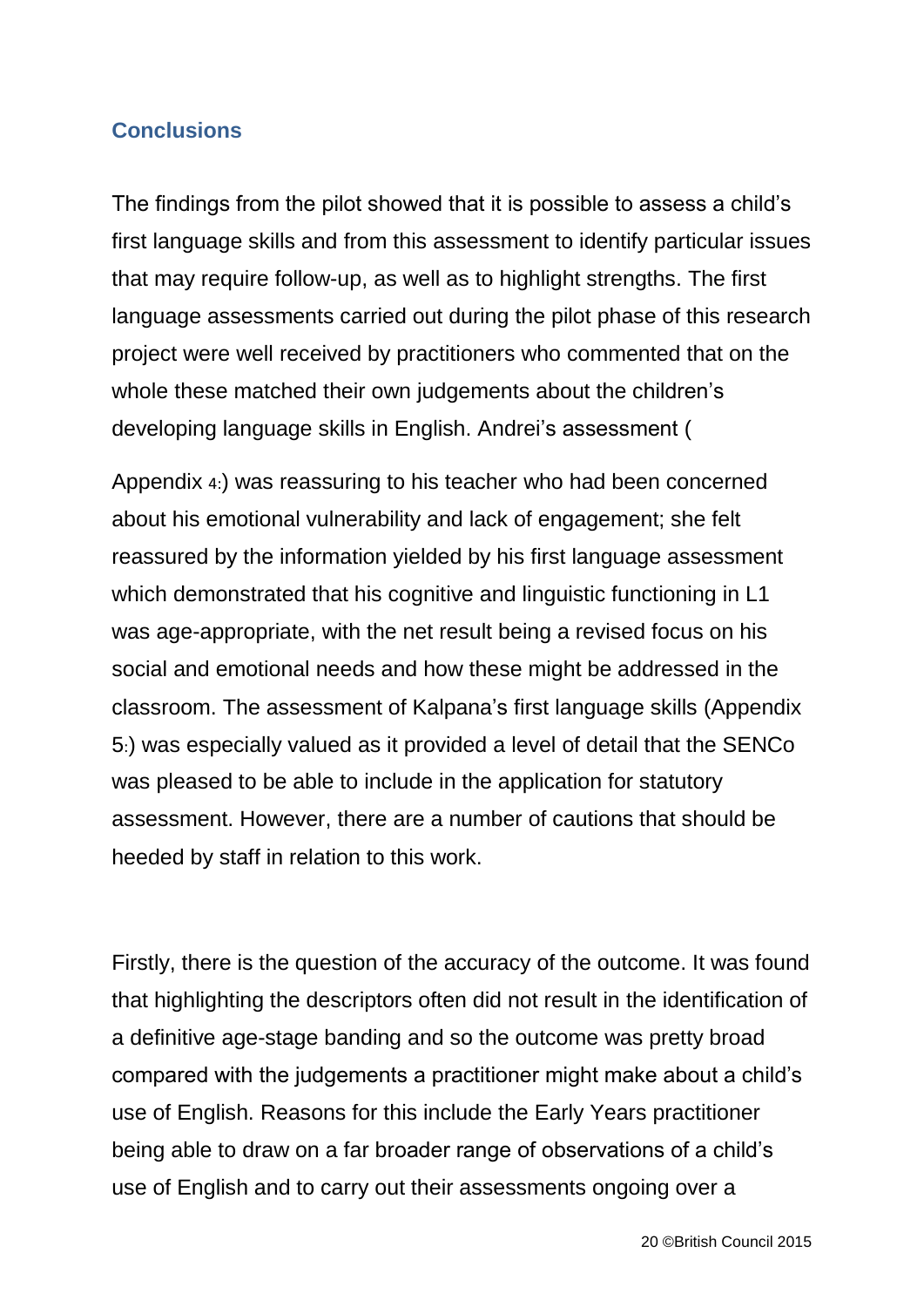protracted period of time. In contrast, the time available to carry out the first language assessment with the children was short and the assessment outcomes were therefore based on comparatively little evidence. This raises questions about the validity of the outcome. However, where there were concerns about a child's progress in acquiring English, these were matched by concerns expressed by parents of two of the focus children (see [Appendix 3](#page-44-0): and [Appendix 5](#page-66-0):) whilst the child about whose English acquisition staff had no such concerns was found to be similarly competent in her first language (see [Appendix 2](#page-33-0):). Hence the triangulation exercise is seen as an important aspect of first language assessment using the new tool.

Secondly, there are issues relating to practicalities. For example, in Hampshire the majority of referrals to EMTAS made by schools for assessment of children for whom English is an additional language are for children in Reception class. If Bilingual Assistants were required to carry out a first language assessment of this level of detail with each child referred, it would be very time-consuming and likely to result in capacity issues for the Service. In addition to this, EMTAS does not have a Bilingual Assistant to cover every one of the languages spoken by the Year R children referred for assessment, which would mean the assessment process would have a built-in bias with children who speak those languages less commonly found in Hampshire schools less wellcatered for. Furthermore, there are operational difficulties contacting some parents, e.g. those who work shifts, those who speak very little English and those whose first language is not covered by EMTAS staff. This would impact negatively on the information-gathering and also on the triangulation element of the process already identified as necessary to render the assessment valid.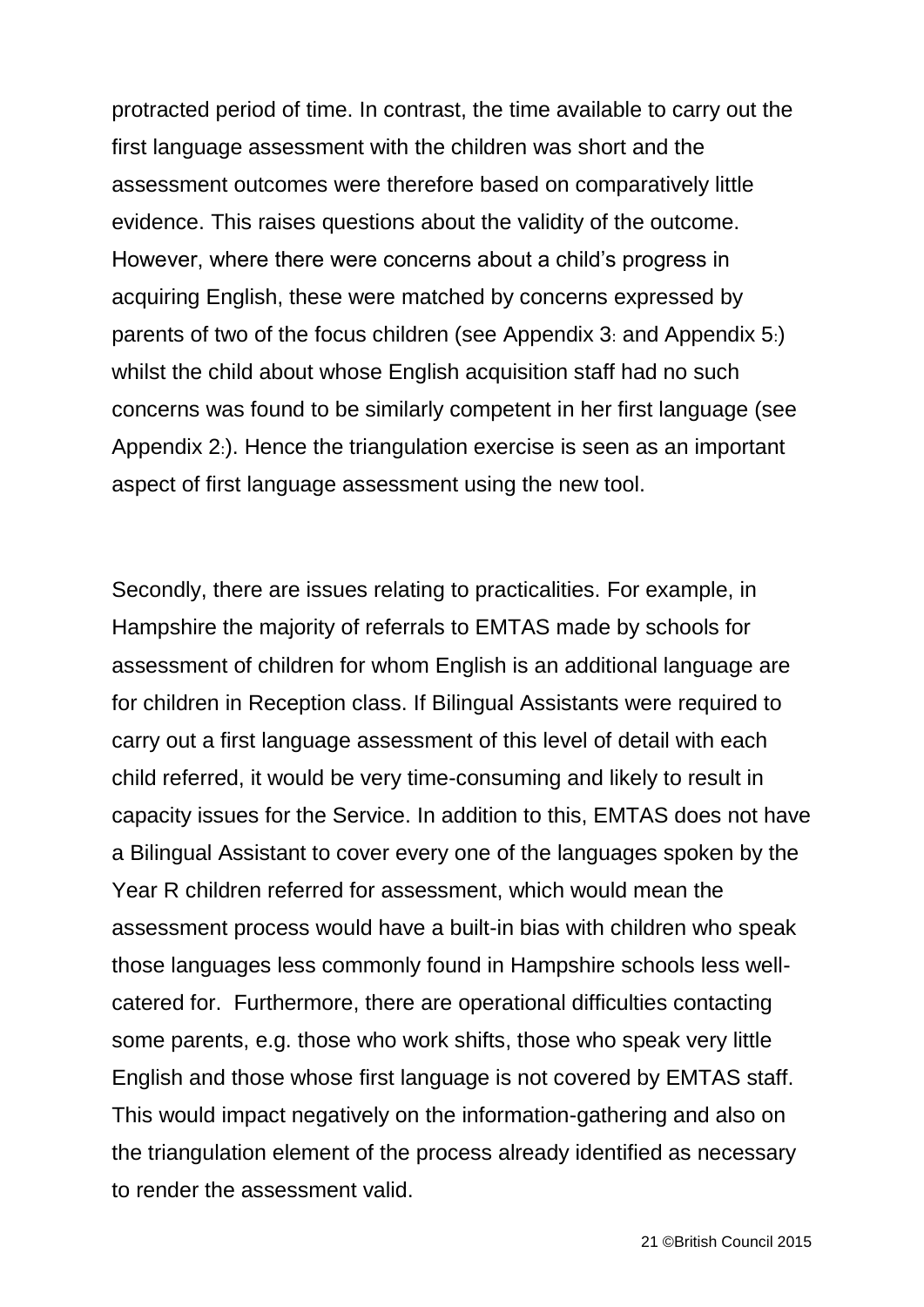Overall, however, the benefits of being able to identify at an early stage the existence of an issue with any aspect of a child's development clearly outweighs any issues associated with the exercise. Early and accurate identification of a support need enables better targeting of support and intervention, whilst the opportunity to engage parents in the process means a shared understanding of the difficulties and how schools and families can work together to address these.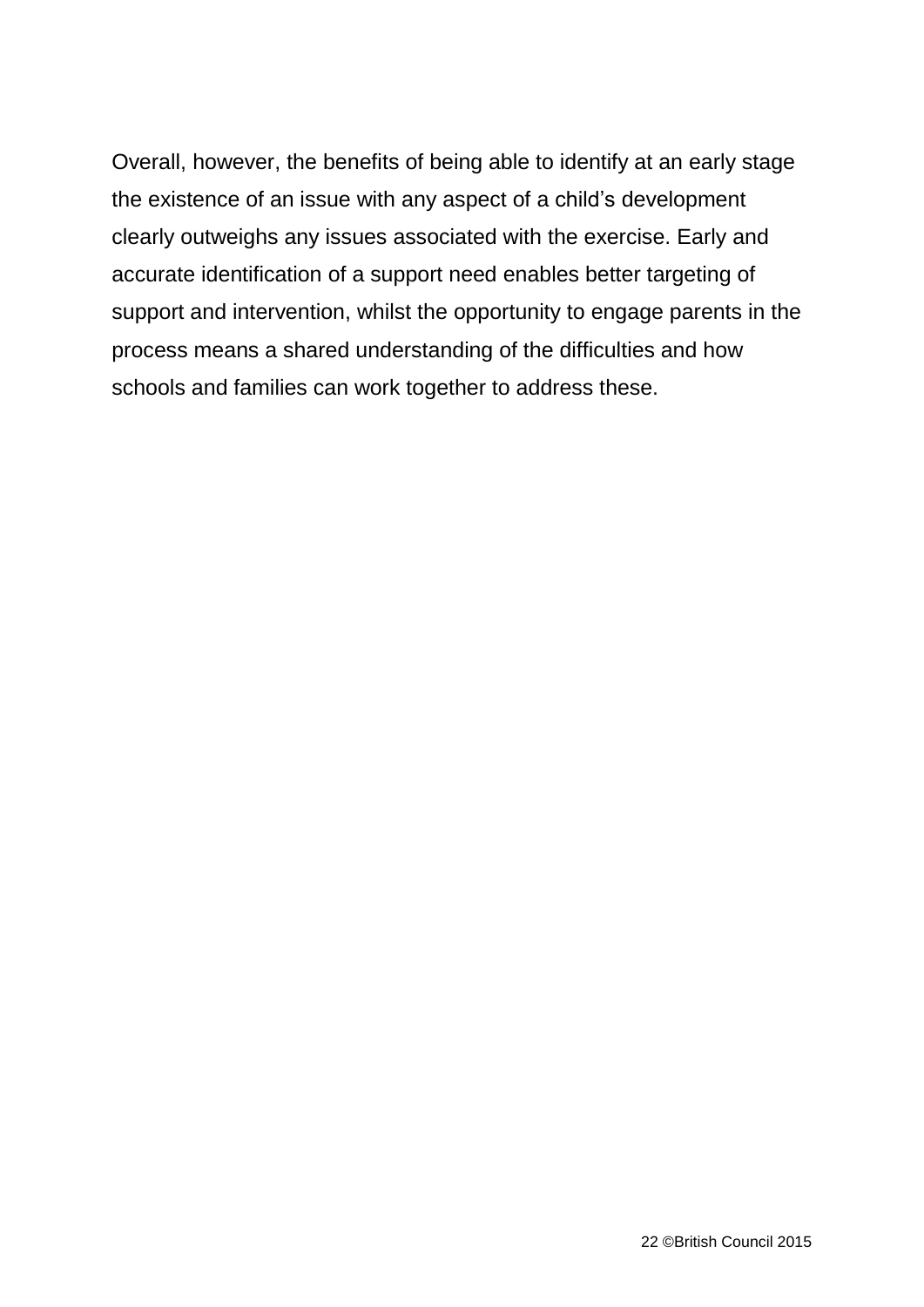### <span id="page-21-0"></span>**Bibliography**

Association of Teachers and Lecturers (1991; updated 1999 and 2003) Right from the start: Early Years Policy and Practice

Bedore, L and Peña, E (2008) 'Assessment of Bilingual Children for Identification of Language Impairment: Current Findings and Implications for Practice' in *The International Journal of Bilingual Education and Bilingualism Vol. 11, No. 1, 2008*

BERA (2000) Good Practice in Educational Research Writing. Nottingham: BERA

BERA (2011) Ethical Guidelines for Educational Research. London: BERA

Clarke, P (2004) Creating Positive Environments that Promote Speaking and Listening (NALDIC Conference Report). Watford: NALDIC

Commissioning Support Programme (2011) Speech, language and communication needs: Needs assessment.

Davies, N (2001) Assessment Pack. Slough Equality Services

DCSF (2007) Supporting children learning English as an additional language: Guidance for practitioners in the Early Years Foundation Stage. DCSF Publications

DCSF (2008) Every Child a Talker: Guidance for Early Language Lead Practitioners. DCSF Publications: Nottingham

DCSF (2010) Finding and exploring young children's fascinations: Strengthening the quality of gifted and talented provision in the early years. DCSF Publications: Nottingham

DfE (2011) Investigating the role of language in children's early educational outcomes. Bristol: University of the West

DfE (2013) Early Years Outcomes

DfE (2014) Statutory Framework for the Early Years Foundation Stage. Cheshire: DfE.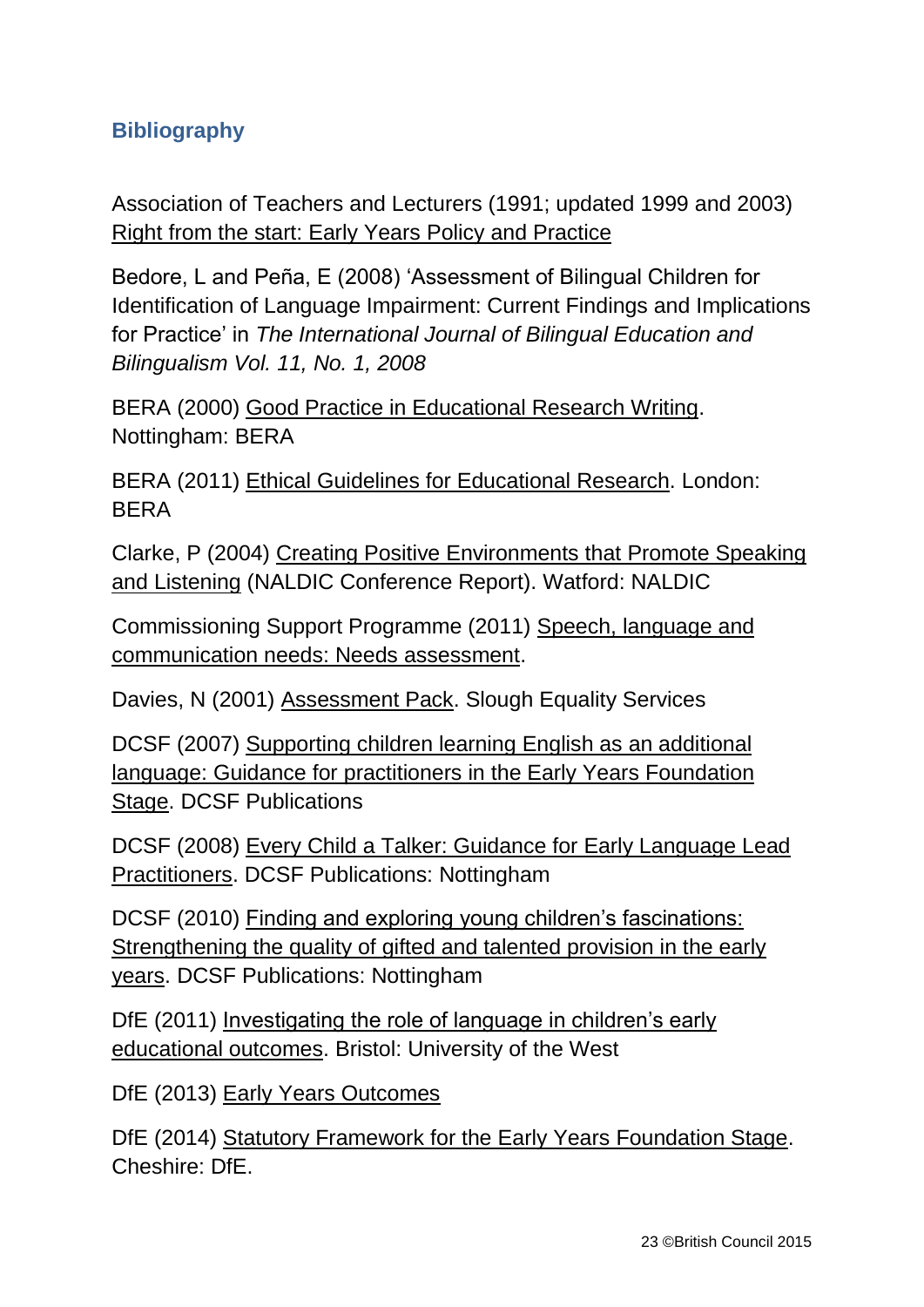Greene, K, Peña, E and Bedore, L (2012) 'Lexical choice and language selection in bilingual preschoolers' in *Child Language Teaching and Therapy 21 December 2012*

Hester, Hilary (1990) CLPE Stages of Language Acquisition

Nagy, Barbara (2013) The Effects of Early Bilingualism on Children's Language Development. Budapest

Peña, E, Bedore, L and Zlatic-Giunta, R (2002) 'Category-Generation Performance of Bilingual Children: The Influence of Condition, Category and Language' in *Journal of Speech, Language and Hearing Research, Vol 45, October 2002*

#### QCA (2000) A Language in Common

Tarone, E and Swain, M (1995) 'A sociolinguistic perspective on second language use in immersion classrooms' *The Modern Language Journal 79 (2) pp.166–178*

Tickell, Dame Clara (2011) The Early Years: Foundations for Life, Health and Learning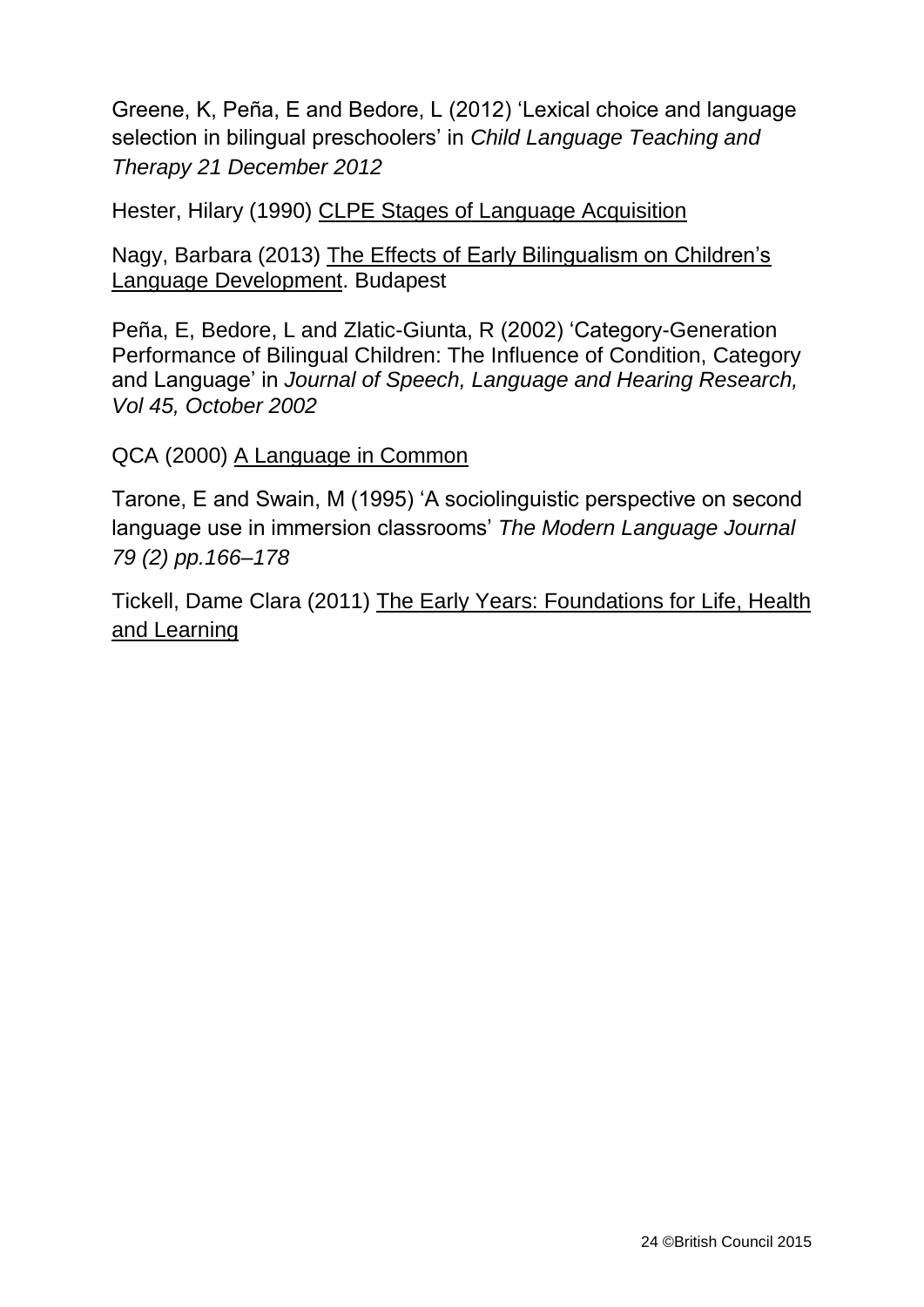## <span id="page-23-0"></span>**Appendices**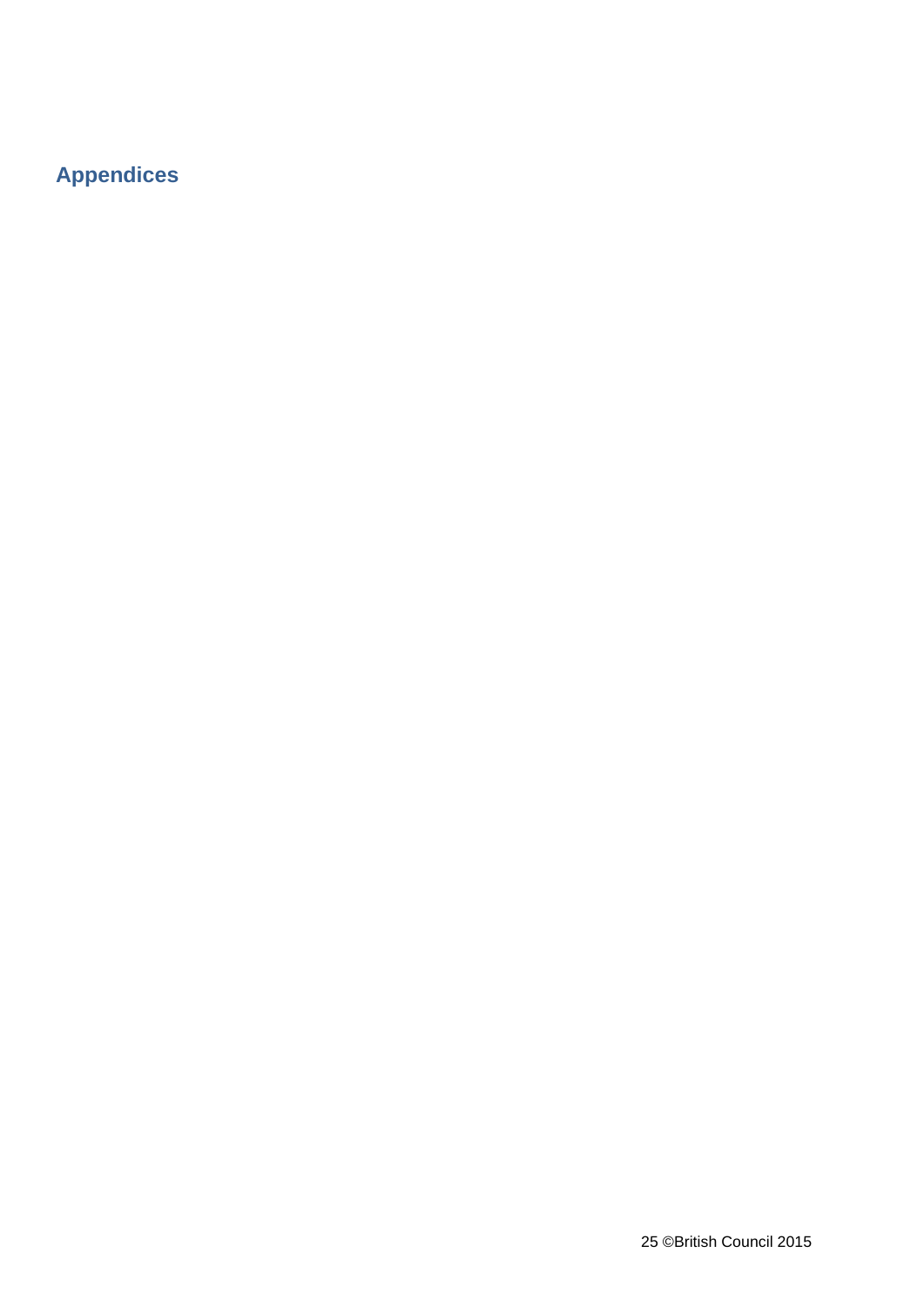### <span id="page-24-0"></span>**Appendix 1:**

### <span id="page-24-1"></span>**First Language Assessment Tool**

This first language assessment tool was developed collaboratively with the researcher working with an Early Years Advisory Teacher. Here, the tool is presented in its entirety including all the guidance notes and references to the Early Years Foundation Stage Framework. The tool was used by the researcher during the pilot phase to assess the first language skills of three children in Year R and one further child with Special Educational Needs in Year 4. Worked examples of the assessment outcomes for these focus children can be found in Appendices 2 to 5.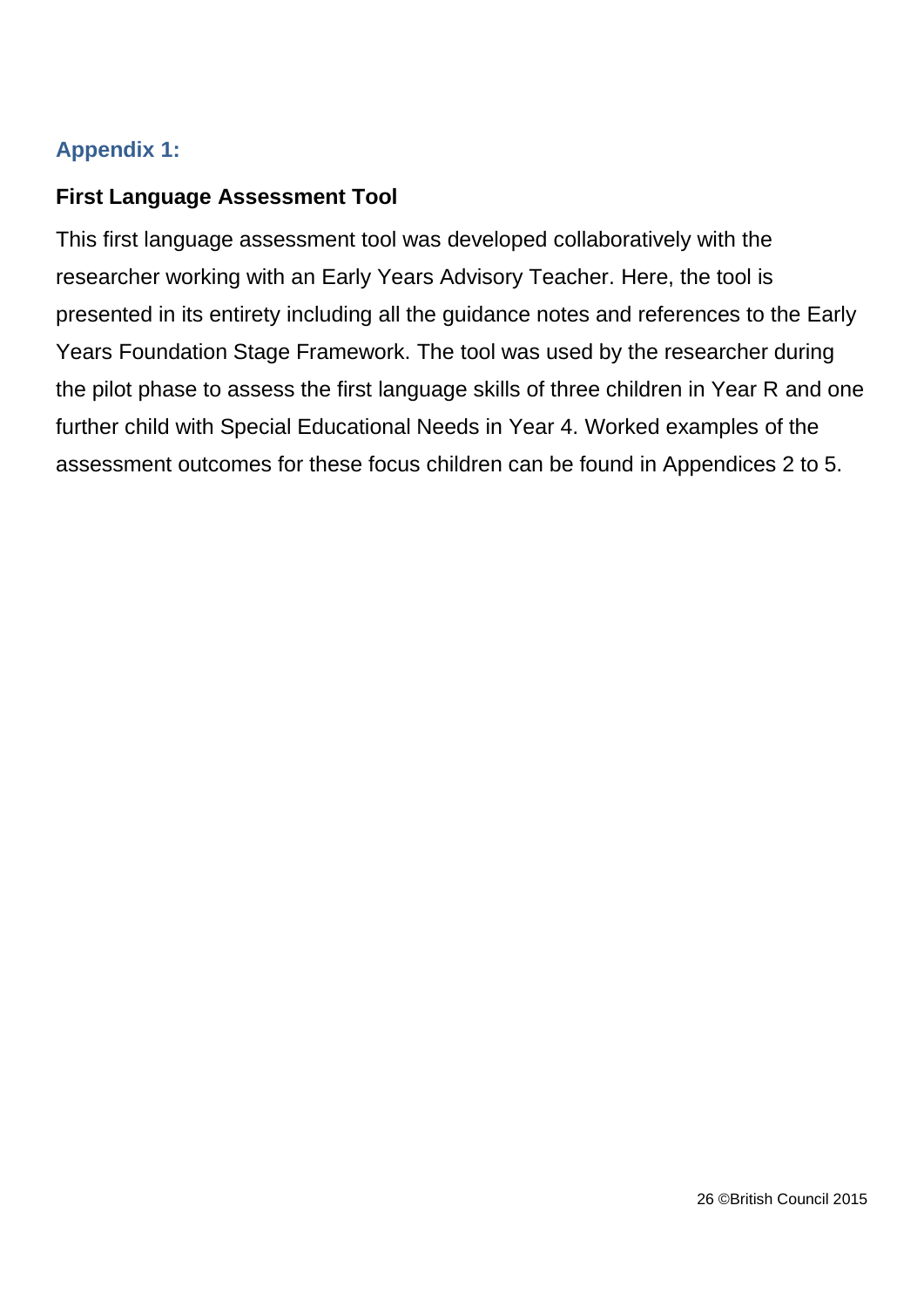## **Excerpt from EYFS Framework:**

## 3.2 Children for whom English is not their home language

**The communication skills of children for whom English is not their home language are not all the same. These children will be at different stages of learning English and one or more other languages. Learning English as an additional language is not a special educational need. Practitioners need to find out as much as they can about a child's prior language experience and any education experienced elsewhere. Parents, as the first educators, are an important source of information.** 

Underpinning the EYFS Profile assessment is the understanding that language is central to our sense of identity and belonging to a community, and that linguistic diversity is a strength that is recognised and valued. Practitioners may need to help parents understand that a child's home language development will help them learn English.

Parents also need to know that it is perfectly acceptable, even desirable, for the child's home language to be used in the setting. Practitioners will need to observe the child over time and raise questions with the parents, and/or bilingual support assistants, to be confident about what the child knows and understands.

There are three aspects specific to the assessment of children for whom English is not their home language:

- development in their home language;
- development across areas of learning, assessed through their home language; and
- development of English.

**Within the EYFS Profile, the ELGs for communication and language and for literacy must be assessed in relation to the child's competency in English. The remaining ELGs may be assessed in the context of any language – including the child's home language and English.** 

This has implications for provision. The principles of good practice for children learning English are the principles of good practice for all children. Children must have opportunities to engage in activities and first-hand experiences that do not depend solely on English for success, and where they can participate in ways that reveal what they know and can do in the security of their home language. For children to grow in confidence, and hence demonstrate their embedded learning, their environment must reflect their cultural and linguistic heritage and their learning be supported by a wide range of stimuli and experiences.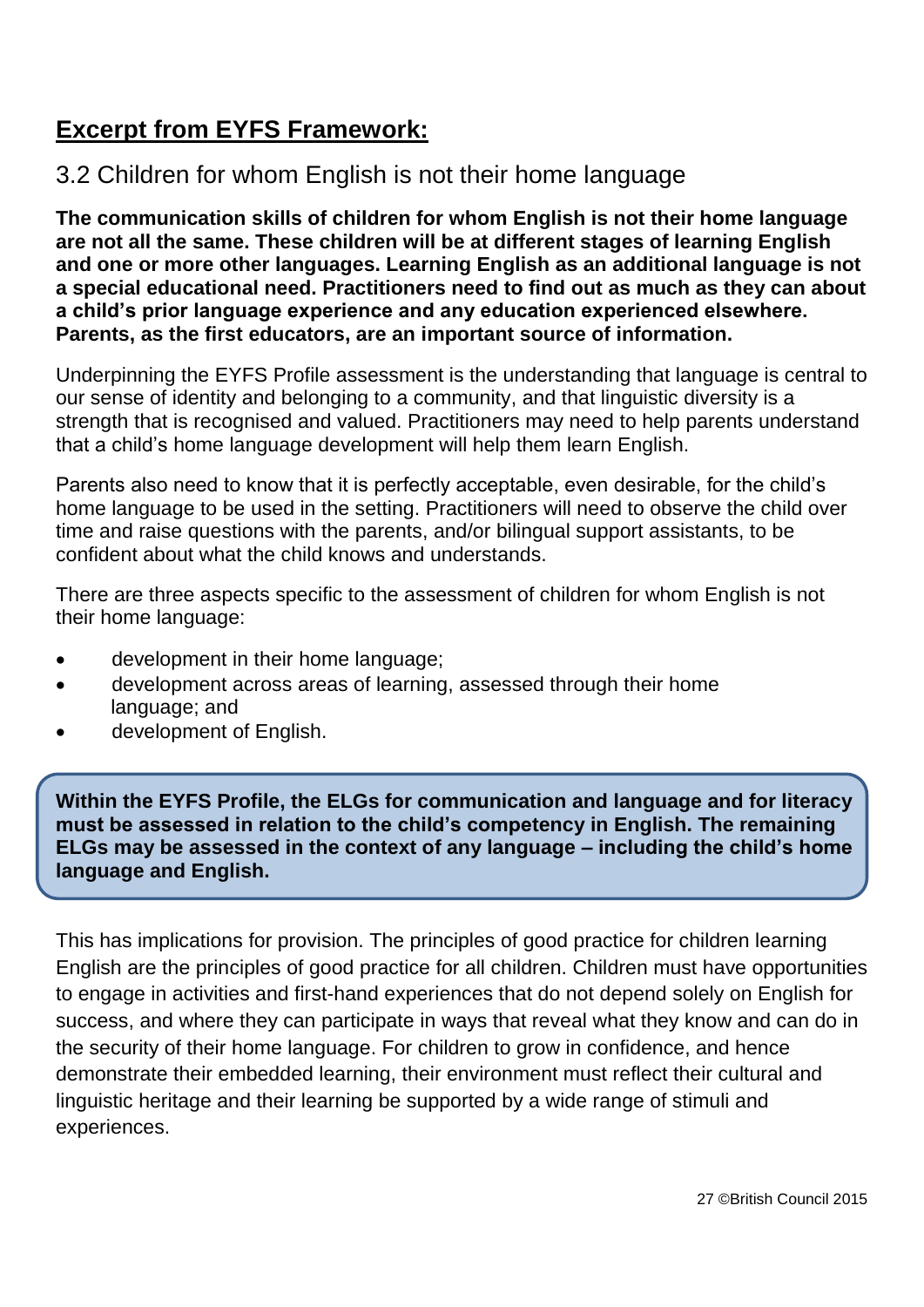## **Rationale For Trialling Tracking System:**

Members of the EMTAS team met with a CCST from the Early Years Advisory Team to look at ways to support settings and schools in tracking EAL children. Excerpt 3.2 from the EYFS framework provided a basis for this discussion. It was felt that there were several key points to address:

- Increasing practitioner understanding of EAL as separate and distinct from a special educational need, and therefore just because a child's English is at a low level does not mean they have speech, language and communication difficulties or difficulties in other areas of learning.
- Supporting practitioner confidence in how to assess and track children's Communication and Language development in their home languages.
- Ensuring practitioners are also aware that they must assess and track children's Communication and Language development in English, and that judgements for the Early Learning Goals for Communication and Language must be made based on English.

As a result of this the members of the working party looked through the Communication and Language statements in Early Years Outcomes, and decided which of these were appropriate for use to track home language development and which needed extra information adding. They also agreed to compile the relevant statements for English development labelled in stages 1, 2, 3, … rather than age/stage bands, as EAL children will be working through these at different times.

For settings and schools who would like to trial this system, it is suggested that they use these documents to track both the child's home language and their development with English periodically when they make their assessments for the other areas of learning, which is usually four times a year.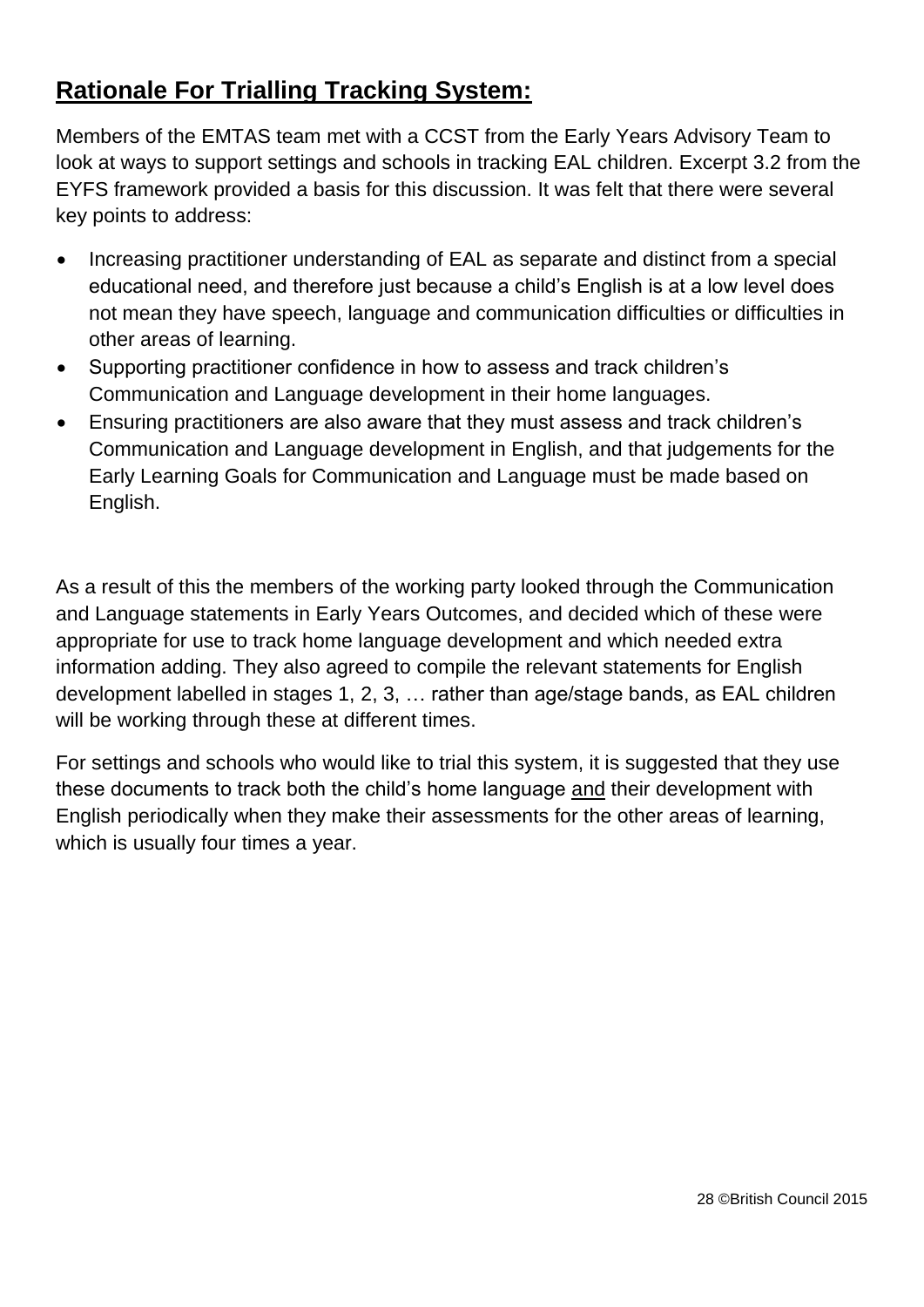# **Overview of Communication and Language Development in English and in home language**

Name……………………………… Date of Birth………………

Home Language/s………………………………………………………………

Length of time in English-speaking environment..................................

|      |                               | <b>Home Language</b> |          | <b>English</b>                |               |          |  |
|------|-------------------------------|----------------------|----------|-------------------------------|---------------|----------|--|
| Date | Listening<br>and<br>Attention | Understanding        | Speaking | Listening<br>and<br>Attention | Understanding | Speaking |  |
|      |                               |                      |          |                               |               |          |  |
|      |                               |                      |          |                               |               |          |  |
|      |                               |                      |          |                               |               |          |  |
|      |                               |                      |          |                               |               |          |  |
|      |                               |                      |          |                               |               |          |  |
|      |                               |                      |          |                               |               |          |  |
|      |                               |                      |          |                               |               |          |  |
|      |                               |                      |          |                               |               |          |  |

#### **English**

Listening and Attention – Birth to 11 months – 8 to 20 months – 16 to 26 months – 22 to 36 months – 30 to 50 months – 40 to 60+ months – Early Learning Goal

Understanding – Birth to 11 months – 8 to 20 months – 16 to 26 months – 22 to 36 months – 30 to 50 months – 40 to 60+ months – Early Learning Goal

Speaking – Birth to 11 months – 8 to 20 months – 16 to 26 months – 22 to 36 months – 30 to 50 months – 40 to 60+ months – Early Learning Goal

#### **Home Language**

Listening and Attention – Stage 1 – Stage 2 – Stage 3 – Stage 4 – Stage 5 – Stage 6 – Early Learning Goal Understanding – Stage 1 – Stage 2 – Stage 3 – Stage 4 – Stage 5 – Stage 6 – Early Learning Goal Speaking – Stage 1 – Stage 2 – Stage 3 – Stage 4 – Stage 5 – Stage 6 – Early Learning Goal

#### **Remember, the Early Learning Goals must be reported for children's development in English.**

29 ©British Council 2015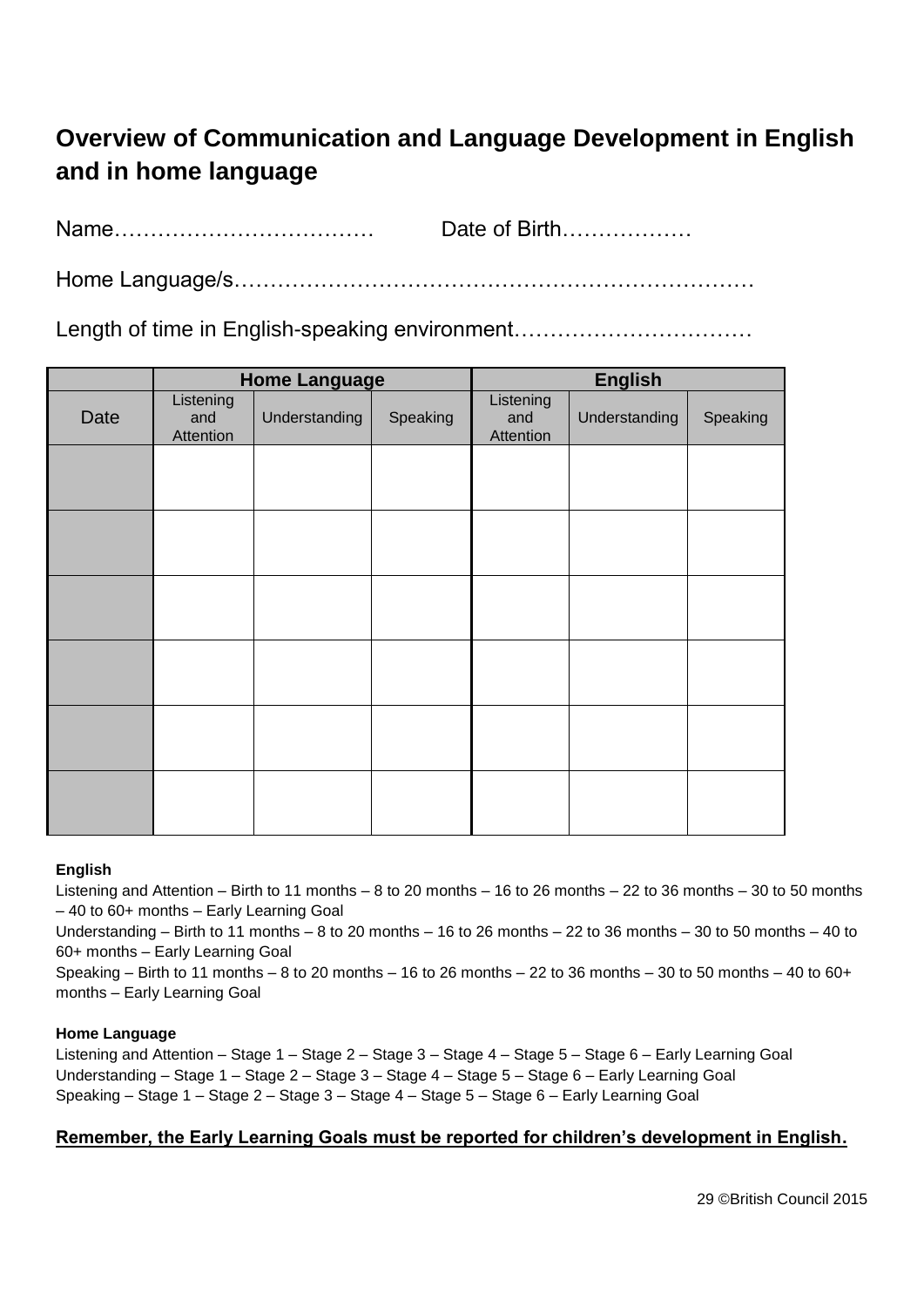# **Communication and Language – Home Language Development**

**Name…………………………………………………………… Date of Birth…………………………………………………...**

## **Home Language/s……………………………………………**

The following tables set out what you should be observing the child doing at each stage, if they are developing typically for their age. There are still examples included in English to support understanding of the statements; however, the child must be displaying this behaviour in their home language. For assessing home language development it may be difficult to observe some of this in your setting/school, so it is important to observe the children with their parents and other home language speakers, and to talk to parents about their child's communication and language development. If needed this could be done through an interpreter from EMTAS or the local community, with agreement from the parent.

You could highlight or tick statements which you are confident the child is displaying in their behaviour. You could also annotate whether you have observed a particular behaviour (O) or have been told about it by parents (P). Then you can make a best fit judgement about which age/stage band the child is for each of the three aspects, each time you update your tracking.

Please pass on both this tracking and that of the child's Communication and Language development in English to their next setting/class as part of transition.

#### **Remember, the Early Learning Goals must be reported for children's development in English.**

Strategies used for collecting information about child's Communication and Language development in their home language: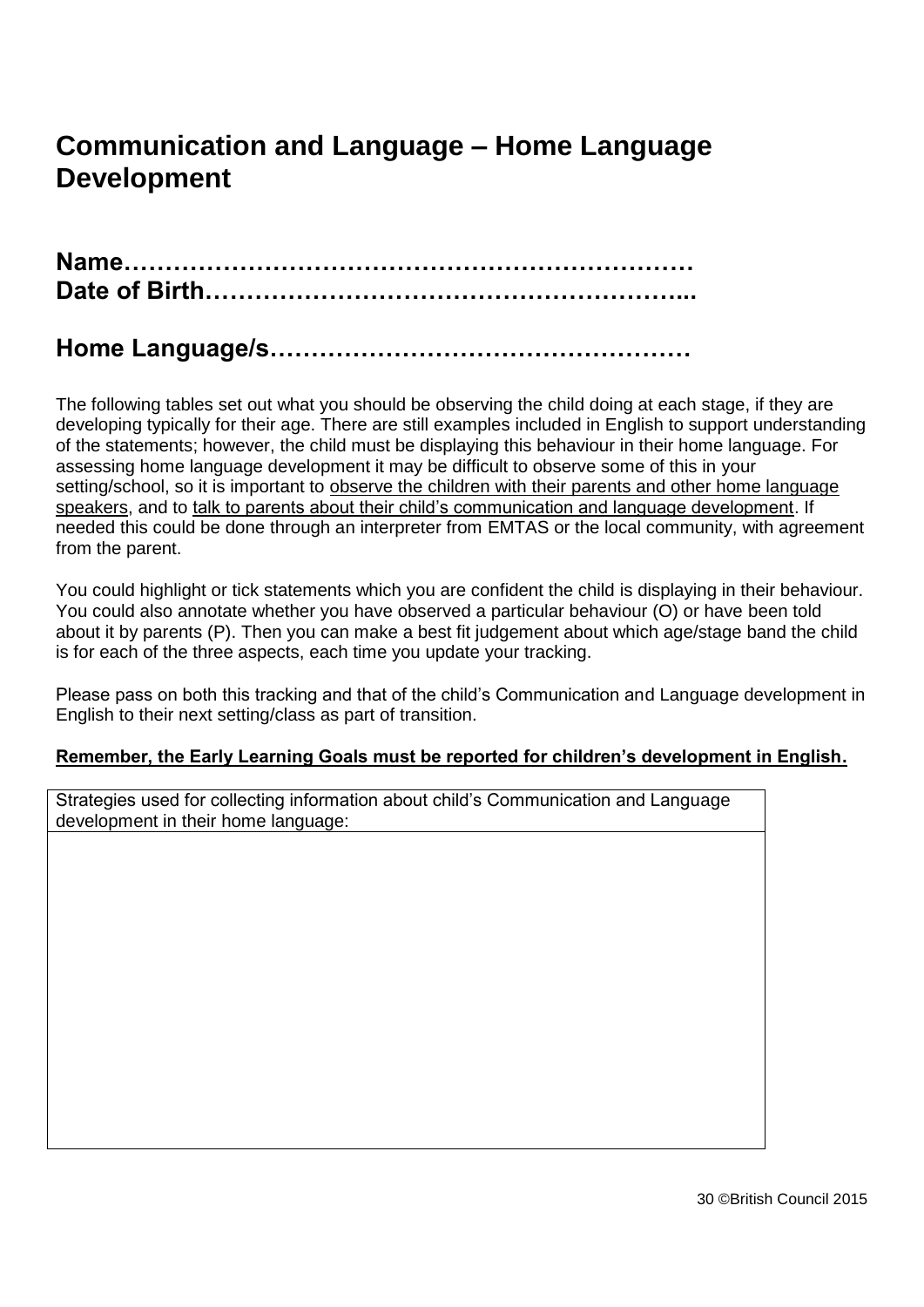|                           | <b>Listening and Attention</b>                                                                                                                                                                                                                                                                                                                                                                                                                                                                                                                                                                        |
|---------------------------|-------------------------------------------------------------------------------------------------------------------------------------------------------------------------------------------------------------------------------------------------------------------------------------------------------------------------------------------------------------------------------------------------------------------------------------------------------------------------------------------------------------------------------------------------------------------------------------------------------|
| <b>Stage</b>              | <b>Typical Behaviour</b>                                                                                                                                                                                                                                                                                                                                                                                                                                                                                                                                                                              |
| 1                         | Turns towards a familiar sound then locates range of sounds with accuracy.<br>$\bullet$<br>Listens to, distinguishes and responds to intonations and sounds of voices.<br>$\bullet$<br>Reacts in interaction with others by smiling, looking and moving.<br>$\bullet$<br>Quietens or alerts to the sound of speech.<br>$\bullet$<br>Looks intently at a person talking, but stops responding if speaker turns away.<br>$\bullet$<br>Listens to familiar sounds, words or finger plays.<br>$\bullet$<br>Fleeting attention - not under child's control, new stimuli take whole attention.<br>$\bullet$ |
| $\mathbf 2$               | Moves whole body to sounds they enjoy, such as music or a regular beat.<br>$\bullet$<br>Has a strong exploratory impulse.<br>Concentrates intently on an object or activity of own choosing for short periods.<br>Pays attention to dominant stimulus – easily distracted by noises or other<br>$\bullet$<br>people talking.                                                                                                                                                                                                                                                                          |
| 3                         | Listens to and enjoys rhythmic patterns in rhymes and stories.<br>$\bullet$<br>Enjoys rhymes and demonstrates listening by trying to join in with actions or<br>vocalisations.<br>Rigid attention – may appear not to hear.                                                                                                                                                                                                                                                                                                                                                                           |
| 4                         | Listens with interest to the noises adults make when they read stories.<br>$\bullet$<br>Recognises and responds to (not necessarily verbally) many familiar sounds,<br>$\bullet$<br>e.g. turning to a knock on the door, looking at or going to the door.<br>Shows interest in play with sounds, songs and rhymes.<br>Single-channelled attention. Can shift to a different task if attention fully<br>$\bullet$<br>obtained - using child's name helps focus.                                                                                                                                        |
| 5                         | Listens to others one to one or in small groups, when conversation interests<br>$\bullet$<br>them.<br>Listens to stories with increasing attention and recall.<br>Joins in with repeated refrains and anticipates key events and phrases in<br>rhymes and stories.<br>Focusing attention - still listens or does, but can shift own attention.<br>Is able to follow directions (if not intently focused on own choice of activity).                                                                                                                                                                   |
| 6                         | Maintains attention, concentrates and sits quietly during appropriate activity.<br>Two-channelled attention - can listen and do for short span.                                                                                                                                                                                                                                                                                                                                                                                                                                                       |
| Early<br>Learning<br>Goal | Children listen attentively in a range of situations. They listen to stories, accurately<br>anticipating key events and respond to what they hear with relevant comments,<br>questions or actions. They give their attention to what others say and respond<br>appropriately, while engaged in another activity.                                                                                                                                                                                                                                                                                      |

Additional Notes: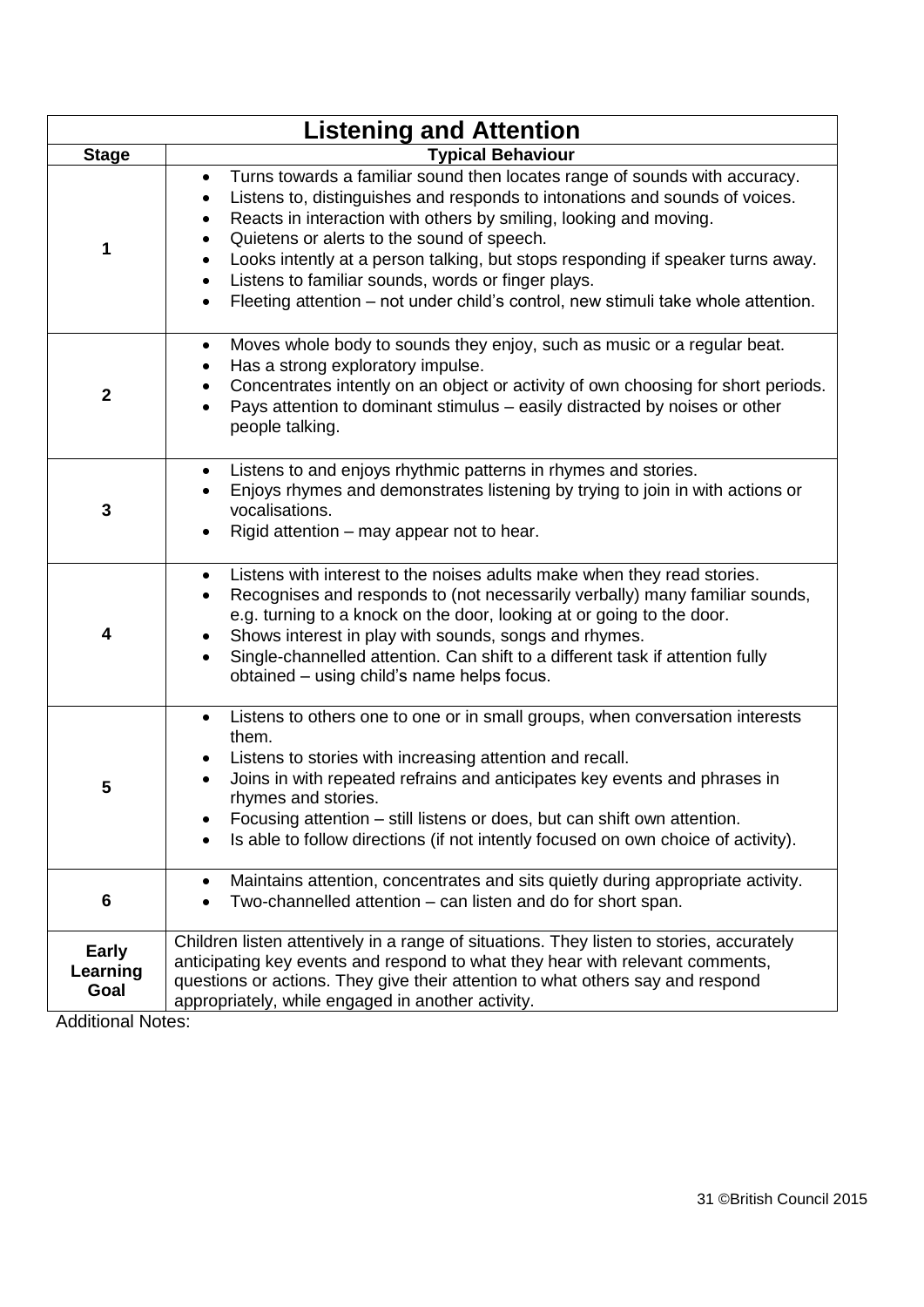|                           | <b>Understanding</b>                                                                                                                                                                                                                                                                                                                                               |
|---------------------------|--------------------------------------------------------------------------------------------------------------------------------------------------------------------------------------------------------------------------------------------------------------------------------------------------------------------------------------------------------------------|
| <b>Stage</b>              | <b>Typical Behaviour</b>                                                                                                                                                                                                                                                                                                                                           |
| 1                         | Stops and looks when hears own name. (Ensure pronunciation is correct.) (Also<br>some children may have two names, for example those from Chinese families.)<br>Starts to understand contextual clues, e.g. familiar gestures, words and sounds.<br>(Take into account cultural differences in gestures, for example waving.)                                      |
| $\mathbf{2}$              | Developing the ability to follow others' body language, including pointing and<br>$\bullet$<br>gesture. (Take into account cultural differences in gesture.)<br>Responds to the different things said when in a familiar context with a special<br>person.<br>Understanding of single words in context is developing, e.g. cup, milk, daddy (in<br>home language). |
| 3                         | Selects familiar objects by name and will go and find objects when asked, or<br>$\bullet$<br>identify objects from a group.<br>Understands simple sentences (e.g. 'Throw the ball.').                                                                                                                                                                              |
| $\overline{\mathbf{4}}$   | Identifies action words by pointing to the right picture, e.g. 'Who's jumping?'<br>Understands more complex sentences, e.g. 'Put your toys away and then we'll<br>read a book.'<br>Understands 'who', 'what', 'where' in simple questions (e.g. Who's that? What's<br>that? Where is?).<br>Developing understanding of simple concepts (e.g. big/little).          |
| 5                         | Understands use of objects (e.g. 'What do we use to cut things?').<br>$\bullet$<br>Shows understanding of prepositions such as 'under', 'on top', 'behind' by<br>$\bullet$<br>carrying out an action or selecting correct picture.<br>Responds to simple instructions, e.g. to get or put away an object.<br>Beginning to understand 'why' and 'how' questions.    |
| 6                         | Responds to instructions involving a two-part sequence.<br>Understands humour, e.g. nonsense rhymes, jokes. (Very important to take<br>cultural differences into account.)<br>Able to follow a story without pictures or props.<br>Listens and responds to ideas expressed by others in conversation or<br>discussion.                                             |
| Early<br>Learning<br>Goal | Children follow instructions involving several ideas or actions. They answer 'how' and<br>'why' questions about their experiences and in response to stories or events.                                                                                                                                                                                            |

Additional Notes: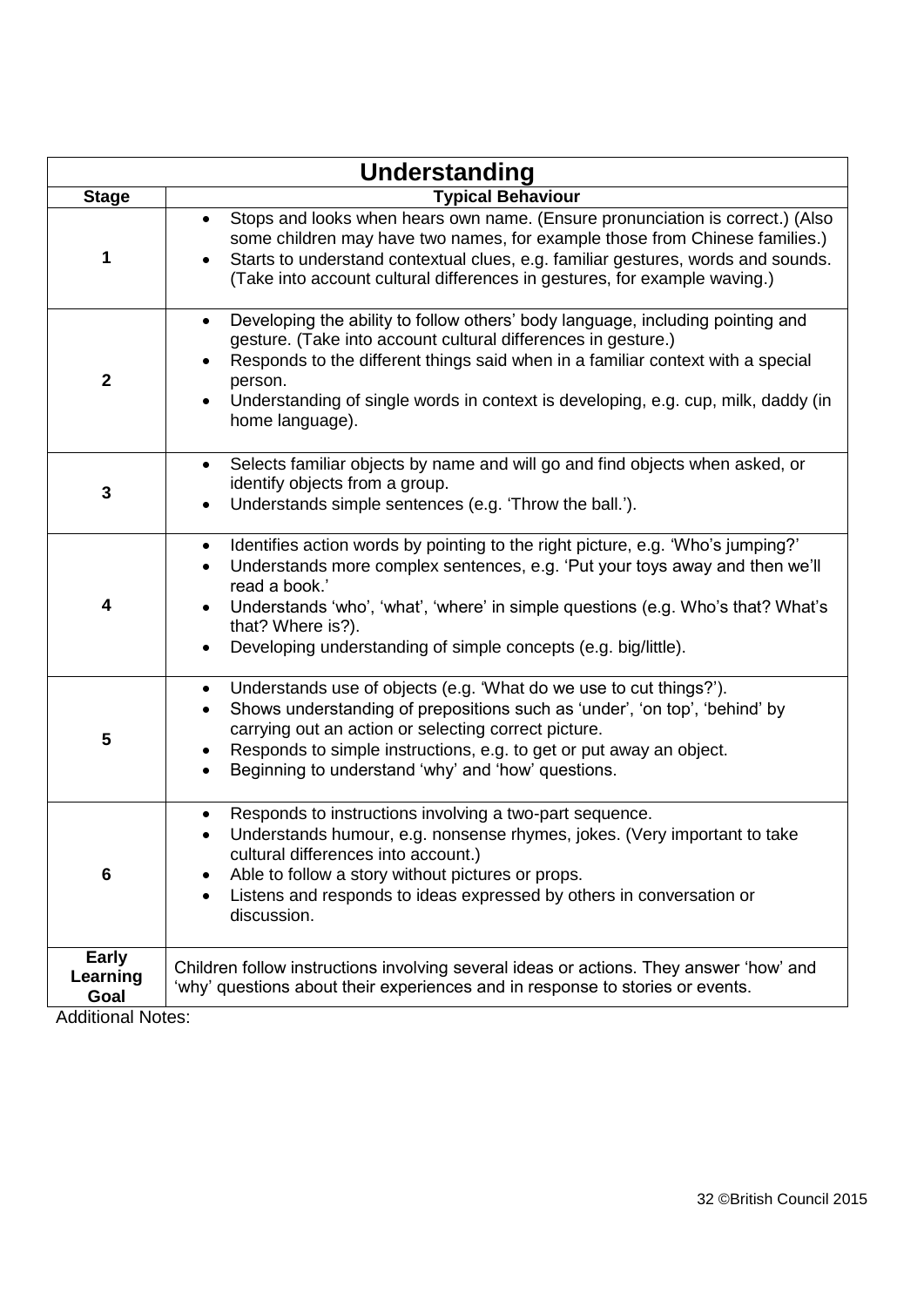| <b>Speaking</b> |                                                                                                                                                                                                                                                                                                                                                                                                                                                                                                                                                                                                                                                                                                                                                                                                                                                                                                   |  |  |  |  |
|-----------------|---------------------------------------------------------------------------------------------------------------------------------------------------------------------------------------------------------------------------------------------------------------------------------------------------------------------------------------------------------------------------------------------------------------------------------------------------------------------------------------------------------------------------------------------------------------------------------------------------------------------------------------------------------------------------------------------------------------------------------------------------------------------------------------------------------------------------------------------------------------------------------------------------|--|--|--|--|
| <b>Stage</b>    | <b>Typical Behaviour</b>                                                                                                                                                                                                                                                                                                                                                                                                                                                                                                                                                                                                                                                                                                                                                                                                                                                                          |  |  |  |  |
| 1               | Communicates needs and feelings in a variety of ways including crying, gurgling,<br>$\bullet$<br>babbling and squealing.<br>Makes own sounds in response when talked to by familiar adults.<br>Lifts arms in anticipation of being picked up.<br>Practises and gradually develops speech sounds (babbling) to communicate<br>$\bullet$<br>with adults; says sounds like 'baba', 'nono', 'gogo'.                                                                                                                                                                                                                                                                                                                                                                                                                                                                                                   |  |  |  |  |
| $\mathbf 2$     | Uses sounds in play, e.g. 'brrrm' for toy car. (These sounds may vary in different<br>$\bullet$<br>languages, e.g. the sounds animals make.)<br>Uses single words.<br>$\bullet$<br>Frequently imitates words and sounds.<br>$\bullet$<br>Enjoys babbling and increasingly experiments with using sounds and words to<br>communicate for a range of purposes (e.g. teddy, more, no, bye-bye).<br>Uses pointing with eye gaze to make requests, and to share an interest.<br>$\bullet$<br>Creates personal words as they begin to develop language.<br>$\bullet$                                                                                                                                                                                                                                                                                                                                    |  |  |  |  |
| 3               | Copies familiar expressions.<br>٠<br>Beginning to put two words together (e.g. 'want ball', 'more juice'). (In some<br>$\bullet$<br>languages this may be joining two bits of meaning to extend a word.)<br>Uses different types of everyday words (nouns, verbs and adjectives).<br>Beginning to ask simple questions.<br>$\bullet$<br>Beginning to talk about people and things that are not present.                                                                                                                                                                                                                                                                                                                                                                                                                                                                                           |  |  |  |  |
| 4               | Uses language as a powerful means of widening contacts, sharing feelings,<br>$\bullet$<br>experiences and thoughts.<br>Holds a conversation, jumping from topic to topic.<br>$\bullet$<br>Learns new words very rapidly and is able to use them in communicating.<br>$\bullet$<br>Uses gestures, sometimes with limited talk, e.g. reaches towards toy, saying 'I<br>have it'.<br>Uses a variety of questions (e.g. what, where, who).<br>Uses simple sentences.                                                                                                                                                                                                                                                                                                                                                                                                                                  |  |  |  |  |
| 5               | Beginning to use more complex sentences to link thoughts.<br>Can retell a simple past event in correct order.<br>Uses talk to connect ideas, explain what is happening and anticipate what might<br>$\bullet$<br>happen next, recall and relive past experiences.<br>Questions why things happen and gives explanations.<br>$\bullet$<br>Uses a range of tenses. (Not all languages express time and tense in the same<br>$\bullet$<br>way as English.)<br>Uses intonation, rhythm and phrasing to make the meaning clear to others. (In<br>some languages intonation changes meaning, so check that the child's meaning<br>is clear to others.)<br>Uses vocabulary focused on objects and people that are of particular importance<br>to them.<br>Builds up vocabulary that reflects the breadth of their experiences.<br>Uses talk in pretending that objects stand for something else in play. |  |  |  |  |
| 6               | Extends vocabulary, especially by grouping and naming, exploring the meaning<br>$\bullet$<br>and sounds of new words.                                                                                                                                                                                                                                                                                                                                                                                                                                                                                                                                                                                                                                                                                                                                                                             |  |  |  |  |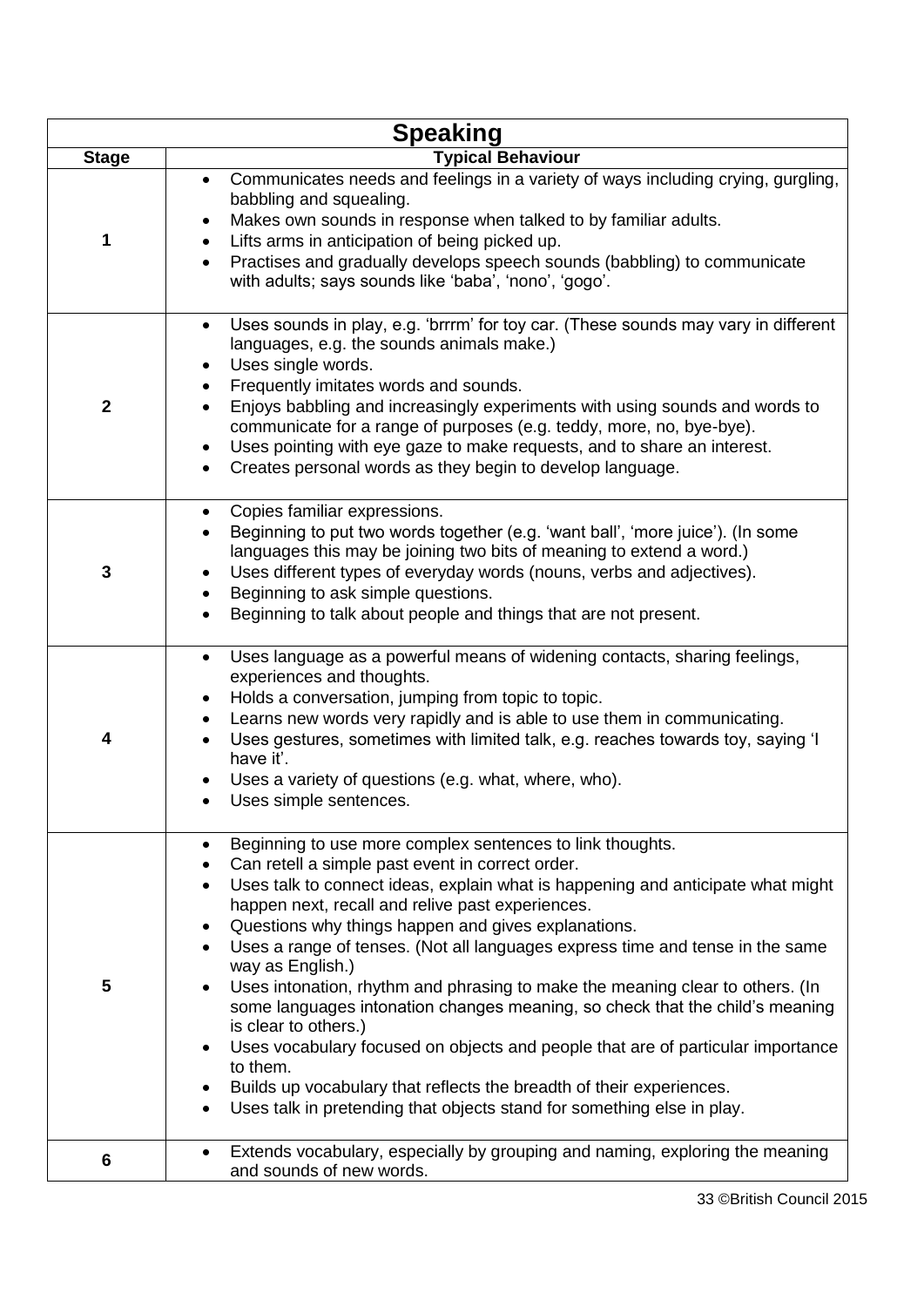|                                  | Uses language to imagine and recreate roles and experiences in play situations.<br>Links statements and sticks to a main theme or intention.<br>Uses talk to organise, sequence and clarify thinking, ideas, feelings and events.<br>• Introduces a storyline or narrative into their play.                |
|----------------------------------|------------------------------------------------------------------------------------------------------------------------------------------------------------------------------------------------------------------------------------------------------------------------------------------------------------|
| <b>Early</b><br>Learning<br>Goal | Children express themselves effectively, showing awareness of listeners' needs. They<br>use past, present and future forms accurately when talking about events that have<br>happened or are to happen in the future. They develop their own narratives and<br>explanations by connecting ideas or events. |

Additional Notes: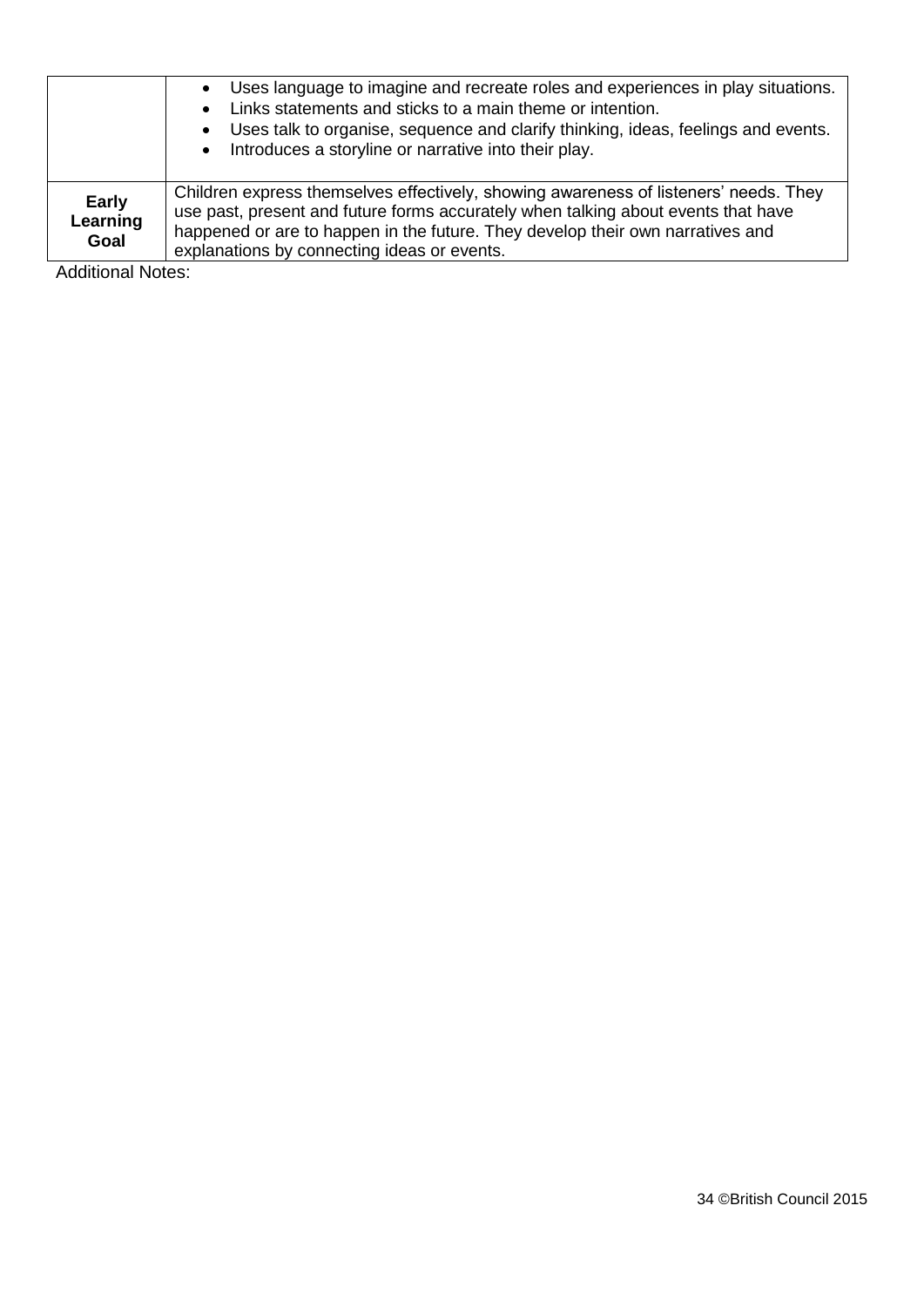# <span id="page-33-0"></span>**Appendix 2:**

<span id="page-33-1"></span>**First Language Assessment of a Year R Nepali-speaking girl 'Kheena'**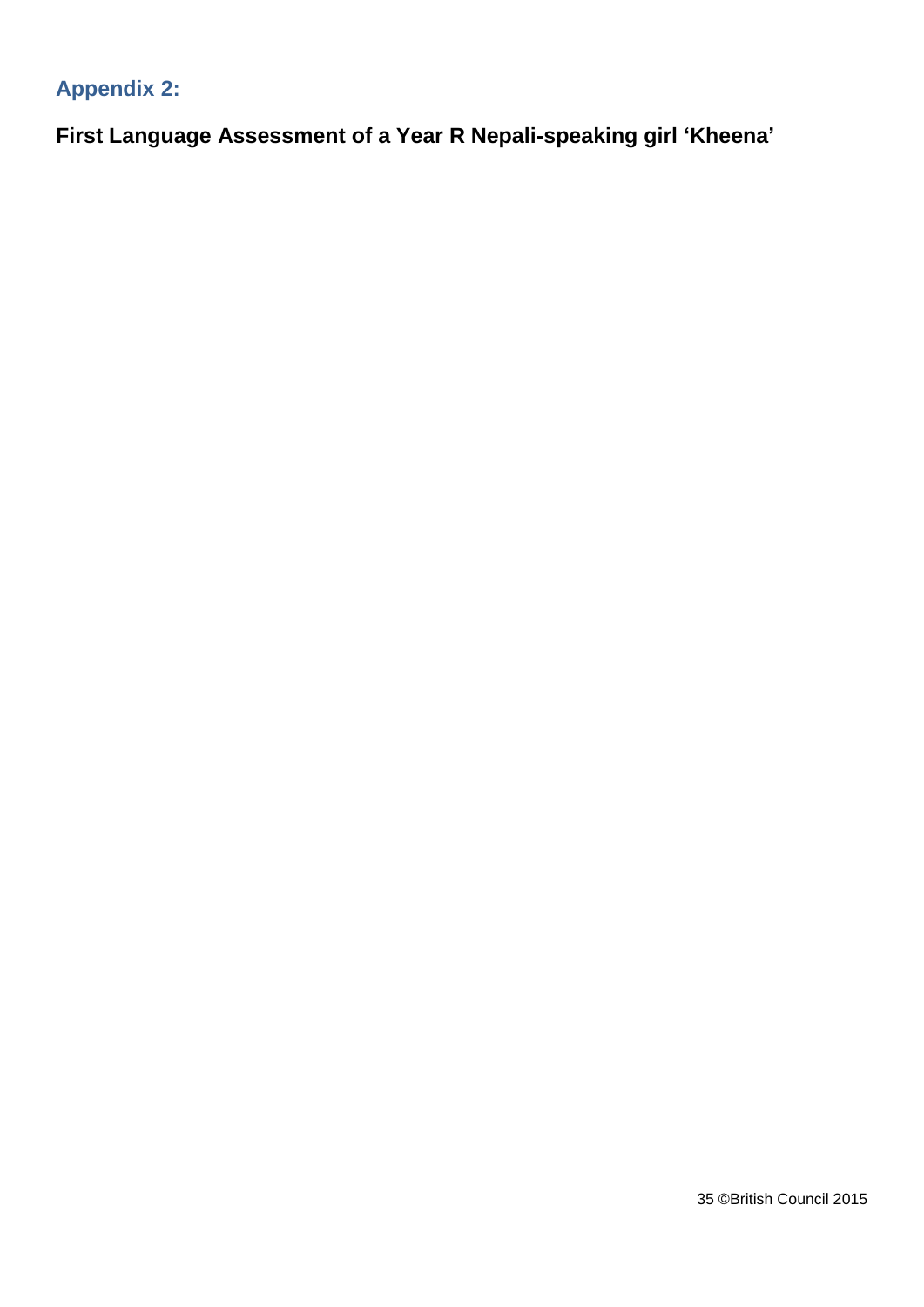



# **Confidential**

# **Hampshire Ethnic Minority and Traveller Achievement Service**

# **Early Profiling Report**

- **School: An Infant School**
- **DFE Number:**
- **Pupil Name: Kheena**
- **Year Group: R**
- **EMA Number:**
- **EMTAS Staff: Kamala, Sarah Coles**

**Date of Visit(s): 27/01/2015**

**03/02/2015**

36 ©British Council 2015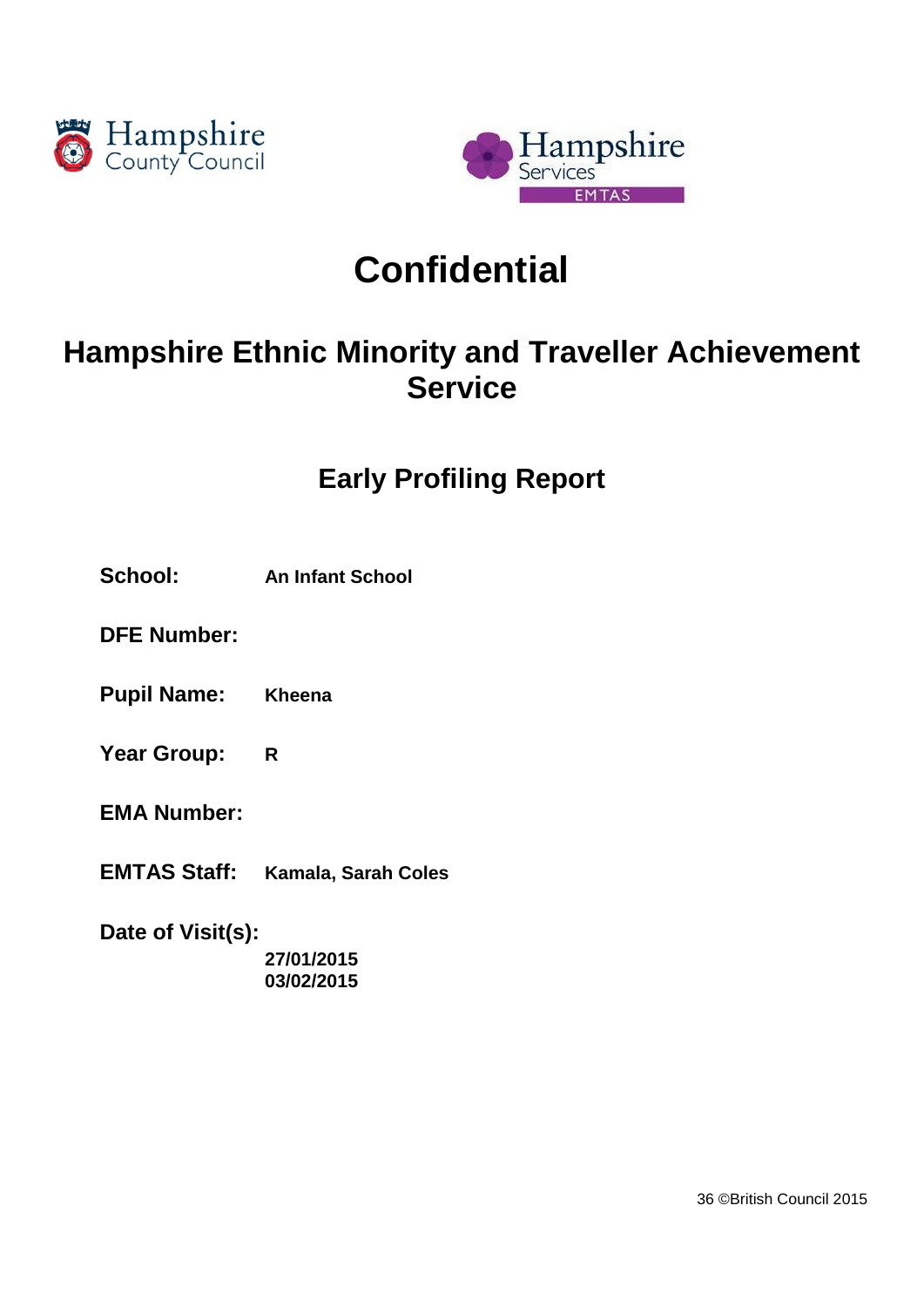# **Hampshire EMTAS – Initial Pupil Profile**

| <b>Pupil:</b> Kheena                                                                                                                                                             |                         |                 | Gender:<br>F                                             | DoB:<br>March 2010 |         | <b>Year Group:</b><br>R |                |
|----------------------------------------------------------------------------------------------------------------------------------------------------------------------------------|-------------------------|-----------------|----------------------------------------------------------|--------------------|---------|-------------------------|----------------|
| Language(s) Spoken at home:<br>Nepali, English                                                                                                                                   |                         |                 | Language(s) Written/Read by pupil:<br>Developing English |                    |         |                         |                |
| Pupil's Country of Origin or UK born:<br>UK born                                                                                                                                 |                         |                 | <b>Ethnic Code:</b><br><b>AOTH</b>                       |                    |         |                         |                |
| <b>Parents' Country of Origin:</b><br>Nepal                                                                                                                                      |                         |                 | <b>Religion:</b><br>Christian                            |                    |         |                         |                |
| <b>UPN No:</b>                                                                                                                                                                   |                         |                 | Date of admission to school:<br>08/09/2014               |                    |         |                         |                |
| School:<br>An Infant School                                                                                                                                                      |                         |                 | Date of arrival in UK:                                   |                    |         |                         | UK born        |
| <b>School Staff, role and email:</b><br>Stephanie B<br><b>EAL Coordinator</b>                                                                                                    |                         |                 | <b>EMTAS Staff and email:</b><br>Kamala<br>Sarah Coles   |                    |         |                         |                |
| Previous Schooling: Kheena attended a nursery school in Nepal for 4 months prior to joining her family in<br>the UK in April 2014. She did not attend any pre-schools in the UK. |                         |                 |                                                          |                    |         |                         |                |
| Any immediate concerns/comments: For example, any known SEN, any emotional or settling in:<br><b>NONE</b>                                                                        |                         |                 |                                                          |                    |         |                         |                |
| Any issues raised by school: NONE                                                                                                                                                |                         |                 |                                                          |                    |         |                         |                |
| Any dietary/health concerns: NONE                                                                                                                                                |                         |                 |                                                          |                    |         |                         |                |
|                                                                                                                                                                                  | <b>Date</b><br>assessed | <b>Speaking</b> | Listening                                                |                    | Reading |                         | <b>Writing</b> |
| <b>Initial levels</b><br>in English                                                                                                                                              | 10/02/2015              | Step 1          | Step 1                                                   |                    | Step 1  | Step 1                  |                |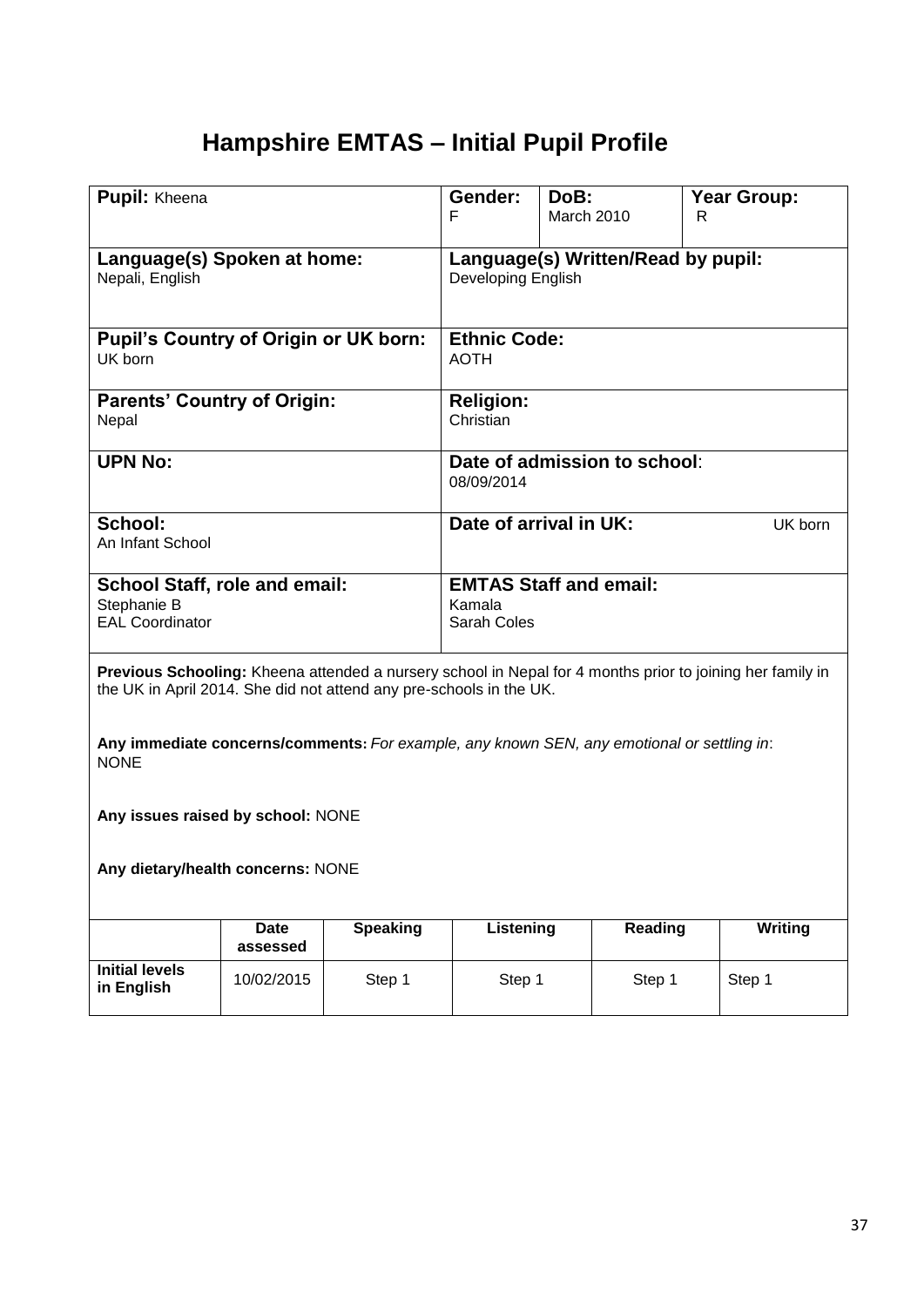### **Hampshire EMTAS**

### **Initial observations on use of language**

| Pupil: Kheena                                                                                                                                                                                                                               | Year Group: R                                                                                                                                                                                                                                          |  |  |
|---------------------------------------------------------------------------------------------------------------------------------------------------------------------------------------------------------------------------------------------|--------------------------------------------------------------------------------------------------------------------------------------------------------------------------------------------------------------------------------------------------------|--|--|
| First language (L1): Nepali                                                                                                                                                                                                                 | <b>English</b><br>using QCA Step Descriptors where appropriate                                                                                                                                                                                         |  |  |
| <b>Listening and Speaking</b>                                                                                                                                                                                                               | <b>Listening and Speaking</b>                                                                                                                                                                                                                          |  |  |
| Uses short simple sentences and phrases to express<br>her likes and dislikes<br>Speech is clear and understandable<br>$\bullet$<br>Quite talkative and friendly<br>$\bullet$<br>Understands simple instructions very well<br><b>Reading</b> | Speaks using simple sentences and phrases<br>$\bullet$<br>Speech is clear and understandable<br>$\bullet$<br>Able to follow simple instructions accurately<br>$\bullet$<br>Very chatty and friendly<br><b>Reading</b>                                  |  |  |
| Not yet able to read Nepali                                                                                                                                                                                                                 | Able to recognise initial sounds in a word<br>$\bullet$<br>Able to read most CVC words<br>Able to recognise and read numbers up to 10<br>Developing knowledge of shapes                                                                                |  |  |
| Writing (sample attached) Click here for drop down                                                                                                                                                                                          | <b>Writing (sample attached) Yes</b>                                                                                                                                                                                                                   |  |  |
| Not yet able to write Nepali                                                                                                                                                                                                                | Able to write her first name neatly and<br>$\bullet$<br>correctly<br>Able to write the initial sounds of CVC words<br>correctly<br>Letters are very well formed and has a very<br>good pencil control<br>Produced a neat drawing of Peppa Pig's family |  |  |

Ethnic Minority and Traveller Achievement Service,

North Hampshire Hub, Dame Mary Fagan House, Lutyens Close, Chineham, Basingstoke, RG24 8AG Tel: 01256 330195

#### [www.hants.gov.uk/emtas](http://www.hants.gov.uk/emtas)

Team Leader: Michelle Nye, County Inspector/Adviser for Ethnic Minority Achievement, Race Equality and Cultural Diversity (Acting)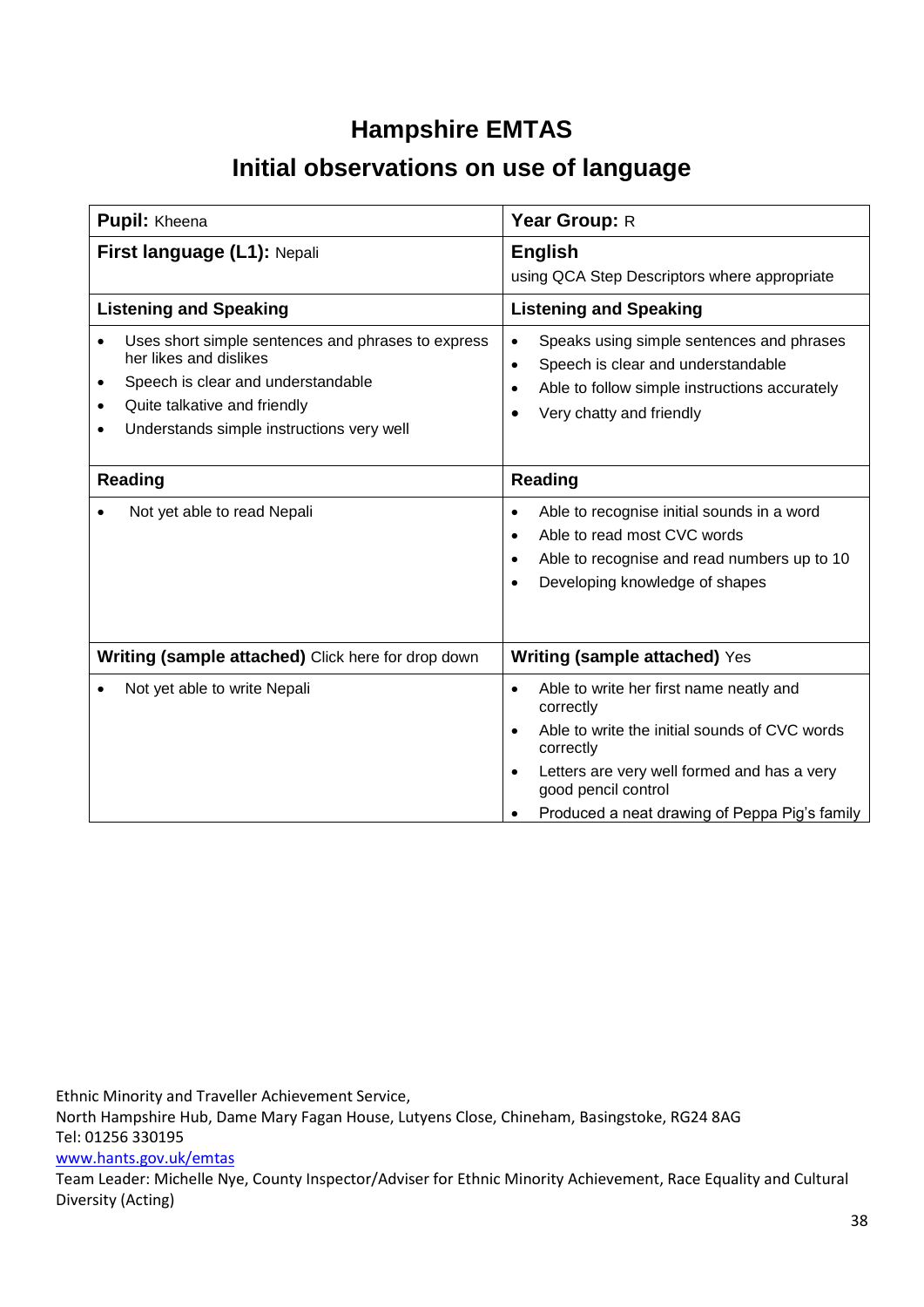### **Overview of Communication and Language Development in English and in home language**

Name: Kheena Date of Birth: March 2010

Home Language: Nepali

Length of time in English-speaking environment: UK born but spent 18 months living in Nepal with grandparents (from the age of 2 years)

|          | <b>Home Language</b>          |                        |                        |                               | <b>English</b> |          |
|----------|-------------------------------|------------------------|------------------------|-------------------------------|----------------|----------|
| Date     | Listening<br>and<br>Attention | Understanding          | Speaking               | Listening<br>and<br>Attention | Understanding  | Speaking |
| Feb 2015 | <b>ELG</b><br>achieved        | <b>ELG</b><br>achieved | <b>ELG</b><br>achieved |                               |                |          |
|          |                               |                        |                        |                               |                |          |
|          |                               |                        |                        |                               |                |          |
|          |                               |                        |                        |                               |                |          |
|          |                               |                        |                        |                               |                |          |

#### **English**

Listening and Attention – Birth to 11 months – 8 to 20 months – 16 to 26 months – 22 to 36 months – 30 to 50 months – 40 to 60+ months – Early Learning Goal

Understanding – Birth to 11 months – 8 to 20 months – 16 to 26 months – 22 to 36 months – 30 to 50 months – 40 to 60+ months – Early Learning Goal

Speaking – Birth to 11 months – 8 to 20 months – 16 to 26 months – 22 to 36 months – 30 to 50 months – 40 to 60+ months – Early Learning Goal

#### **Home Language**

Listening and Attention – Stage 1 – Stage 2 – Stage 3 – Stage 4 – Stage 5 – Stage 6 – Early Learning Goal Understanding – Stage 1 – Stage 2 – Stage 3 – Stage 4 – Stage 5 – Stage 6 – Early Learning Goal Speaking – Stage 1 – Stage 2 – Stage 3 – Stage 4 – Stage 5 – Stage 6 – Early Learning Goal

#### **Remember, the Early Learning Goals must be reported for children's development in English.**

39 ©British Council 2015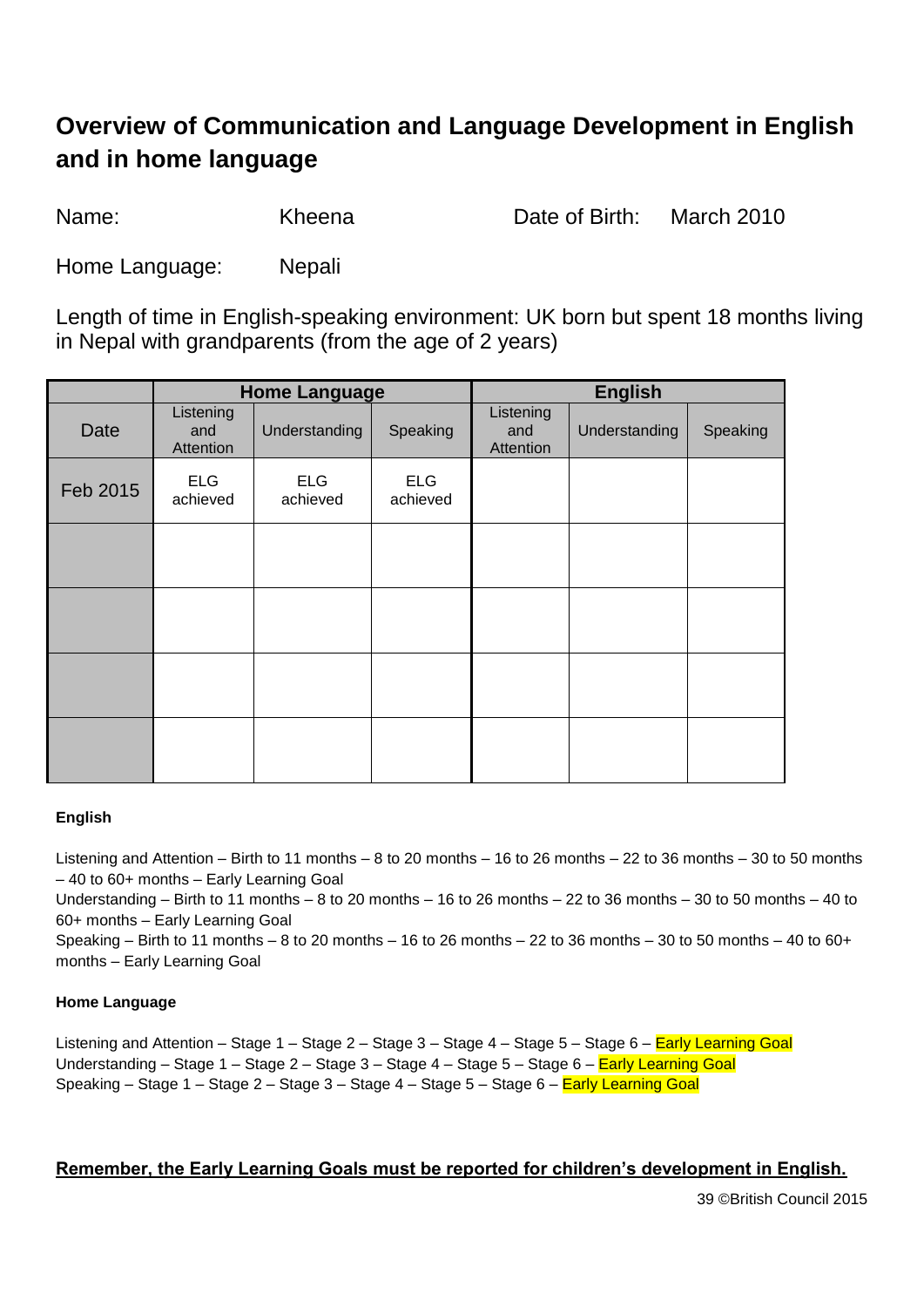### **Communication and Language – Home Language Development**

**Name: Kheena**

**Date of Birth: March 2010**

#### **Home Language: Nepali**

The following tables set out what you should be observing the child doing at each stage, if they are developing typically for their age. There are still examples included in English to support understanding of the statements; however, the child must be displaying this behaviour in their home language. For assessing home language development it may be difficult to observe some of this in your setting/school, so it is important to observe the children with their parents and other home language speakers, and to talk to parents about their child's communication and language development. If needed this could be done through an interpreter from EMTAS or the local community, with agreement from the parent.

You could highlight or tick statements which you are confident the child is displaying in their behaviour. You could also annotate whether you have observed a particular behaviour (O) or have been told about it by parents (P). Then you can make a best fit judgement about which age/stage band the child is for each of the three aspects, each time you update your tracking.

Please pass on both this tracking and that of the child's Communication and Language development in English to their next setting/class as part of transition.

#### **Remember, the Early Learning Goals must be reported for children's development in English.**

Strategies used for collecting information about child's Communication and Language development in their home language:

- **Discussion with mother**
- **Activities with child carried out in first language**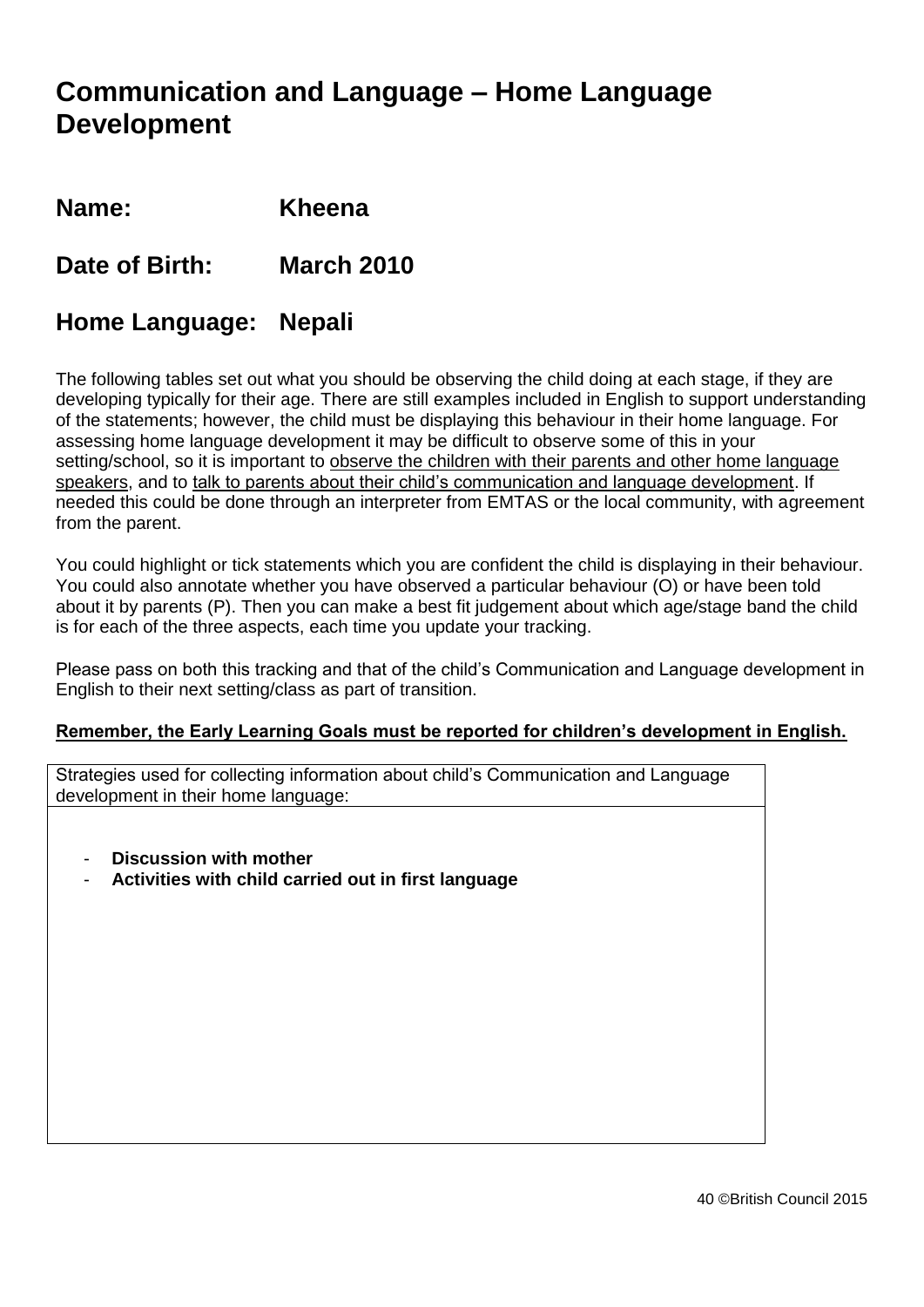|                                         | <b>Listening and Attention: Nepali</b>                                                                                                                                                                                                                                                                                                                                                                                                                                                                                        |
|-----------------------------------------|-------------------------------------------------------------------------------------------------------------------------------------------------------------------------------------------------------------------------------------------------------------------------------------------------------------------------------------------------------------------------------------------------------------------------------------------------------------------------------------------------------------------------------|
| <b>Stage</b>                            | <b>Typical Behaviour</b>                                                                                                                                                                                                                                                                                                                                                                                                                                                                                                      |
| 1                                       | Turns towards a familiar sound then locates range of sounds with accuracy.<br>$\bullet$<br>Listens to, distinguishes and responds to intonations and sounds of voices.<br>Reacts in interaction with others by smiling, looking and moving.<br>Quietens or alerts to the sound of speech.<br>Looks intently at a person talking, but stops responding if speaker turns<br>away.<br>Listens to familiar sounds, words or finger plays.<br>Fleeting attention - not under child's control, new stimuli take whole<br>attention. |
| $\mathbf{2}$                            | Moves whole body to sounds they enjoy, such as music or a regular beat.<br>٠<br>Has a strong exploratory impulse.<br>Concentrates intently on an object or activity of own choosing for short<br>periods.<br>Pays attention to dominant stimulus - easily distracted by noises or other<br>people talking.                                                                                                                                                                                                                    |
| 3                                       | Listens to and enjoys rhythmic patterns in rhymes and stories.<br>Enjoys rhymes and demonstrates listening by trying to join in with actions or<br>vocalisations.<br>Rigid attention – may appear not to hear.                                                                                                                                                                                                                                                                                                                |
| 4                                       | Listens with interest to the noises adults make when they read stories.<br>$\bullet$<br>Recognises and responds to (not necessarily verbally) many familiar<br>$\bullet$<br>sounds, e.g. turning to a knock on the door, looking at or going to the door.<br>Shows interest in play with sounds, songs and rhymes.<br>Single-channelled attention. Can shift to a different task if attention fully<br>$\bullet$<br>obtained - using child's name helps focus.                                                                |
| 5                                       | Listens to others one to one or in small groups, when conversation interests<br>$\bullet$<br>them.<br>Listens to stories with increasing attention and recall.<br>Joins in with repeated refrains and anticipates key events and phrases in<br>rhymes and stories.<br>Focusing attention - still listens or does, but can shift own attention.<br>Is able to follow directions (if not intently focused on own choice of activity).                                                                                           |
| 6                                       | Maintains attention, concentrates and sits quietly during appropriate activity.<br>Two-channelled attention - can listen and do for short span.                                                                                                                                                                                                                                                                                                                                                                               |
| <b>Early</b><br><b>Learning</b><br>Goal | Children listen attentively in a range of situations. They listen to stories, accurately<br>anticipating key events and respond to what they hear with relevant comments,<br>questions or actions. They give their attention to what others say and respond<br>appropriately, while engaged in another activity.                                                                                                                                                                                                              |

**Additional Notes:** Kheena listens and responds appropriately in conversation in Nepali. She enjoys listening to stories and she participates actively in talk, making relevant comments, asking relevant questions and following up with appropriate actions. She can sustain her engagement with conversation whilst simultaneously doing something else.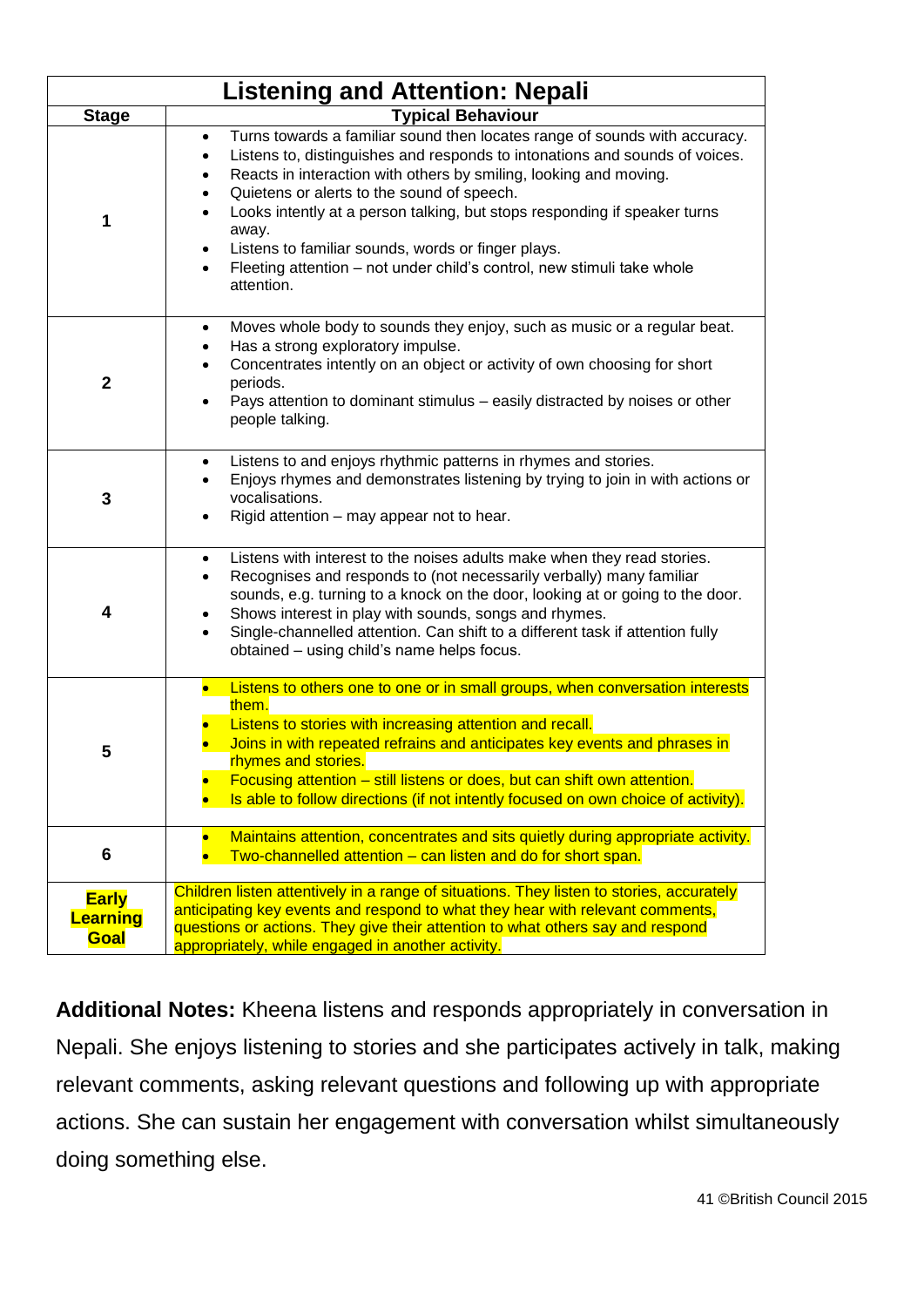|                                  | <b>Understanding: Nepali</b>                                                                                                                                                                                                                                                                                                                                                                     |
|----------------------------------|--------------------------------------------------------------------------------------------------------------------------------------------------------------------------------------------------------------------------------------------------------------------------------------------------------------------------------------------------------------------------------------------------|
| <b>Stage</b>                     | <b>Typical Behaviour</b>                                                                                                                                                                                                                                                                                                                                                                         |
| 1                                | Stops and looks when hears own name. (Ensure pronunciation is correct.)<br>(Also some children may have two names, for example those from Chinese<br>families.)<br>Starts to understand contextual clues, e.g. familiar gestures, words and<br>sounds. (Take into account cultural differences in gestures, for example<br>waving.)                                                              |
| $\overline{2}$                   | Developing the ability to follow others' body language, including pointing and<br>$\bullet$<br>gesture. (Take into account cultural differences in gesture.)<br>Responds to the different things said when in a familiar context with a<br>special person.<br>Understanding of single words in context is developing, e.g. cup, milk, daddy<br>(in home language).                               |
| $\overline{\mathbf{3}}$          | Selects familiar objects by name and will go and find objects when asked, or<br>$\bullet$<br>identify objects from a group.<br>Understands simple sentences (e.g. 'Throw the ball.').<br>٠                                                                                                                                                                                                       |
| $\overline{\mathbf{4}}$          | Identifies action words by pointing to the right picture, e.g. 'Who's jumping?'<br>$\bullet$<br>Understands more complex sentences, e.g. 'Put your toys away and then<br>$\bullet$<br>we'll read a book.'<br>Understands 'who', 'what', 'where' in simple questions (e.g. Who's that?<br>$\bullet$<br>What's that? Where is?).<br>Developing understanding of simple concepts (e.g. big/little). |
| 5                                | Understands use of objects (e.g. 'What do we use to cut things?').<br>$\bullet$<br>Shows understanding of prepositions such as 'under', 'on top', 'behind' by<br>carrying out an action or selecting correct picture.<br>Responds to simple instructions, e.g. to get or put away an object.<br>Beginning to understand 'why' and 'how' questions.                                               |
| 6                                | Responds to instructions involving a two-part sequence.<br>Understands humour, e.g. nonsense rhymes, jokes. (Very important to take<br>cultural differences into account.)<br>Able to follow a story without pictures or props.<br>Listens and responds to ideas expressed by others in conversation or<br>$\bullet$<br>discussion.                                                              |
| <b>Early</b><br>Learning<br>Goal | Children follow instructions involving several ideas or actions. They answer 'how'<br>and 'why' questions about their experiences and in response to stories or events.                                                                                                                                                                                                                          |

**Additional Notes:** Kheena understands and follows instructions which involve several ideas or actions. She asks and answers 'how' and 'why' questions about her own experiences and in response to stories or events.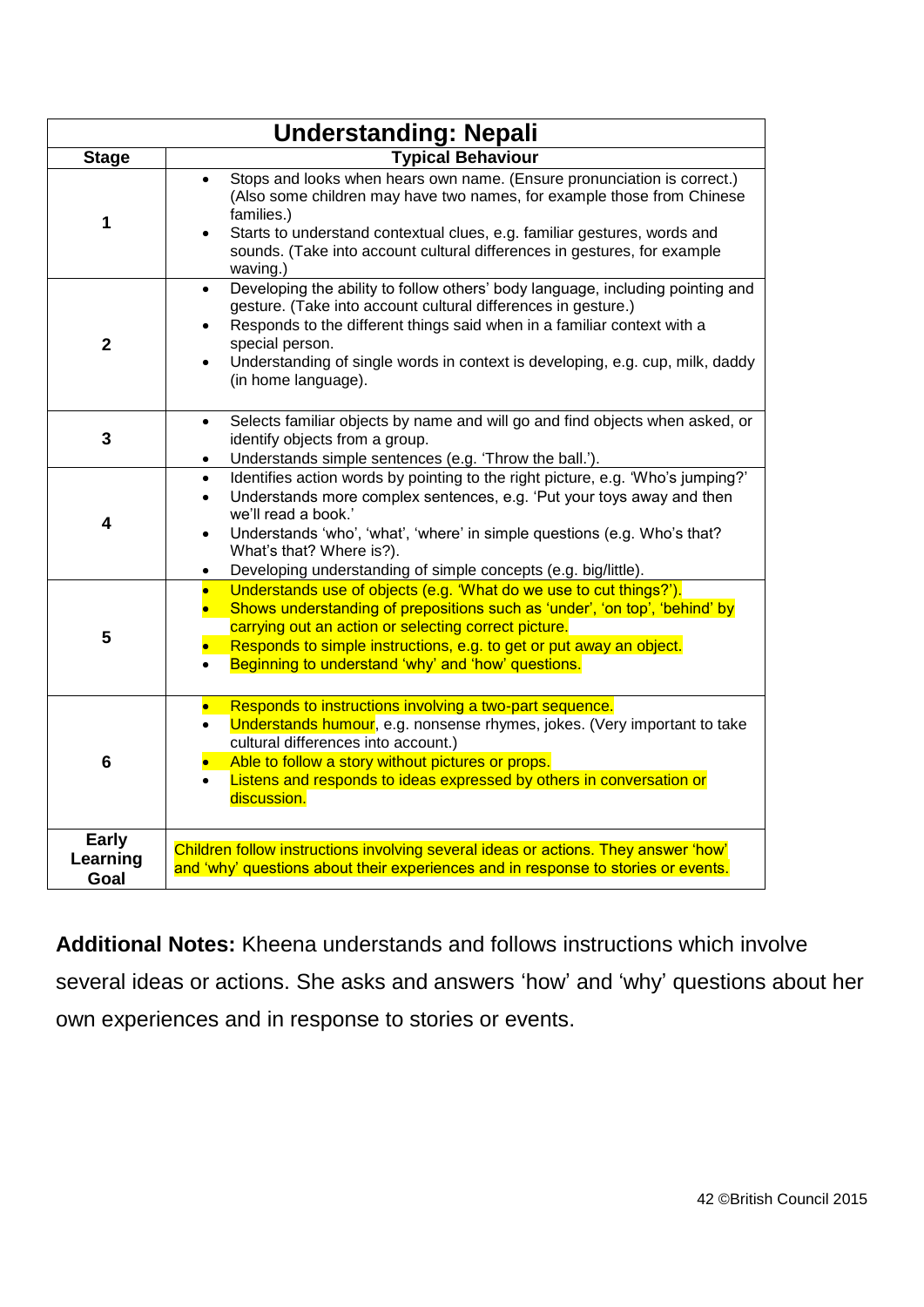|                 | <b>Speaking: Nepali</b>                                                                                                                                                                                                                                                                                                                                                                                                                                                                                                                                                                                                                                                                                                                                                                                                                                              |
|-----------------|----------------------------------------------------------------------------------------------------------------------------------------------------------------------------------------------------------------------------------------------------------------------------------------------------------------------------------------------------------------------------------------------------------------------------------------------------------------------------------------------------------------------------------------------------------------------------------------------------------------------------------------------------------------------------------------------------------------------------------------------------------------------------------------------------------------------------------------------------------------------|
| <b>Stage</b>    | <b>Typical Behaviour</b>                                                                                                                                                                                                                                                                                                                                                                                                                                                                                                                                                                                                                                                                                                                                                                                                                                             |
| 1               | Communicates needs and feelings in a variety of ways including crying, gurgling, babbling<br>$\bullet$<br>and squealing.<br>Makes own sounds in response when talked to by familiar adults.<br>Lifts arms in anticipation of being picked up.<br>Practises and gradually develops speech sounds (babbling) to communicate with adults;<br>$\bullet$<br>says sounds like 'baba', 'nono', 'gogo'.                                                                                                                                                                                                                                                                                                                                                                                                                                                                      |
| $\mathbf{2}$    | Uses sounds in play, e.g. 'brrrm' for toy car. (These sounds may vary in different languages,<br>$\bullet$<br>e.g. the sounds animals make.)<br>Uses single words.<br>$\bullet$<br>Frequently imitates words and sounds.<br>Enjoys babbling and increasingly experiments with using sounds and words to<br>communicate for a range of purposes (e.g. teddy, more, no, bye-bye).<br>Uses pointing with eye gaze to make requests, and to share an interest.<br>$\bullet$<br>Creates personal words as they begin to develop language.<br>$\bullet$                                                                                                                                                                                                                                                                                                                    |
| 3               | Copies familiar expressions.<br>$\bullet$<br>Beginning to put two words together (e.g. 'want ball', 'more juice'). (In some languages this<br>$\bullet$<br>may be joining two bits of meaning to extend a word.)<br>Uses different types of everyday words (nouns, verbs and adjectives).<br>$\bullet$<br>Beginning to ask simple questions.<br>$\bullet$<br>Beginning to talk about people and things that are not present.<br>$\bullet$                                                                                                                                                                                                                                                                                                                                                                                                                            |
| 4               | Uses language as a powerful means of widening contacts, sharing feelings, experiences<br>$\bullet$<br>and thoughts.<br>Holds a conversation, jumping from topic to topic.<br>٠<br>Learns new words very rapidly and is able to use them in communicating.<br>$\bullet$<br>Uses gestures, sometimes with limited talk, e.g. reaches towards toy, saying 'I have it'.<br>$\bullet$<br>Uses a variety of questions (e.g. what, where, who).<br>$\bullet$<br>Uses simple sentences.<br>$\bullet$                                                                                                                                                                                                                                                                                                                                                                         |
| 5               | Beginning to use more complex sentences to link thoughts.<br>Can retell a simple past event in correct order.<br>Uses talk to connect ideas, explain what is happening and anticipate what might happen<br>next, recall and relive past experiences.<br>Questions why things happen and gives explanations.<br>Uses a range of tenses. (Not all languages express time and tense in the same way as<br>English.)<br>Uses intonation, rhythm and phrasing to make the meaning clear to others. (In some<br>languages intonation changes meaning, so check that the child's meaning is clear to<br>others).<br>Uses vocabulary focused on objects and people that are of particular importance to them.<br>Builds up vocabulary that reflects the breadth of their experiences.<br>Uses talk in pretending that objects stand for something else in play.<br>$\bullet$ |
| $6\phantom{1}6$ | Extends vocabulary, especially by grouping and naming, exploring the meaning and sounds<br>of new words.<br>Uses language to imagine and recreate roles and experiences in play situations.<br>Links statements and sticks to a main theme or intention.<br>Uses talk to organise, sequence and clarify thinking, ideas, feelings and events.<br>Introduces a storyline or narrative into their play.                                                                                                                                                                                                                                                                                                                                                                                                                                                                |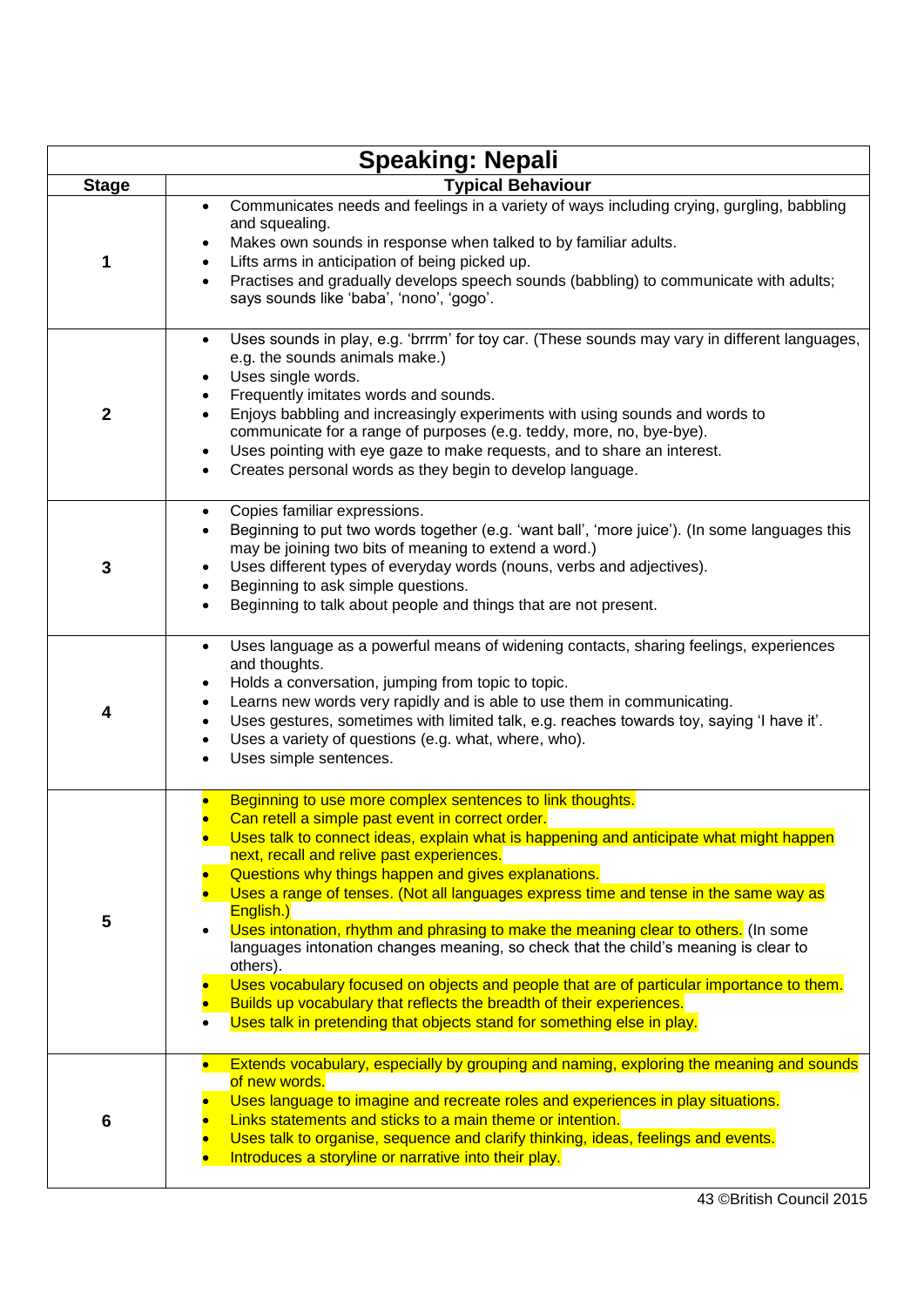| <b>Early</b> |
|--------------|
| Learning     |
| Goal         |

**Additional Notes:** Kheena talks at length about her interests and experiences. She uses talk to accompany her imaginative play, developing different characters in her teacher–pupil play, for example. She can talk about events in the past, present and future using full, grammatically correct and complete sentences in Nepali. She has a broad and varied working vocabulary.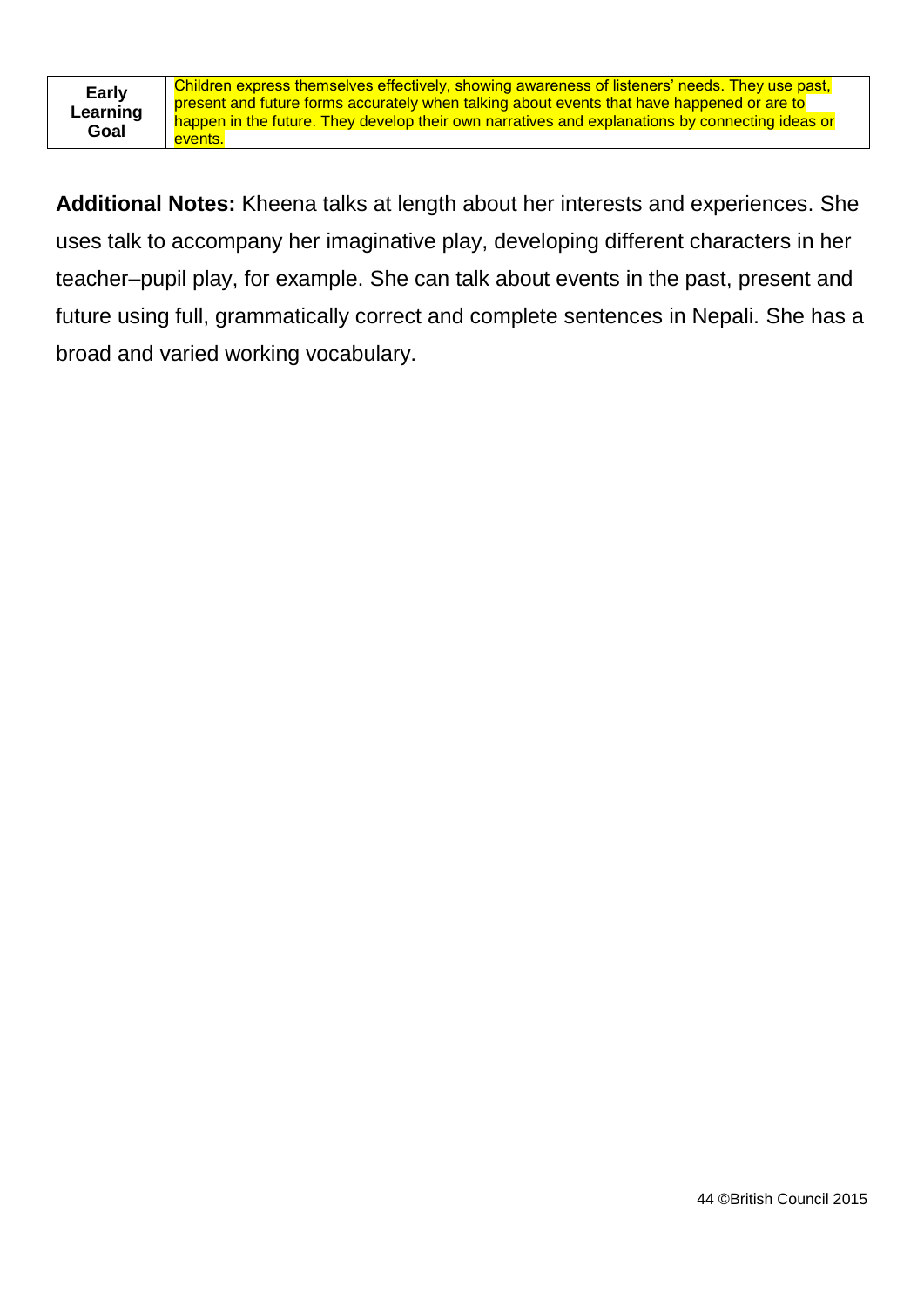### **Hampshire EMTAS – Early Profiling Information**

#### **Pupil:** Kheena **Year Group**: R

#### **L1:** Nepali

#### **Context of visit:** *where observed, when, number of visits, parent meeting arranged*

I met Kheena outside her class on my first visit. She appeared to be a very happy, chatty girl. I was also able to assess her English and Nepali language skills on a one-to-one basis and gain some background information. During my second visit I had an opportunity to observe her in class and I spoke to her mother to discuss any concerns and gather further background information.

#### **Background Information**:

#### *Family background*:

Kheena's father served in the Army and lived in A Town for a number of years. He is now retired from the army and works full time. Her mother works part time. Kheena was born in the UK and lived with her parents until the age of 2 years. She went to live with her grandparents in Nepal for one year and six months while her mother was expecting another baby. She came back to the UK in April 2014 and joined An Infant School in September 2014. Both parents are very supportive towards her education. She has one elder sister in A Junior School and a younger brother approaching 2yrs.

*Current school: preferred subjects, settling in, friendships*

Kheena seems to have settled into her new school very well. She appears to be very happy around her peers. She has made a circle of good friends around her. She appears to be quite a confident girl.

*Likes/dislikes/hobbies/gifts/talents*:

At home Kheena likes to play with her sister mostly and sometimes enjoys watching TV. She also likes to play with her toys. According to her mother she is very confident and has no problem interacting with her friends. She enjoys teacher/student role play with her sister and often likes to be the teacher. She often finds ways to occupy herself playing with her imaginary friends.

#### **Recommendations:**

*See sheet in EMTAS pupil record file for main general recommendations for pupils within this Key Stage* Please consider EMTAS training for your staff. Much of our training is free, can take place in your school and *can be adapted to your needs*.

#### **Priority recommendations for this pupil:**

*Any other information*:

Recommendations:

- 1. Encourage parents to continue using first language at home as research shows that the continued development of first language has a positive impact on English language development.
- 2. Send details of current topics home for parents to talk through in Nepali, to aid Kheena's understanding of new concepts in class.
- 3. Involve Kheena in as many collaborative activities as possible with pupils who can provide good models of spoken and written English.
- 4. Encourage interaction with other children through games and role plays.
- 5. Kheena will not need any in-class bilingual support at present. However, if the situation changes please contact EMTAS.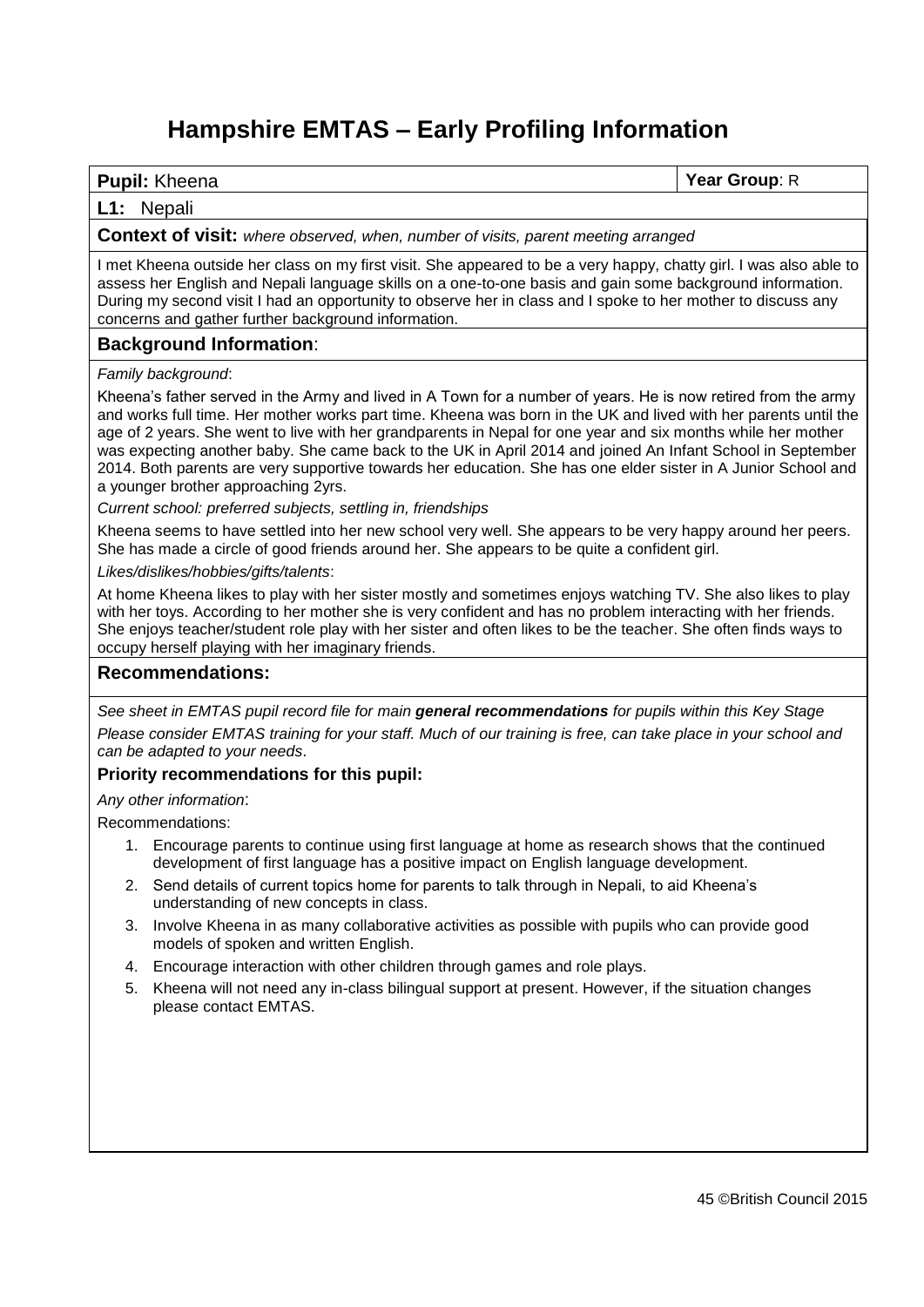### **Appendix 3:**

**First Language Assessment of a Year R Nepali-speaking boy 'Puran'**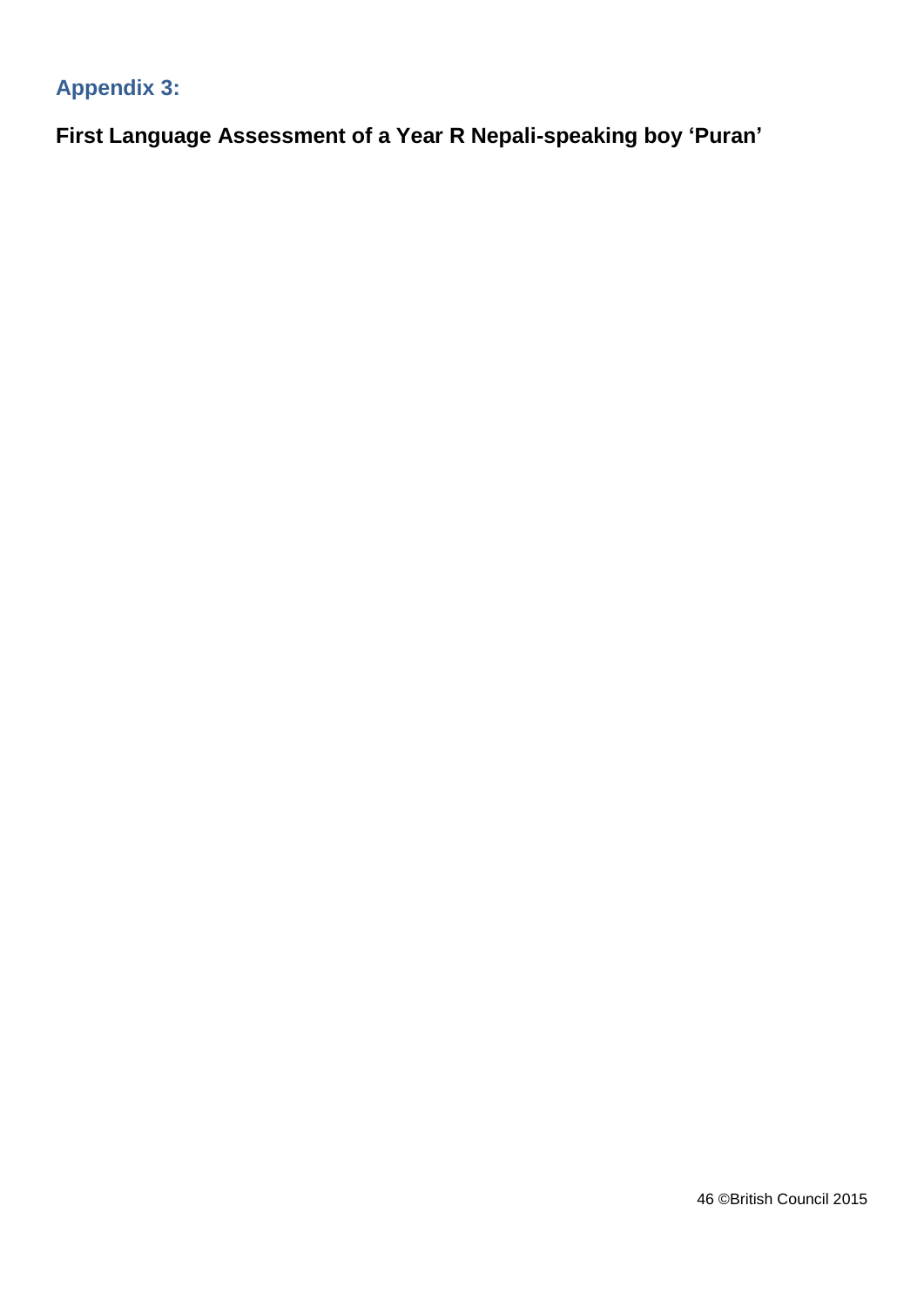## **Confidential**

## **Hampshire Ethnic Minority and Traveller Achievement Service**

### **Early Profiling Report**

**School: An Infant School**

**DFE Number:**

**Pupil Name: Puran** 

**Year Group: R**

**EMA Number:**

**EMTAS Staff: Kamala; Sarah Coles**

**Date of Visit(s):**

**13/01/2015 05/02/2015**

47 ©British Council 2015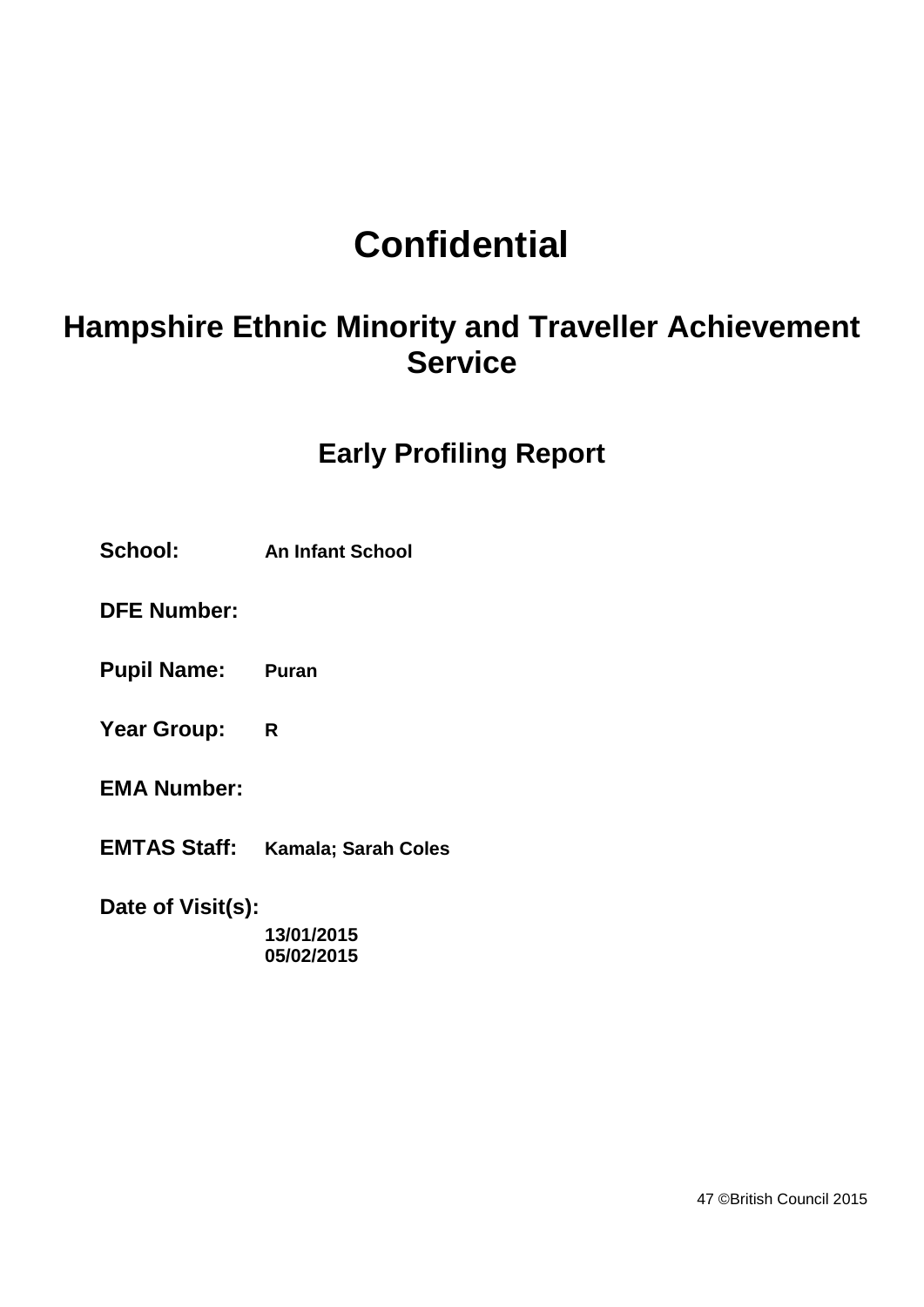### **Hampshire EMTAS – Initial Pupil Profile**

| <b>Pupil: Puran</b>                          | Gender:             | DoB:                               | <b>Year Group:</b> |
|----------------------------------------------|---------------------|------------------------------------|--------------------|
|                                              | м                   | April 2010                         | R                  |
|                                              |                     |                                    |                    |
|                                              |                     |                                    |                    |
| Language(s) Spoken at home:                  |                     | Language(s) Written/Read by pupil: |                    |
| Nepali                                       | Developing English  |                                    |                    |
|                                              |                     |                                    |                    |
|                                              |                     |                                    |                    |
|                                              |                     |                                    |                    |
| <b>Pupil's Country of Origin or UK born:</b> | <b>Ethnic Code:</b> |                                    |                    |
| Born in Brunei                               | <b>AOTH</b>         |                                    |                    |
|                                              |                     |                                    |                    |
| <b>Parents' Country of Origin:</b>           | <b>Religion:</b>    |                                    |                    |
|                                              | Hindu               |                                    |                    |
| Nepal                                        |                     |                                    |                    |
|                                              |                     |                                    |                    |
| <b>UPN No:</b>                               |                     | Date of admission to school:       |                    |
|                                              | 08/09/2014          |                                    |                    |
|                                              |                     |                                    |                    |
| School:                                      |                     | Date of arrival in UK:             |                    |
|                                              |                     |                                    |                    |
| An Infant School                             | 2012                |                                    |                    |
|                                              |                     |                                    |                    |
| <b>School Staff, role and email:</b>         |                     | <b>EMTAS Staff and email:</b>      |                    |
| Stephanie B                                  | Kamala              |                                    |                    |
| <b>EAL Co-ordinator</b>                      | Sarah Coles         |                                    |                    |
|                                              |                     |                                    |                    |
|                                              |                     |                                    |                    |

**Previous Schooling:** Puran attended B pre-school. According to his mother the pre-school did not show any concerns over his behaviour except for his very quiet and reserved personality.

**Any immediate concerns/comments:** *For example, any known SEN, any emotional or settling in*: According to his mother Puran sometime projects some challenging behaviour (wanting things in his way) and with his grandparents living together with the family his mother often finds it difficult to manage his challenging behaviour (grandparents giving in to his demands).

**Any issues raised by school:** very quiet and reserved

**Any dietary/health concerns:** Puran has had his front eight teeth taken out following decay.

|                                     | <b>Date</b><br>assessed | <b>Speaking</b> | Listening | Reading | Writing |
|-------------------------------------|-------------------------|-----------------|-----------|---------|---------|
| <b>Initial levels</b><br>in English | 08/02/2015              | Step 1          | Step 1    | Step 1  | Step 1  |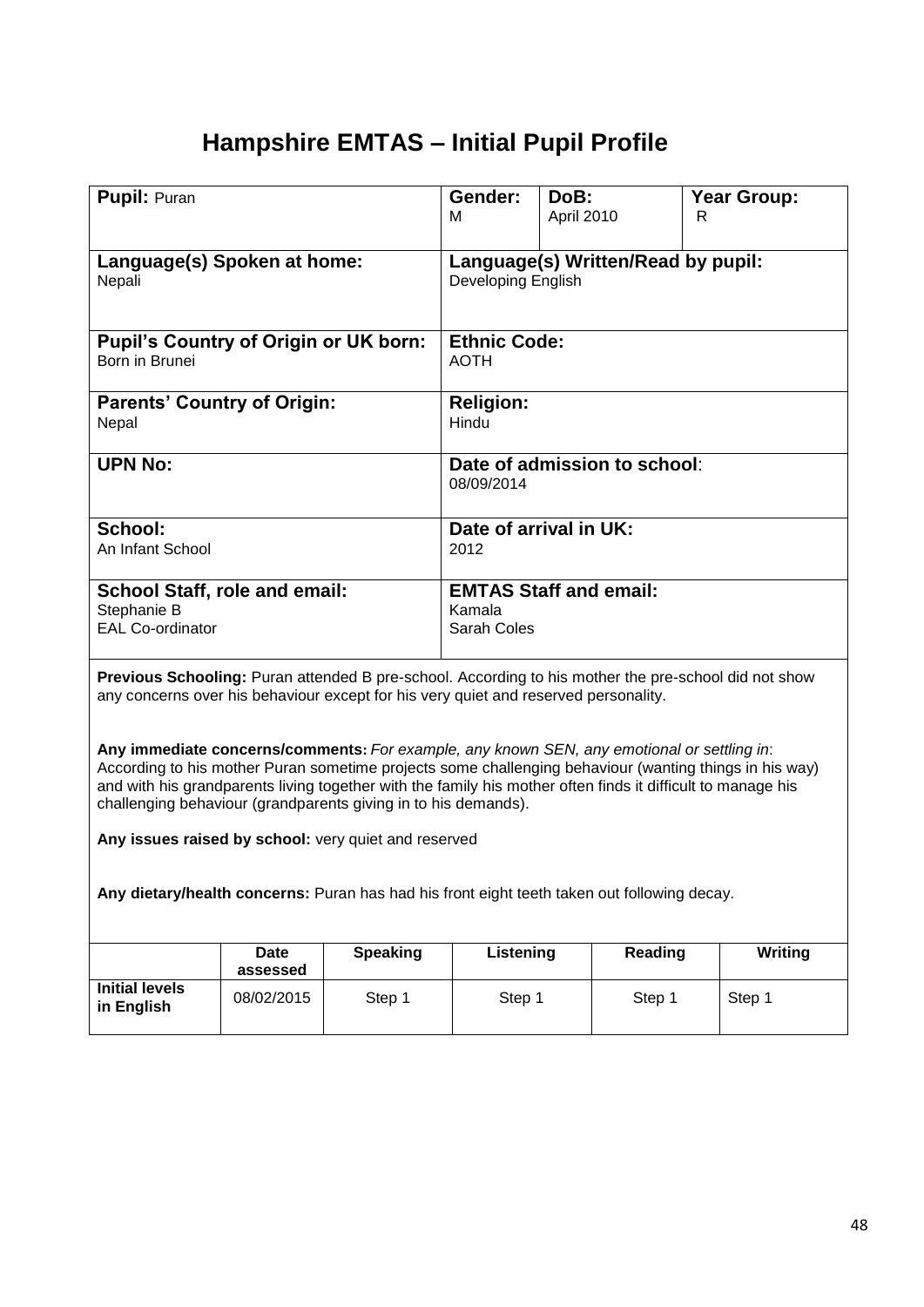### **Hampshire EMTAS**

### **Initial observations on use of language**

| <b>Pupil: Puran</b>                                                                                                                                                                                                                                                                                                                                                                                                                                       | Year Group: R                                                                                                                                                                                                                                                                                                                                                                                                                                                                                                                                                                                                          |  |  |
|-----------------------------------------------------------------------------------------------------------------------------------------------------------------------------------------------------------------------------------------------------------------------------------------------------------------------------------------------------------------------------------------------------------------------------------------------------------|------------------------------------------------------------------------------------------------------------------------------------------------------------------------------------------------------------------------------------------------------------------------------------------------------------------------------------------------------------------------------------------------------------------------------------------------------------------------------------------------------------------------------------------------------------------------------------------------------------------------|--|--|
| First language (L1): Nepali                                                                                                                                                                                                                                                                                                                                                                                                                               | <b>English</b><br>using QCA Step Descriptors where appropriate                                                                                                                                                                                                                                                                                                                                                                                                                                                                                                                                                         |  |  |
| <b>Listening and Speaking</b>                                                                                                                                                                                                                                                                                                                                                                                                                             | <b>Listening and Speaking</b>                                                                                                                                                                                                                                                                                                                                                                                                                                                                                                                                                                                          |  |  |
| Speech not clear - able to sound out initial sounds<br>$\bullet$<br>clearly<br>Found difficult to pronounce short phrases clearly<br>$\bullet$<br>Able to pronounce single words accurately<br>$\bullet$<br>Able to understand simple conversational phrases<br>$\bullet$<br>and sentences<br>Not yet able to use a full simple sentence in Nepali<br>$\bullet$<br>Listened well with some understanding<br><b>Reading</b><br>Not yet able to read Nepali | Speech not clear - able to sound out initial<br>$\bullet$<br>sounds clearly<br>Found difficult to pronounce short phrases<br>$\bullet$<br>Able to pronounce single words accurately<br>$\bullet$<br>Able to understand simple conversational<br>phrases and sentences<br>Listened well with some understanding<br><b>Reading</b><br>Able to talk about a picture book using words<br>$\bullet$<br>and phrases, e.g. doctor, uncle and boy go<br>Able to count up to 10 in a sequence however<br>not yet able to recognise numbers<br>Able to recognise some basic shapes - circle,<br>$\bullet$<br>square and triangle |  |  |
| Writing (sample attached) Click here for drop down                                                                                                                                                                                                                                                                                                                                                                                                        | <b>Writing (sample attached)</b> Click here for drop<br>down                                                                                                                                                                                                                                                                                                                                                                                                                                                                                                                                                           |  |  |
| Not yet able to write Nepali                                                                                                                                                                                                                                                                                                                                                                                                                              | Able to write initial sound for his name<br>$\bullet$<br>Good pencil hold<br>$\bullet$<br>Able to draw shapes to represent people and<br>put some details, e.g. eyes, ears, nose, mouth,<br>hands and legs                                                                                                                                                                                                                                                                                                                                                                                                             |  |  |

Ethnic Minority and Traveller Achievement Service,

North Hampshire Hub, Dame Mary Fagan House, Lutyens Close, Chineham, Basingstoke, RG24 8AG Tel: 01256 330195

#### [www.hants.gov.uk/emtas](http://www.hants.gov.uk/emtas)

Team Leader: Michelle Nye, County Inspector/Adviser for Ethnic Minority Achievement, Race Equality and Cultural Diversity (Acting)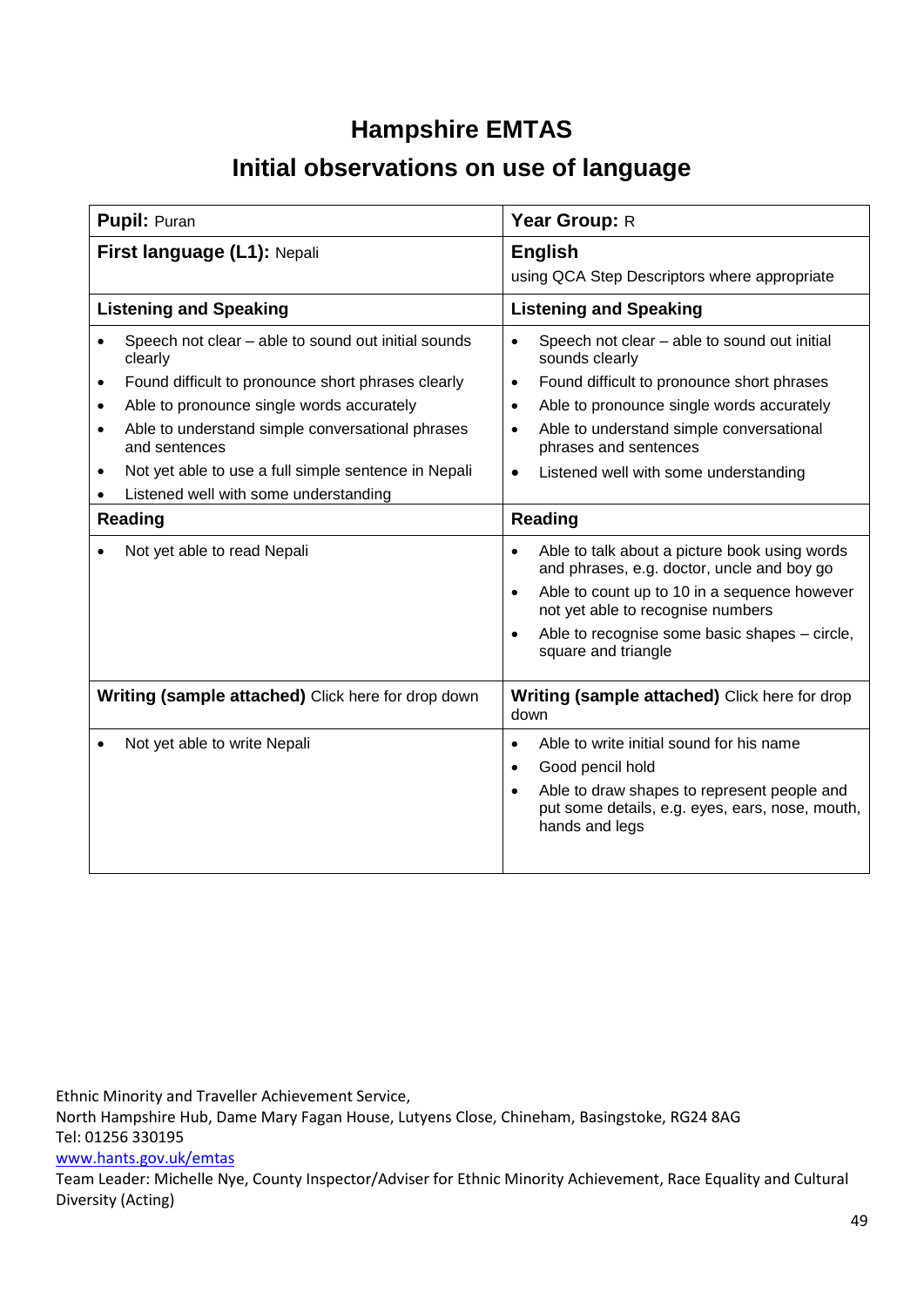### **Overview of Communication and Language Development in English and in home language**

Name: Puran Date of Birth: April 2010

Home Language: Nepali

Length of time in English-speaking environment: Around 2 years

|          | <b>Home Language</b>          |               |                                                              | <b>English</b>                |               |          |
|----------|-------------------------------|---------------|--------------------------------------------------------------|-------------------------------|---------------|----------|
| Date     | Listening<br>and<br>Attention | Understanding | Speaking                                                     | Listening<br>and<br>Attention | Understanding | Speaking |
| Feb 2015 | Stage 5-6                     | Stage 4-5     | Stage 3<br>with some<br>features<br>from next 2<br>stages up |                               |               |          |
|          |                               |               |                                                              |                               |               |          |
|          |                               |               |                                                              |                               |               |          |
|          |                               |               |                                                              |                               |               |          |

#### **English**

Listening and Attention – Birth to 11 months – 8 to 20 months – 16 to 26 months – 22 to 36 months – 30 to 50 months – 40 to 60+ months – Early Learning Goal

Understanding – Birth to 11 months – 8 to 20 months – 16 to 26 months – 22 to 36 months – 30 to 50 months – 40 to 60+ months – Early Learning Goal

Speaking – Birth to 11 months – 8 to 20 months – 16 to 26 months – 40 to 60+ months – Early Learning Goal

#### **Home Language**

Listening and Attention – Stage 1 – Stage 2 – Stage 3 – Stage 4 – Stage 5 – Stage 6 – Early Learning Goal Understanding – Stage 1 – Stage 2 – Stage 3 – Stage 4 – Stage 5 – Stage 6 – Early Learning Goal Speaking – Stage 1 – Stage 2 –  $S$ tage 3 – Stage 4 – Stage 5 (odd elements of these 2 latter stage descriptors) – Stage 6 – Early Learning Goal

#### **Remember, the Early Learning Goals must be reported for children's development in English.**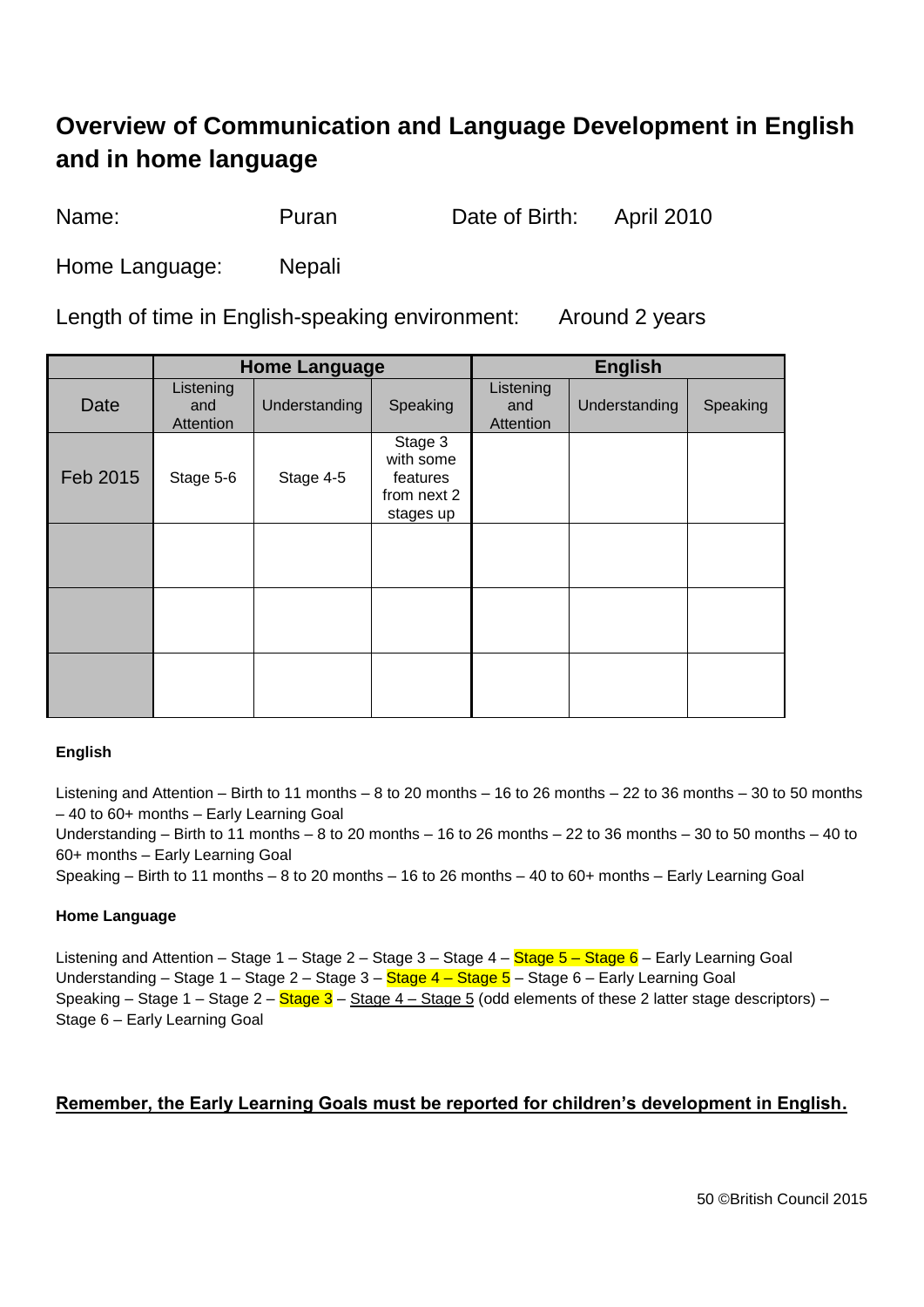### **Communication and Language – Home Language Development**

#### **Name: Puran**

### **Date of Birth: April 2010**

### **Home Language/s: Nepali**

The following tables set out what you should be observing the child doing at each stage, if they are developing typically for their age. There are still examples included in English to support understanding of the statements; however, the child must be displaying this behaviour in their home language. For assessing home language development it may be difficult to observe some of this in your setting/school, so it is important to observe the children with their parents and other home language speakers, and to talk to parents about their child's communication and language development. If needed this could be done through an interpreter from EMTAS or the local community, with agreement from the parent.

You could highlight or tick statements which you are confident the child is displaying in their behaviour. You could also annotate whether you have observed a particular behaviour (O) or have been told about it by parents (P). Then you can make a best fit judgement about which age/stage band the child is for each of the three aspects, each time you update your tracking.

Please pass on both this tracking and that of the child's Communication and Language development in English to their next setting/class as part of transition.

#### **Remember, the Early Learning Goals must be reported for children's development in English.**

Strategies used for collecting information about child's Communication and Language development in their home language:

**Conversation with mother**

**First language conversation about family with drawing activity**

**First language storytelling (with question prompts)**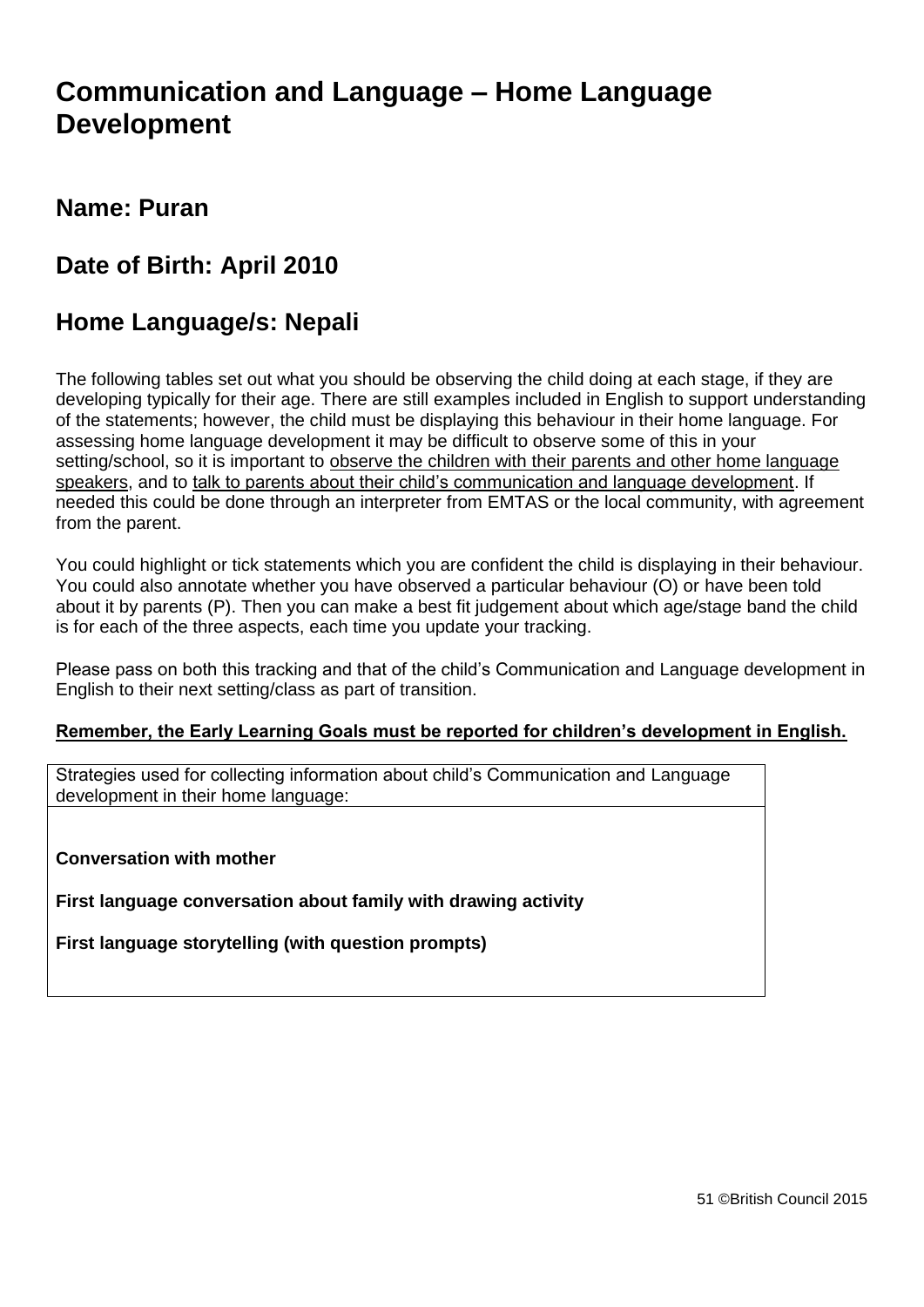|                                  | <b>Listening and Attention: Nepali</b>                                                                                                                                                                                                                                                                                                                                                                                                                                                                                        |
|----------------------------------|-------------------------------------------------------------------------------------------------------------------------------------------------------------------------------------------------------------------------------------------------------------------------------------------------------------------------------------------------------------------------------------------------------------------------------------------------------------------------------------------------------------------------------|
| <b>Stage</b>                     | <b>Typical Behaviour</b>                                                                                                                                                                                                                                                                                                                                                                                                                                                                                                      |
| 1                                | Turns towards a familiar sound then locates range of sounds with accuracy.<br>$\bullet$<br>Listens to, distinguishes and responds to intonations and sounds of voices.<br>Reacts in interaction with others by smiling, looking and moving.<br>Quietens or alerts to the sound of speech.<br>Looks intently at a person talking, but stops responding if speaker turns<br>away.<br>Listens to familiar sounds, words or finger plays.<br>Fleeting attention - not under child's control, new stimuli take whole<br>attention. |
| $\mathbf{2}$                     | Moves whole body to sounds they enjoy, such as music or a regular beat.<br>٠<br>Has a strong exploratory impulse.<br>Concentrates intently on an object or activity of own choosing for short<br>$\bullet$<br>periods.<br>Pays attention to dominant stimulus - easily distracted by noises or other<br>$\bullet$<br>people talking.                                                                                                                                                                                          |
| 3                                | Listens to and enjoys rhythmic patterns in rhymes and stories.<br>$\bullet$<br>Enjoys rhymes and demonstrates listening by trying to join in with actions or<br>vocalisations.<br>Rigid attention - may appear not to hear.                                                                                                                                                                                                                                                                                                   |
| 4                                | Listens with interest to the noises adults make when they read stories.<br>$\bullet$<br>Recognises and responds to (not necessarily verbally) many familiar<br>sounds, e.g. turning to a knock on the door, looking at or going to the door.<br>Shows interest in play with sounds, songs and rhymes.<br>Single-channelled attention. Can shift to a different task if attention fully<br>$\bullet$<br>obtained - using child's name helps focus.                                                                             |
| 5                                | Listens to others one to one or in small groups, when conversation interests<br>$\bullet$<br>them.<br>Listens to stories with increasing attention and recall.<br>Joins in with repeated refrains and anticipates key events and phrases in<br>rhymes and <b>stories.</b><br>Focusing attention - still listens or does, but can shift own attention.<br>Is able to follow directions (if not intently focused on own choice of activity).                                                                                    |
| 6                                | Maintains attention, concentrates and sits quietly during appropriate activity.<br>Two-channelled attention - can listen and do for short span.                                                                                                                                                                                                                                                                                                                                                                               |
| <b>Early</b><br>Learning<br>Goal | Children listen attentively in a range of situations. They listen to stories, accurately<br>anticipating key events and respond to what they hear with relevant comments,<br>questions or actions. They give their attention to what others say and respond<br>appropriately, while engaged in another activity.                                                                                                                                                                                                              |

**Additional Notes:** Puran can maintain his focus on a task supported and led by an adult for over half an hour. He can listen to talk about familiar experiences and to a story told in first language. He can recall key events in a story he has heard.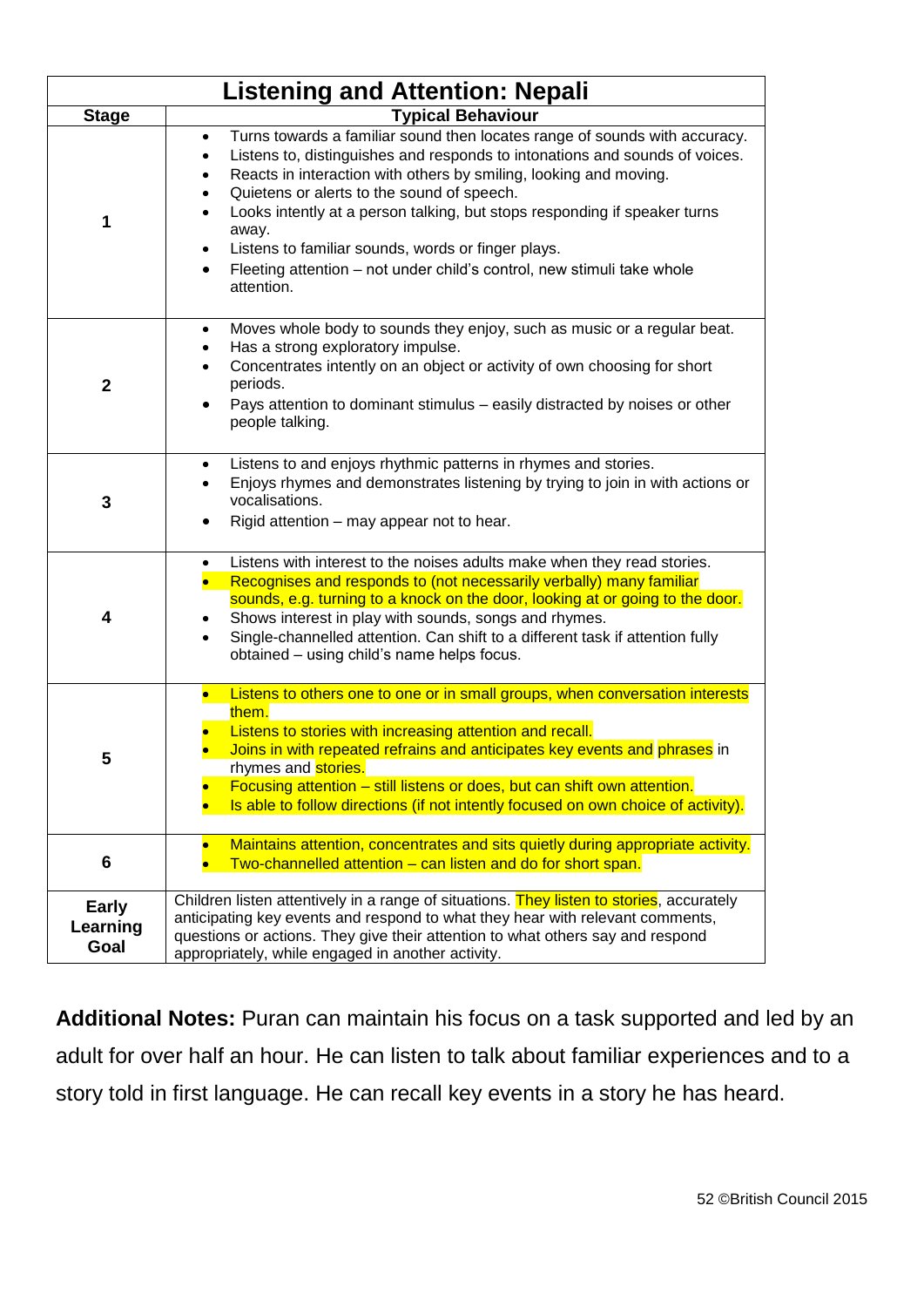|                                  | <b>Understanding: Nepali</b>                                                                                                                                                                                                                                                                                                                                            |
|----------------------------------|-------------------------------------------------------------------------------------------------------------------------------------------------------------------------------------------------------------------------------------------------------------------------------------------------------------------------------------------------------------------------|
| <b>Stage</b>                     | <b>Typical Behaviour</b>                                                                                                                                                                                                                                                                                                                                                |
| 1                                | Stops and looks when hears own name. (Ensure pronunciation is correct.)<br>$\bullet$<br>(Also some children may have two names, for example those from Chinese<br>families.)<br>Starts to understand contextual clues, e.g. familiar gestures, words and<br>sounds. (Take into account cultural differences in gestures, for example<br>waving.)                        |
| $\mathbf{2}$                     | Developing the ability to follow others' body language, including pointing and<br>٠<br>gesture. (Take into account cultural differences in gesture.)<br>Responds to the different things said when in a familiar context with a<br>special person.<br>Understanding of single words in context is developing, e.g. cup, milk, daddy<br>$\bullet$<br>(in home language). |
| $\mathbf{3}$                     | Selects familiar objects by name and will go and find objects when asked, or<br>$\bullet$<br>identify objects from a group.<br>Understands simple sentences (e.g. 'Throw the ball.').<br>$\bullet$                                                                                                                                                                      |
| $\overline{\mathbf{4}}$          | Identifies action words by pointing to the right picture, e.g. 'Who's jumping?'<br>$\bullet$<br>Understands more complex sentences, e.g. 'Put your toys away and then<br>we'll read a book.'<br>Understands 'who', 'what', 'where' in simple questions (e.g. Who's that?<br>What's that? Where is?).<br>Developing understanding of simple concepts (e.g. big/little).  |
| 5                                | Understands use of objects (e.g. 'What do we use to cut things?').<br>$\bullet$<br>Shows understanding of prepositions such as 'under', 'on top', 'behind' by<br>carrying out an action or selecting correct picture.<br>Responds to simple instructions, e.g. to get or put away an object.<br>Beginning to understand 'why' and 'how' questions.                      |
| 6                                | Responds to instructions involving a two-part sequence.<br>Understands humour, e.g. nonsense rhymes, jokes. (Very important to take<br>$\bullet$<br>cultural differences into account.)<br>Able to follow a story without pictures or props.<br>Listens and responds to ideas expressed by others in conversation or<br>discussion.                                     |
| <b>Early</b><br>Learning<br>Goal | Children follow instructions involving several ideas or actions. They answer 'how'<br>and 'why' questions about their experiences and in response to stories or events.                                                                                                                                                                                                 |

**Additional Notes:** Puran understands simple, very straightforward spoken Nepali where the language is supported by non-verbal cues such as pictures, gestures, etc. and/or rooted in familiar, concrete contexts. His responses to simple questions e.g. 'Can you see Tommy in this picture?', 'How many windows are there?' are not always appropriate.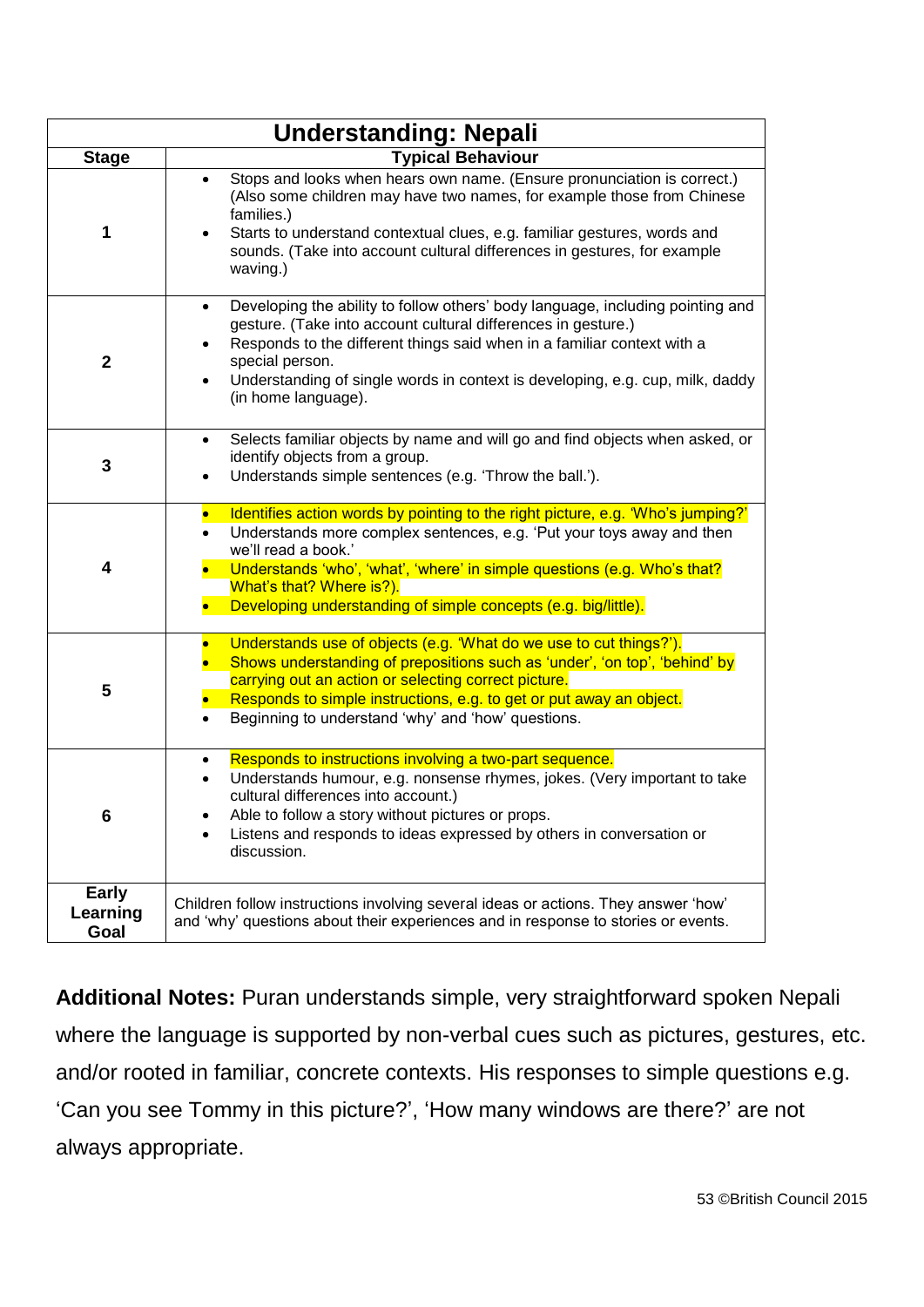|              | <b>Speaking: Nepali</b>                                                                                                                                                                                                                                                                                                                                                                                                                                                                                                                                                                                                                                                                                                                                                                                                                                              |
|--------------|----------------------------------------------------------------------------------------------------------------------------------------------------------------------------------------------------------------------------------------------------------------------------------------------------------------------------------------------------------------------------------------------------------------------------------------------------------------------------------------------------------------------------------------------------------------------------------------------------------------------------------------------------------------------------------------------------------------------------------------------------------------------------------------------------------------------------------------------------------------------|
| <b>Stage</b> | <b>Typical Behaviour</b>                                                                                                                                                                                                                                                                                                                                                                                                                                                                                                                                                                                                                                                                                                                                                                                                                                             |
| 1            | Communicates needs and feelings in a variety of ways including crying, gurgling, babbling<br>$\bullet$<br>and squealing.<br>Makes own sounds in response when talked to by familiar adults.<br>Lifts arms in anticipation of being picked up.<br>Practises and gradually develops speech sounds (babbling) to communicate with adults;<br>says sounds like 'baba', 'nono', 'gogo'.                                                                                                                                                                                                                                                                                                                                                                                                                                                                                   |
| $\mathbf{2}$ | Uses sounds in play, e.g. 'brrrm' for toy car. (These sounds may vary in different<br>$\bullet$<br>languages, e.g. the sounds animals make.)<br>Uses single words.<br>Frequently imitates words and sounds.<br>Enjoys babbling and increasingly experiments with using sounds and words to<br>communicate for a range of purposes (e.g. teddy, more, no, bye-bye).<br>Uses pointing with eye gaze to make requests, and to share an interest.<br>Creates personal words as they begin to develop language.                                                                                                                                                                                                                                                                                                                                                           |
| 3            | Copies familiar expressions.<br>Beginning to put two words together (e.g. 'want ball', 'more juice'). (In some languages<br>this may be joining two bits of meaning to extend a word.)<br>Uses different types of everyday words (nouns, verbs and adjectives).<br>Beginning to ask simple questions.<br>Beginning to talk about people and things that are not present.                                                                                                                                                                                                                                                                                                                                                                                                                                                                                             |
| 4            | Uses language as a powerful means of widening contacts, sharing feelings, experiences<br>$\bullet$<br>and thoughts.<br>Holds a conversation, jumping from topic to topic.<br>Learns new words very rapidly and is able to use them in communicating.<br>Uses gestures, sometimes with limited talk, e.g. reaches towards toy, saying 'I have it'.<br>Uses a variety of questions (e.g. what, where, who).<br>Uses simple sentences.                                                                                                                                                                                                                                                                                                                                                                                                                                  |
| 5            | Beginning to use more complex sentences to link thoughts.<br>Can retell a simple past event in correct order.<br>Uses talk to connect ideas, explain what is happening and anticipate what might happen<br>$\bullet$<br>next, recall and relive past experiences.<br>Questions why things happen and gives explanations.<br>Uses a range of tenses. (Not all languages express time and tense in the same way as<br>English.)<br>Uses intonation, rhythm and phrasing to make the meaning clear to others. (In some<br>languages intonation changes meaning, so check that the child's meaning is clear to<br>others.)<br>Uses vocabulary focused on objects and people that are of particular importance to them.<br>Builds up vocabulary that reflects the breadth of their experiences.<br>Uses talk in pretending that objects stand for something else in play. |
| 6            | Extends vocabulary, especially by grouping and naming, exploring the meaning and<br>$\bullet$<br>sounds of new words.<br>Uses language to imagine and recreate roles and experiences in play situations.<br>Links statements and sticks to a main theme or intention.<br>Uses talk to organise, sequence and clarify thinking, ideas, feelings and events.<br>$\bullet$<br>Introduces a storyline or narrative into their play.<br>$\bullet$                                                                                                                                                                                                                                                                                                                                                                                                                         |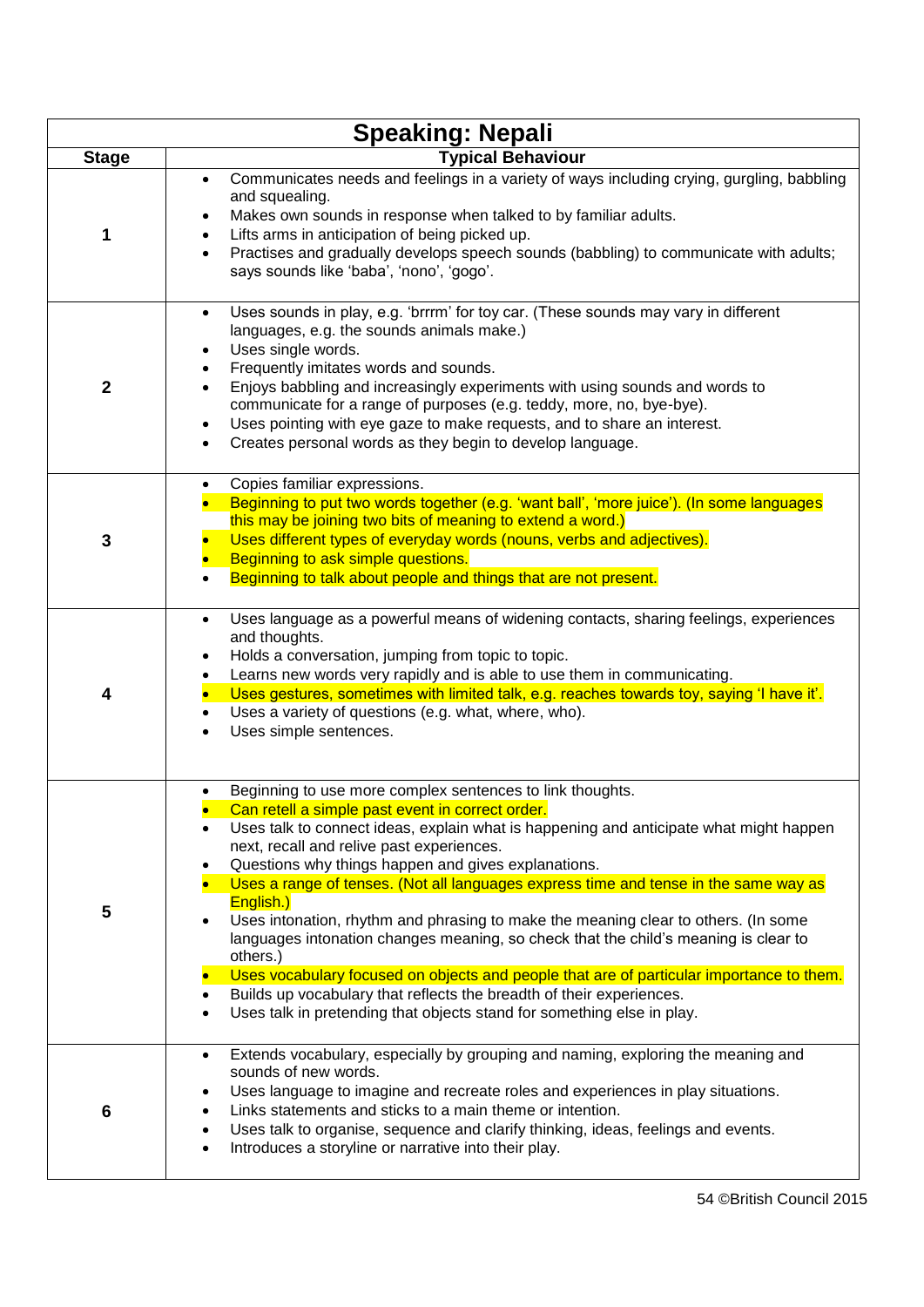| <b>Early</b> |
|--------------|
| Learning     |
| Goal         |

Children express themselves effectively, showing awareness of listeners' needs. They use past, present and future forms accurately when talking about events that have happened or are to happen in the future. They develop their own narratives and explanations by connecting ideas or events.

**Additional Notes:** Puran uses a mixture of Nepali and English when responding in conversation. He speaks in phrases, not full sentences, and uses gesture to support him to communicate meaning, e.g. pointing. His speech is not always clear and he is not always able to make himself understood.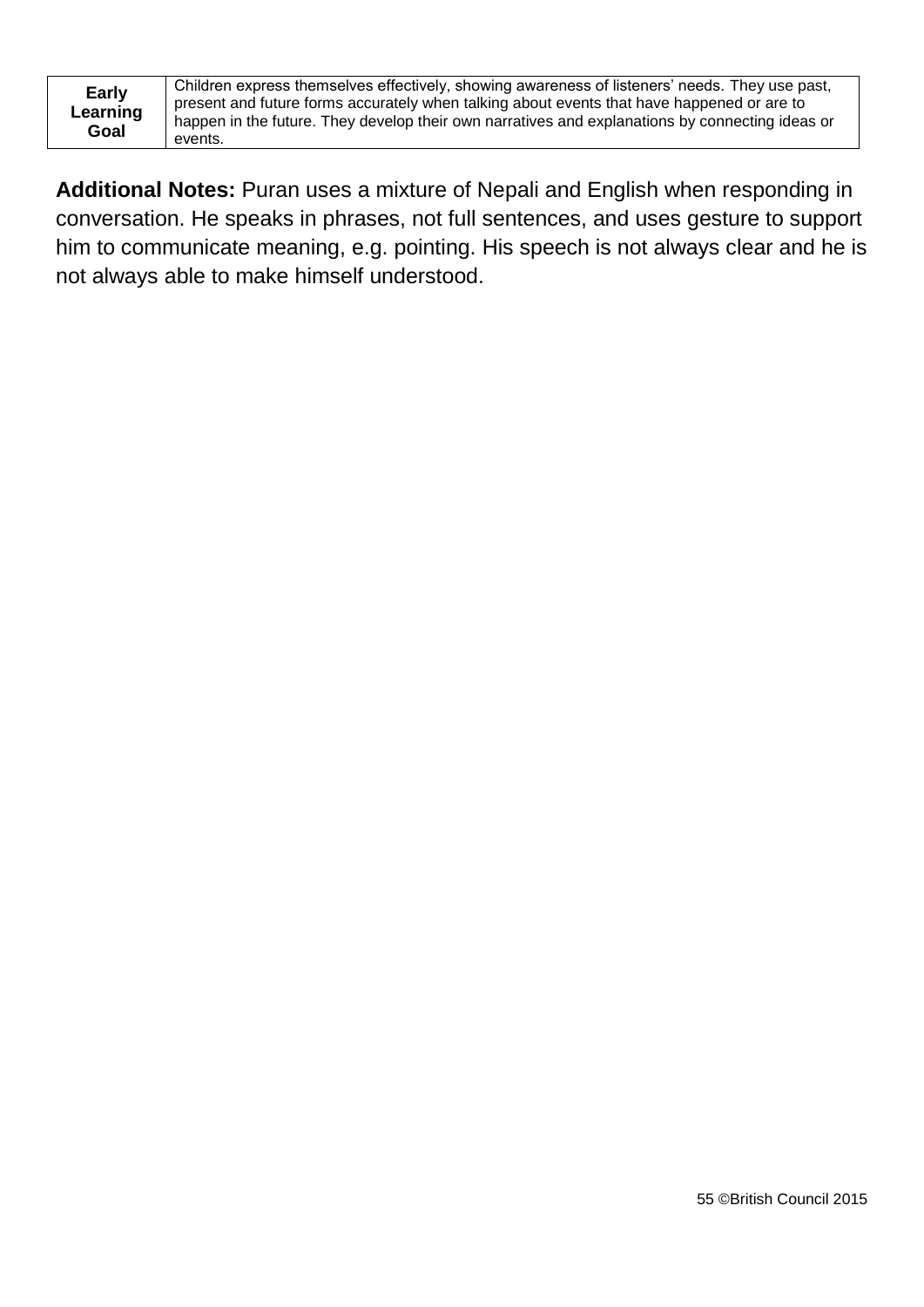### **Hampshire EMTAS – Early Profiling Information**

**Pupil:** Puran **Year Group**: R

#### **L1:** Nepali

**Context of visit:** *where observed, when, number of visits, parent meeting arranged*

I met Puran outside his class. I also had a chance to do some in-class observation after the meeting. On another occasion I had an opportunity to meet with his mother to gain some additional background information. I also worked with Sarah Coles to carry out a full assessment of Puran's first language skills.

#### **Background Information**:

*Family background*:

Puran was born in Brunei and initially arrived in the UK in 2012. He attended B pre-school in A Town for 2 years. He is the only child in the family. He lives with his mother, father and his paternal grandparents. His father is in the army and mother also works full time. The family speak Nepali at home.

According to his mother Puran's speech development was delayed. Puran has not had a hearing test yet, therefore I advised mother to have his hearing and eyesight checked.

*Current school: preferred subjects, settling in, friendships*

Puran has begun to settle in his new class. According to the school he is a quiet and caring member of the school and is beginning to form friendships. He said he has quite a few friends who he loves playing with. He enjoys fine-motor activities such as using the play-dough and magnets. He also likes playing outside.

*Likes/dislikes/hobbies/gifts/talents*:

Puran loves playing games on his iPad and drawing monsters and Mummy and Daddy. He also enjoys watching his favourite cartoons and looking at picture books.

#### **Recommendations:**

*See sheet in EMTAS pupil record file for main general recommendations for pupils within this Key Stage Please consider EMTAS training for your staff. Much of our training is free, can take place in your school and can be adapted to your needs*.

#### **Priority recommendations for this pupil:**

*Any other information*:

Recommendations:

- 1. Ensure Puran is seated in a position where he has a clear view of the board/teacher/resources and use his name to attract his attention.
- 2. Continue to support input given in English with pictures, illustrations, gestures, etc.
- 3. To give Puran access to instructions in child-friendly language, break them into single-stage instructions and have another child repeat them back.
- 4. Use recasting to model correct, grammatically complete English in context.
- 5. Use praise and rewards (stickers) to motivate and to promote participation.
- 6. Refer on to speech and language for a full assessment of Puran's language-learning support needs as it would appear there are problems with his first language development as well as with his English.
- 7. Ensure regular contact with mum is maintained. Send home key words to practise, pictures to talk about (linked to class/topic work or to Puran's interests), talk-based games to play with family (in Nepali or English). Grandparents may be willing to assist where activities can be done in Nepali and mum would appreciate some support in providing opportunities for everyone at home to work with Puran in constructive ways.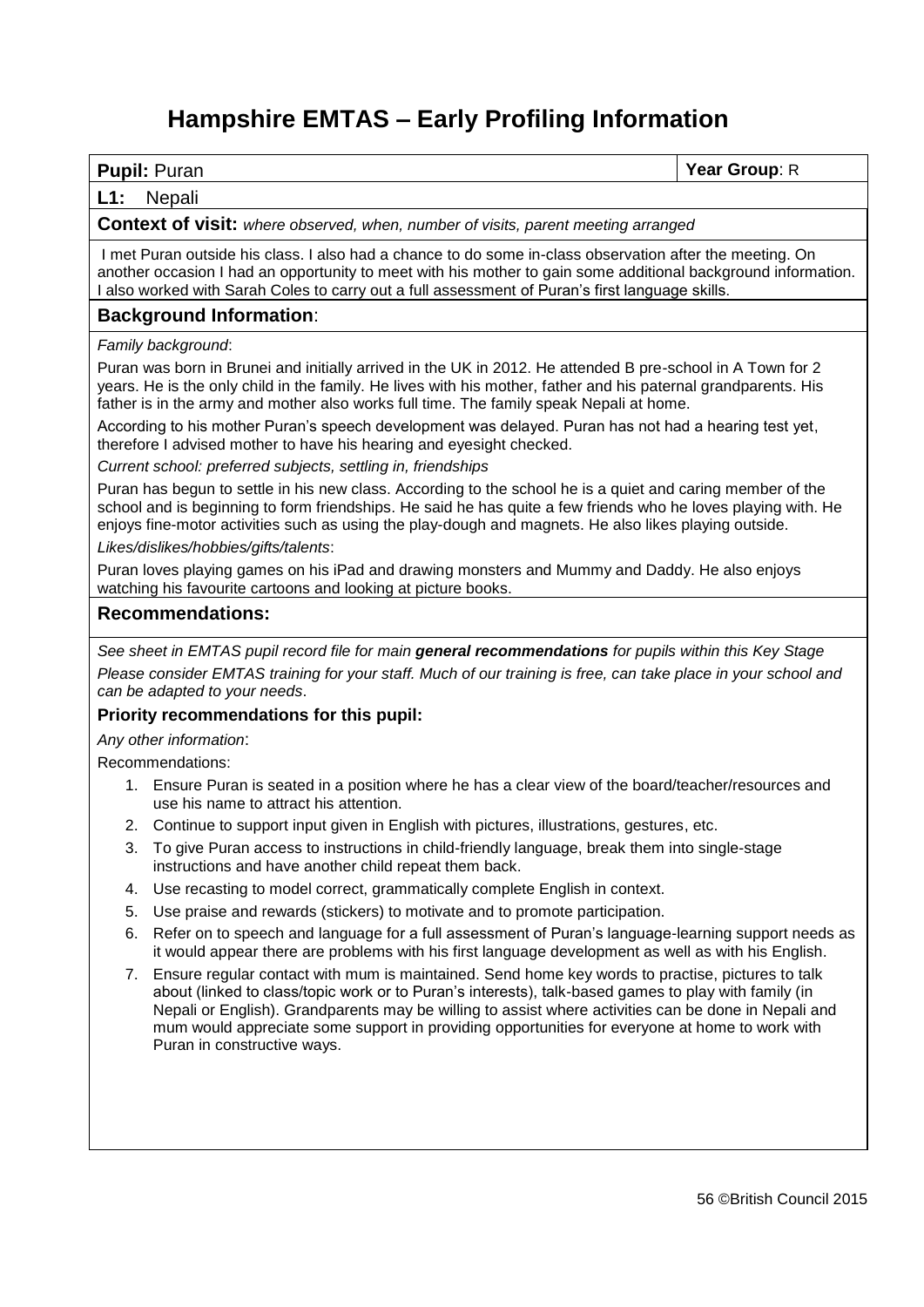### **Appendix 4:**

**First Language Assessment of a Year R Romanian-speaking boy 'Andrei'**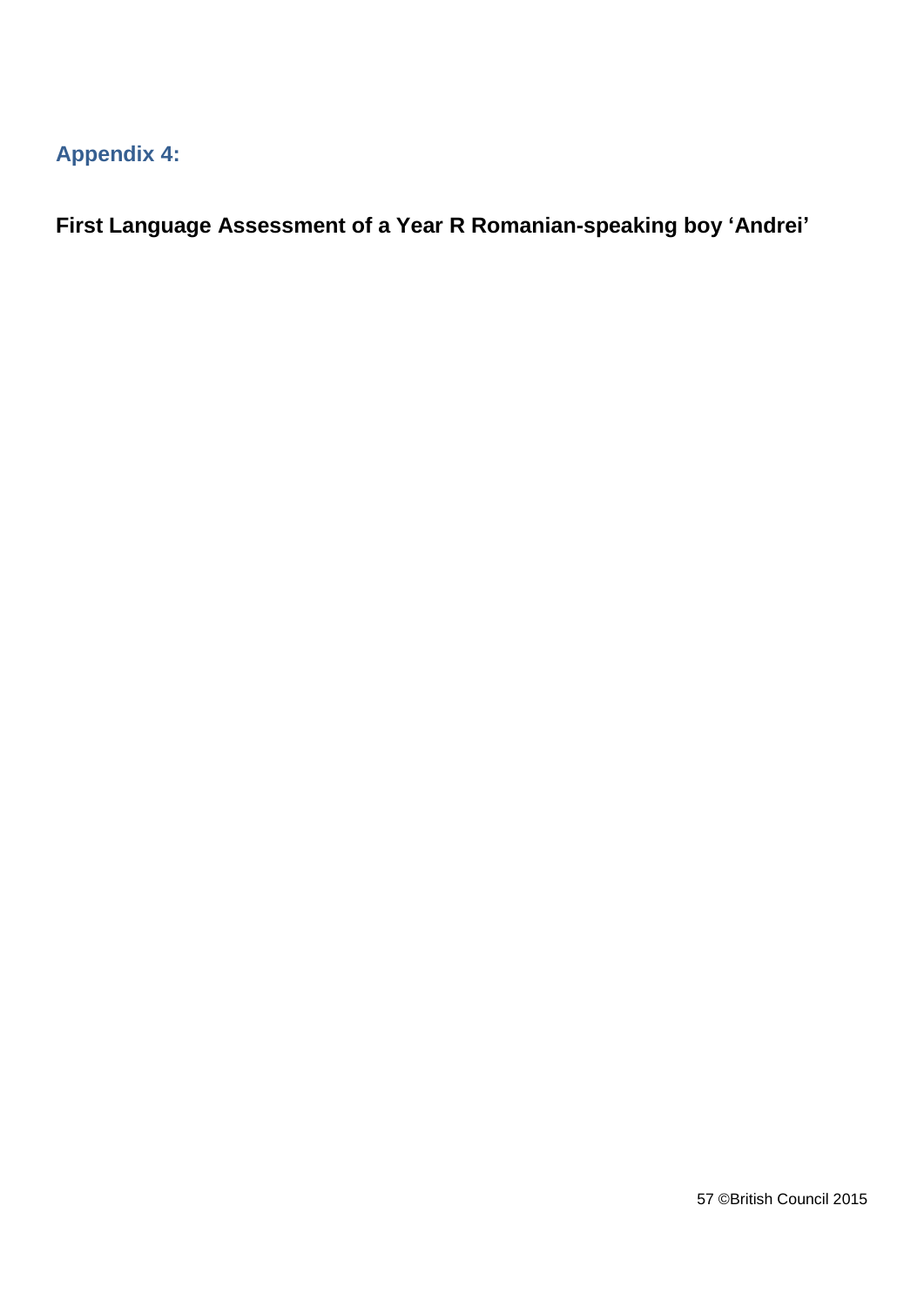# **Confidential**

## **Hampshire Ethnic Minority and Traveller Achievement Service**

### **Early Profiling Report**

**School: An Infant School**

**DFE Number:**

- **Pupil Name: Andrei**
- **Year Group: R**
- **EMA Number:**
- **EMTAS Staff: Kamala, Sarah Coles, Laura**

**Date of Visit(s):**

**13/01/2015 11/02/2015**

58 ©British Council 2015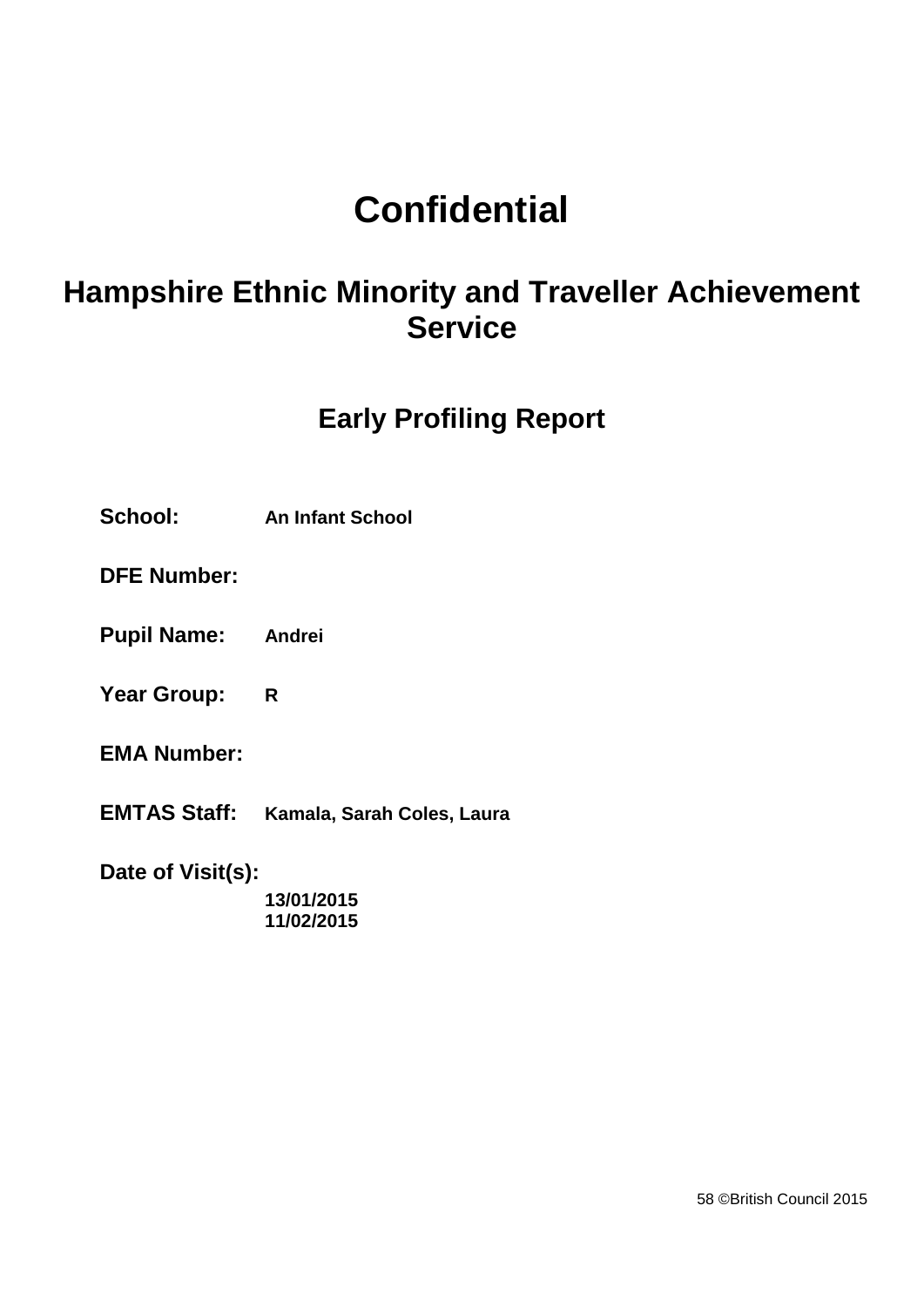### **Hampshire EMTAS – Initial Pupil Profile**

| <b>Pupil: Andrei</b>                                                                                                                                                                  |                         |                 | Gender:                                                         | DoB:              |                              | <b>Year Group:</b> |  |
|---------------------------------------------------------------------------------------------------------------------------------------------------------------------------------------|-------------------------|-----------------|-----------------------------------------------------------------|-------------------|------------------------------|--------------------|--|
|                                                                                                                                                                                       |                         |                 | м                                                               | <b>March 2010</b> |                              | R                  |  |
| Language(s) Spoken at home:<br>Romanian                                                                                                                                               |                         |                 | Language(s) Written/Read by pupil:<br><b>Developing English</b> |                   |                              |                    |  |
| <b>Pupil's Country of Origin or UK born:</b><br>Romania                                                                                                                               |                         |                 | <b>Ethnic Code:</b><br><b>WOTH</b>                              |                   |                              |                    |  |
| <b>Parents' Country of Origin:</b><br>Romania                                                                                                                                         |                         |                 | <b>Religion:</b><br>Christian                                   |                   |                              |                    |  |
| <b>UPN No:</b>                                                                                                                                                                        |                         |                 | 08/09/2014                                                      |                   | Date of admission to school: |                    |  |
| School:<br>An Infant School                                                                                                                                                           |                         |                 | Date of arrival in UK:<br>2014                                  |                   |                              |                    |  |
| <b>School Staff, role and email:</b><br>Stephanie B                                                                                                                                   |                         |                 | <b>EMTAS Staff and email:</b><br>Kamala                         |                   |                              |                    |  |
| <b>EAL Coordinator</b>                                                                                                                                                                |                         |                 | Sarah Coles                                                     |                   |                              |                    |  |
| <b>Previous Schooling: None</b>                                                                                                                                                       |                         |                 |                                                                 |                   |                              |                    |  |
| Any immediate concerns/comments: For example, any known SEN, any emotional or settling in:<br>Andrei becomes tearful very quickly where there is an unexpected change to his routine. |                         |                 |                                                                 |                   |                              |                    |  |
| Any issues raised by school: Andrei is a sensitive boy who does not cope well with changes to his<br>routine. He becomes tearful easily.                                              |                         |                 |                                                                 |                   |                              |                    |  |
| Any dietary/health concerns: None                                                                                                                                                     |                         |                 |                                                                 |                   |                              |                    |  |
|                                                                                                                                                                                       | <b>Date</b><br>assessed | <b>Speaking</b> | Listening                                                       |                   | <b>Reading</b>               | <b>Writing</b>     |  |
| <b>Initial levels</b><br>in English                                                                                                                                                   | 08/02/2014              | Step 1          | Step 1                                                          |                   | Step 1                       | Step 1             |  |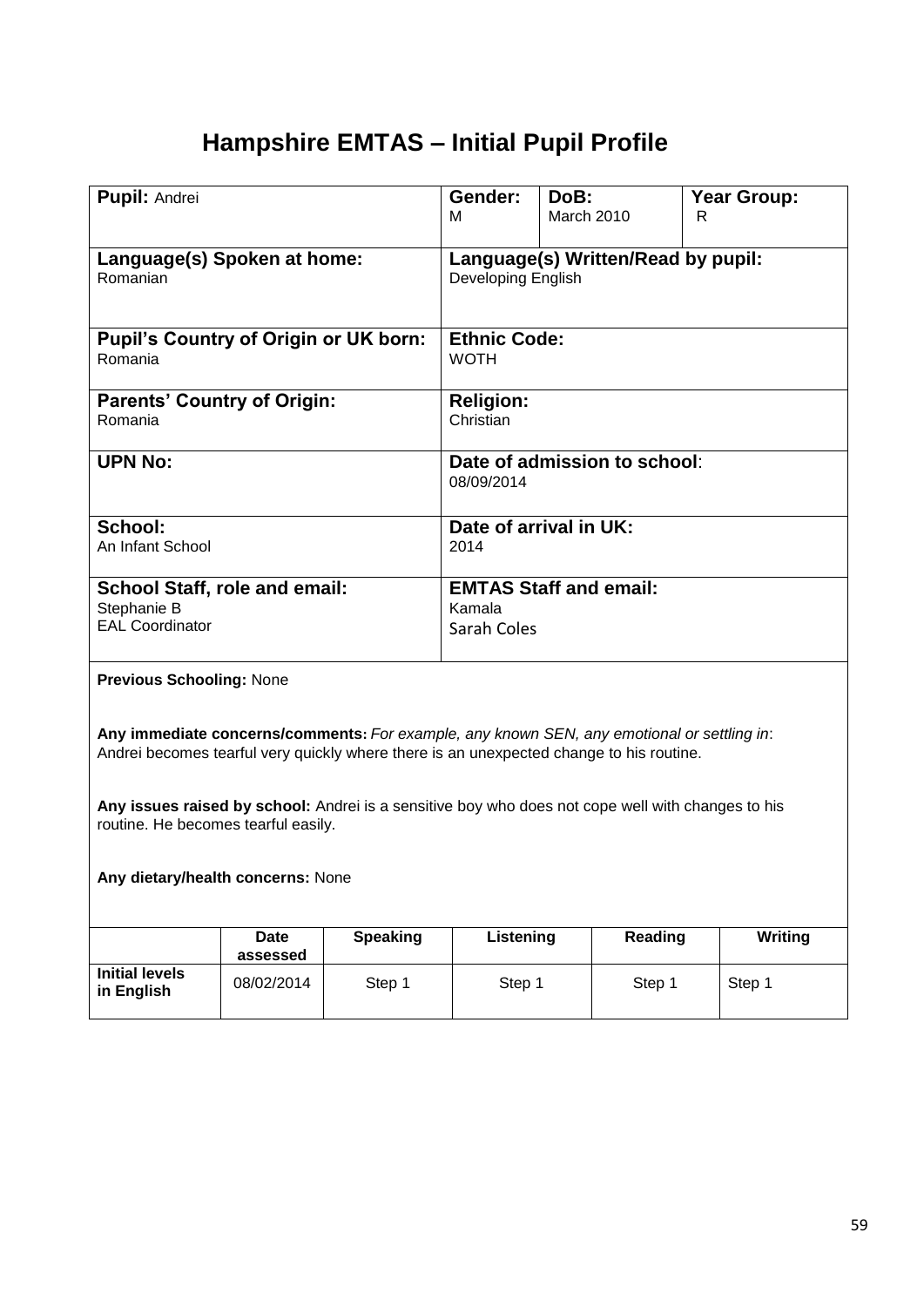### **Hampshire EMTAS Initial observations on use of language**

|                               | <b>Pupil: Andrei</b>                                                                                                                                                   | Year Group: R                                                                                                                                                                                                                                                                     |  |  |
|-------------------------------|------------------------------------------------------------------------------------------------------------------------------------------------------------------------|-----------------------------------------------------------------------------------------------------------------------------------------------------------------------------------------------------------------------------------------------------------------------------------|--|--|
| First language (L1): Romanian |                                                                                                                                                                        | <b>English</b><br>using QCA Step Descriptors where appropriate                                                                                                                                                                                                                    |  |  |
|                               | <b>Listening and Speaking</b>                                                                                                                                          | <b>Listening and Speaking</b>                                                                                                                                                                                                                                                     |  |  |
| $\bullet$<br>$\bullet$        | Andrei appears to have sound understanding of his<br>first language<br>Often mixed English and Romanian while answering<br>my questions and talking about the pictures | Listens for a very short burst of time<br>$\bullet$<br>Speaks softly: mixture of Romanian and<br>$\bullet$<br>English<br>Appears to be a very chatty boy<br>$\bullet$<br>Pronunciation not clear at times, e.g. et for<br>ear, chip for lip<br>Able to follow simple instructions |  |  |
| <b>Reading</b>                |                                                                                                                                                                        | <b>Reading</b>                                                                                                                                                                                                                                                                    |  |  |
|                               | Not yet able to read Romanian                                                                                                                                          | Developing knowledge of basic shapes<br>$\bullet$<br>Made effort to talk about the pictures, e.g. 'frog<br>$\bullet$<br>jumping in water', 'I am writed my name' and<br>'finish'                                                                                                  |  |  |
|                               | Writing (sample attached) No                                                                                                                                           | Writing (sample attached) No                                                                                                                                                                                                                                                      |  |  |
|                               | Not yet able to write in Romanian                                                                                                                                      | Good pencil hold<br>$\bullet$<br>Able to draw some lines and shapes to<br>represent pictures of his family                                                                                                                                                                        |  |  |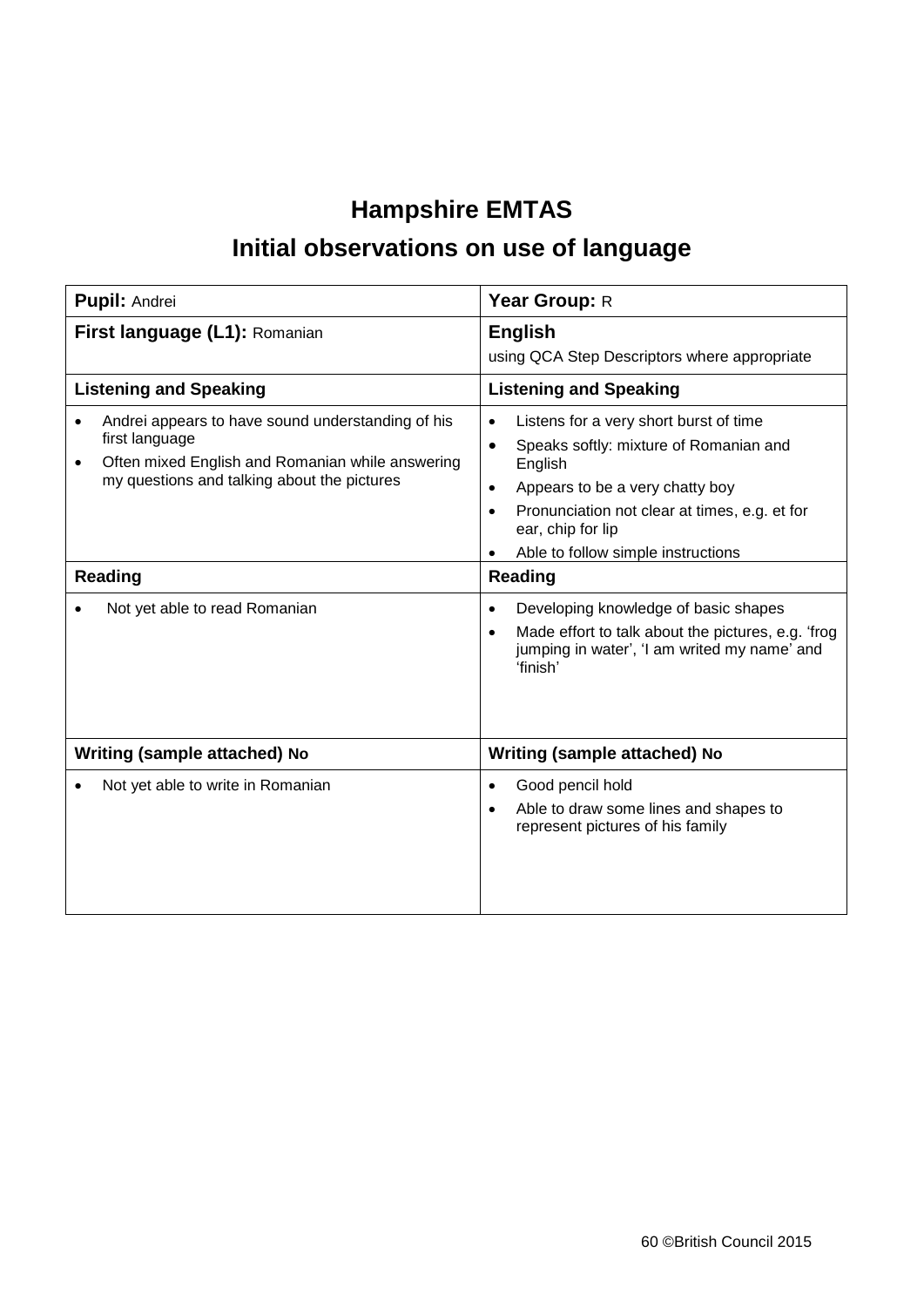### **Overview of Communication and Language Development in English and in home language**

Name: Andrei Date of Birth: March 2010

Home Language: Romanian

Length of time in English-speaking environment..................................

|          | <b>Home Language</b>             |                                          |           |                               | <b>English</b> |          |
|----------|----------------------------------|------------------------------------------|-----------|-------------------------------|----------------|----------|
| Date     | Listening<br>and<br>Attention    | Understanding                            | Speaking  | Listening<br>and<br>Attention | Understanding  | Speaking |
| Feb 2015 | Stage 5-6,<br>elements<br>of ELG | Stage 4-5 with<br>elements of<br>Stage 6 | Stage 3-5 |                               |                |          |
|          |                                  |                                          |           |                               |                |          |
|          |                                  |                                          |           |                               |                |          |
|          |                                  |                                          |           |                               |                |          |
|          |                                  |                                          |           |                               |                |          |

#### **English**

Listening and Attention – Birth to 11 months – 8 to 20 months – 16 to 26 months – 22 to 36 months – 30 to 50 months – 40 to 60+ months – Early Learning Goal Understanding – Birth to 11 months – 8 to 20 months – 16 to 26 months – 22 to 36 months – 30 to 50 months – 40 to 60+ months – Early Learning Goal Speaking – Birth to 11 months – 8 to 20 months – 16 to 26 months – 22 to 36 months – 30 to 50 months – 40 to 60+ months – Early Learning Goal

#### **Home Language**

Listening and Attention – Stage 1 – Stage 2 – Stage 3 – Stage 4 – Stage 5 – Stage 6 – Early Learning Goal

Understanding – Stage 1 – Stage 2 – Stage 3 – Stage 4 – Stage 5 – Stage 6 – Early Learning Goal Speaking – Stage 1 – Stage 2 – Stage 3 – Stage 4 – Stage  $5$  – Stage 6 – Early Learning Goal

#### **Remember, the Early Learning Goals must be reported for children's development in English.**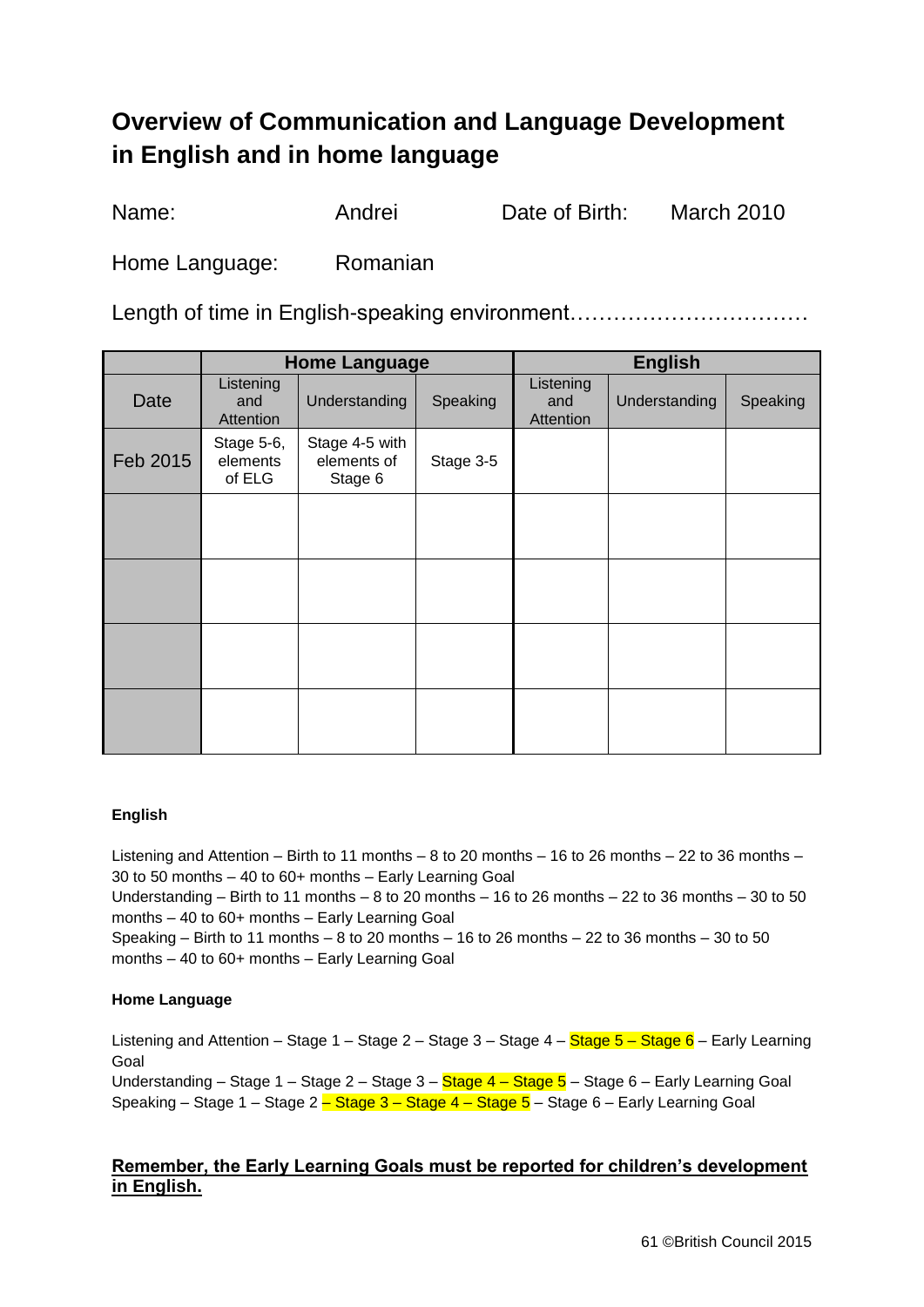### **Communication and Language – Home Language Development**

**Name: Andrei** 

#### **Date of Birth: March 2010**

#### **Home Language: Romanian**

The following tables set out what you should be observing the child doing at each stage, if they are developing typically for their age. There are still examples included in English to support understanding of the statements; however, the child must be displaying this behaviour in their home language. For assessing home language development it may be difficult to observe some of this in your setting/school, so it is important to observe the children with their parents and other home language speakers, and to talk to parents about their child's communication and language development. If needed this could be done through an interpreter from EMTAS or the local community, with agreement from the parent.

You could highlight or tick statements which you are confident the child is displaying in their behaviour. You could also annotate whether you have observed a particular behaviour (O) or have been told about it by parents (P). Then you can make a best fit judgement about which age/stage band the child is for each of the three aspects, each time you update your tracking.

Please pass on both this tracking and that of the child's Communication and Language development in English to their next setting/class as part of transition.

#### **Remember, the Early Learning Goals must be reported for children's development in English.**

Strategies used for collecting information about child's Communication and Language development in their home language:

- **Talking about family in Romanian**
- **Story-sharing in Romanian**
- **Discussion about the story**
- **Play: Andrei chose the Duplo and made a train**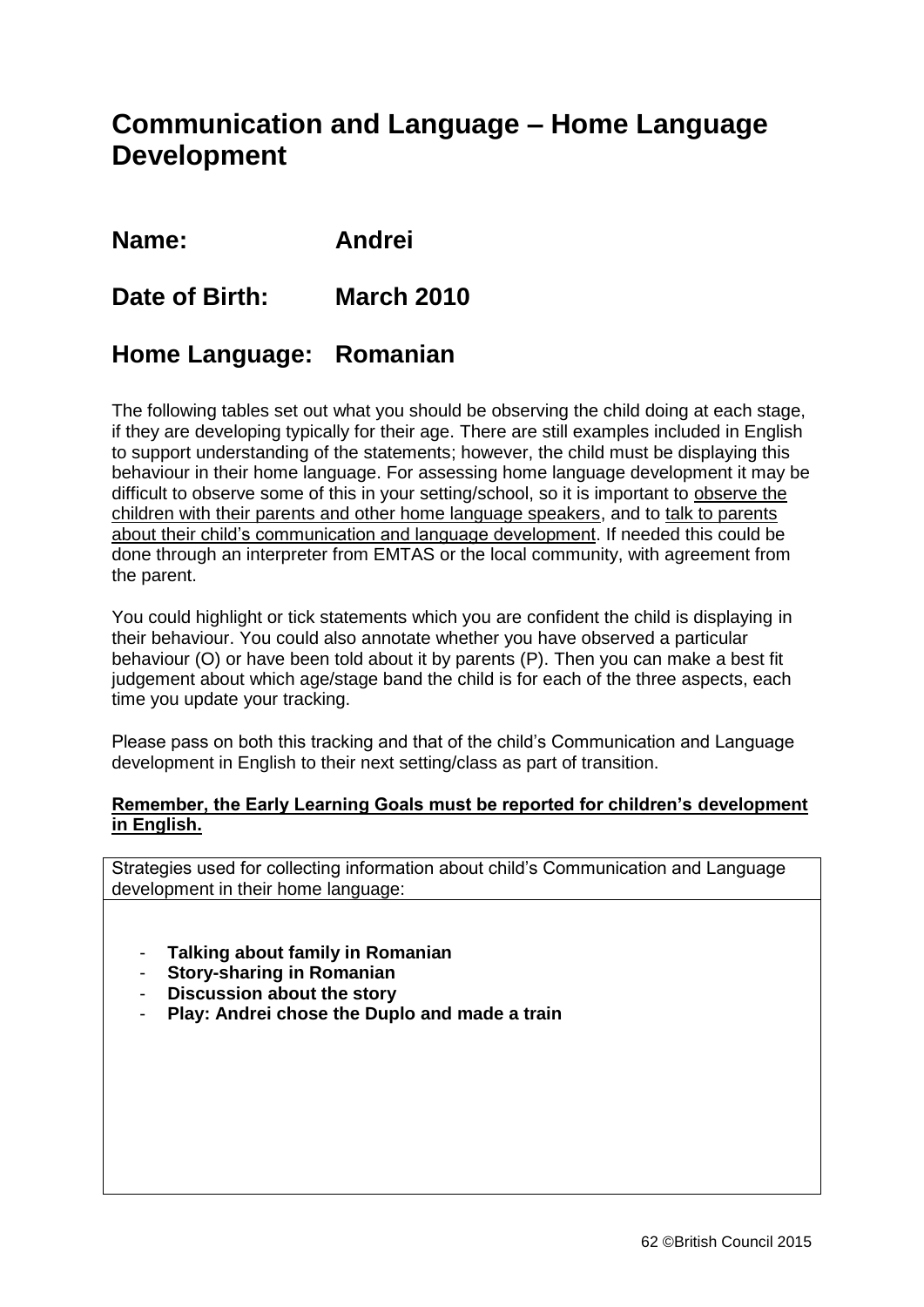|                                  | <b>Listening and Attention: Romanian</b>                                                                                                                                                                                                                                                                                                                                                                                                                                                                                                                               |
|----------------------------------|------------------------------------------------------------------------------------------------------------------------------------------------------------------------------------------------------------------------------------------------------------------------------------------------------------------------------------------------------------------------------------------------------------------------------------------------------------------------------------------------------------------------------------------------------------------------|
| <b>Stage</b>                     | <b>Typical Behaviour</b>                                                                                                                                                                                                                                                                                                                                                                                                                                                                                                                                               |
| 1                                | Turns towards a familiar sound then locates range of sounds with accuracy.<br>$\bullet$<br>Listens to, distinguishes and responds to intonations and sounds of voices.<br>Reacts in interaction with others by smiling, looking and moving.<br>٠<br>Quietens or alerts to the sound of speech.<br>٠<br>Looks intently at a person talking, but stops responding if speaker turns<br>$\bullet$<br>away.<br>Listens to familiar sounds, words or finger plays.<br>٠<br>Fleeting attention - not under child's control, new stimuli take whole<br>$\bullet$<br>attention. |
| $\mathbf 2$                      | Moves whole body to sounds they enjoy, such as music or a regular beat.<br>$\bullet$<br>Has a strong exploratory impulse.<br>$\bullet$<br>Concentrates intently on an object or activity of own choosing for short<br>$\bullet$<br>periods.<br>Pays attention to dominant stimulus - easily distracted by noises or other<br>$\bullet$<br>people talking.                                                                                                                                                                                                              |
| 3                                | Listens to and enjoys rhythmic patterns in rhymes and stories.<br>Enjoys rhymes and demonstrates listening by trying to join in with actions or<br>vocalisations.<br>Rigid attention – may appear not to hear.                                                                                                                                                                                                                                                                                                                                                         |
| 4                                | Listens with interest to the noises adults make when they read stories.<br>$\bullet$<br>Recognises and responds to (not necessarily verbally) many familiar sounds,<br>e.g. turning to a knock on the door, looking at or going to the door.<br>Shows interest in play with sounds, songs and rhymes.<br>Single-channelled attention. Can shift to a different task if attention fully<br>obtained – using child's name helps focus.                                                                                                                                   |
| 5                                | Listens to others one to one or in small groups, when conversation interests<br>$\bullet$<br>them.<br>Listens to stories with increasing attention and recall.<br>Joins in with repeated refrains and <b>anticipates key events</b> and phrases in<br>rhymes and stories.<br>Focusing attention - still listens or does, but can shift own attention.<br>Is able to follow directions (if not intently focused on own choice of activity).                                                                                                                             |
| 6                                | Maintains attention, concentrates and sits quietly during appropriate activity.<br>Two-channelled attention - can listen and do for short span.<br>$\bullet$                                                                                                                                                                                                                                                                                                                                                                                                           |
| <b>Early</b><br>Learning<br>Goal | Children listen attentively in a range of situations. They listen to stories, accurately<br>anticipating key events and respond to what they hear with relevant comments,<br>questions or actions. They give their attention to what others say and respond<br>appropriately, while engaged in another activity.                                                                                                                                                                                                                                                       |

**Additional Notes:** Once he had calmed down, Andrei responded well to Romanian and paid good attention to the story, *The Enormous Turnip*, shared with him by Laura Donea. He was able to anticipate key events in the story. Whilst building his train out of Duplo, he was focused and engaged.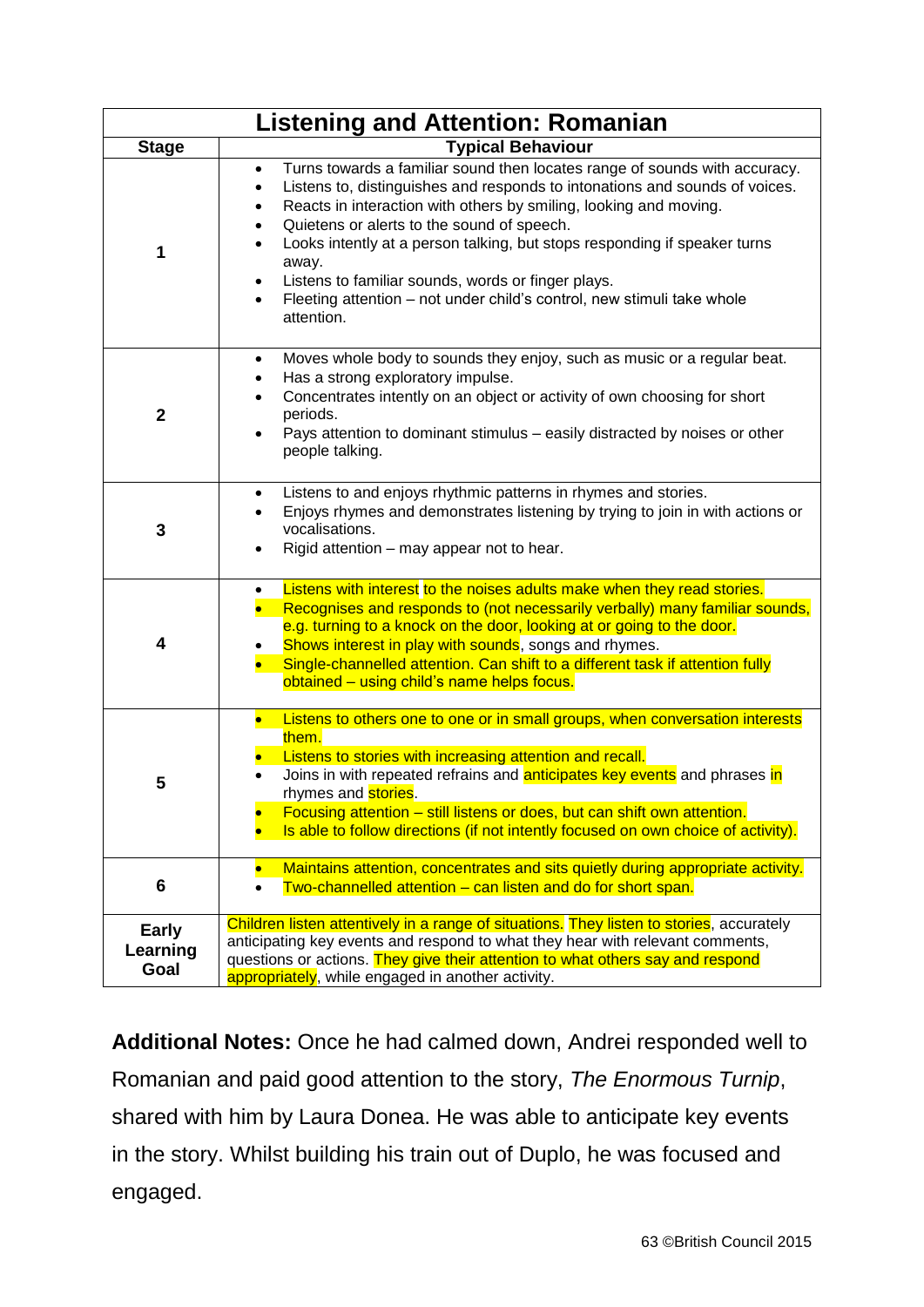|                                  | <b>Understanding: Romanian</b>                                                                                                                                                                                                                                                                                                                                         |
|----------------------------------|------------------------------------------------------------------------------------------------------------------------------------------------------------------------------------------------------------------------------------------------------------------------------------------------------------------------------------------------------------------------|
| <b>Stage</b>                     | <b>Typical Behaviour</b>                                                                                                                                                                                                                                                                                                                                               |
| 1                                | Stops and looks when hears own name. (Ensure pronunciation is correct.)<br>$\bullet$<br>(Also some children may have two names, for example those from Chinese<br>families.)<br>Starts to understand contextual clues, e.g. familiar gestures, words and<br>sounds. (Take into account cultural differences in gestures, for example<br>waving.)                       |
| $\mathbf 2$                      | Developing the ability to follow others' body language, including pointing and<br>$\bullet$<br>gesture. (Take into account cultural differences in gesture.)<br>Responds to the different things said when in a familiar context with a special<br>person.<br>Understanding of single words in context is developing, e.g. cup, milk, daddy<br>(in home language).     |
| 3                                | Selects familiar objects by name and will go and find objects when asked, or<br>$\bullet$<br>identify objects from a group.<br>Understands simple sentences (e.g. 'Throw the ball.').<br>$\bullet$                                                                                                                                                                     |
| 4                                | Identifies action words by pointing to the right picture, e.g. 'Who's jumping?'<br>$\bullet$<br>Understands more complex sentences, e.g. 'Put your toys away and then<br>we'll read a book.'<br>Understands 'who', 'what', 'where' in simple questions (e.g. Who's that?<br>What's that? Where is?).<br>Developing understanding of simple concepts (e.g. big/little). |
| 5                                | Understands use of objects (e.g. 'What do we use to cut things?').<br>$\bullet$<br>Shows understanding of prepositions such as 'under', 'on top', 'behind' by<br>$\bullet$<br>carrying out an action or selecting correct picture.<br>Responds to simple instructions, e.g. to get or put away an object.<br>Beginning to understand 'why' and 'how' questions.        |
| 6                                | Responds to instructions involving a two-part sequence.<br>Understands humour, e.g. nonsense rhymes, jokes. (Very important to take<br>cultural differences into account.)<br>Able to follow a story without pictures or props.<br>Listens and responds to ideas expressed by others in conversation or<br>discussion.                                                 |
| <b>Early</b><br>Learning<br>Goal | Children follow instructions involving several ideas or actions. They answer 'how' and<br>'why' questions about their experiences and in response to stories or events.                                                                                                                                                                                                |

**Additional Notes:** Andrei's understanding of Romanian is generally good and he was able to respond appropriately to most of Laura's questions, often by pointing or using other non-verbal gestures.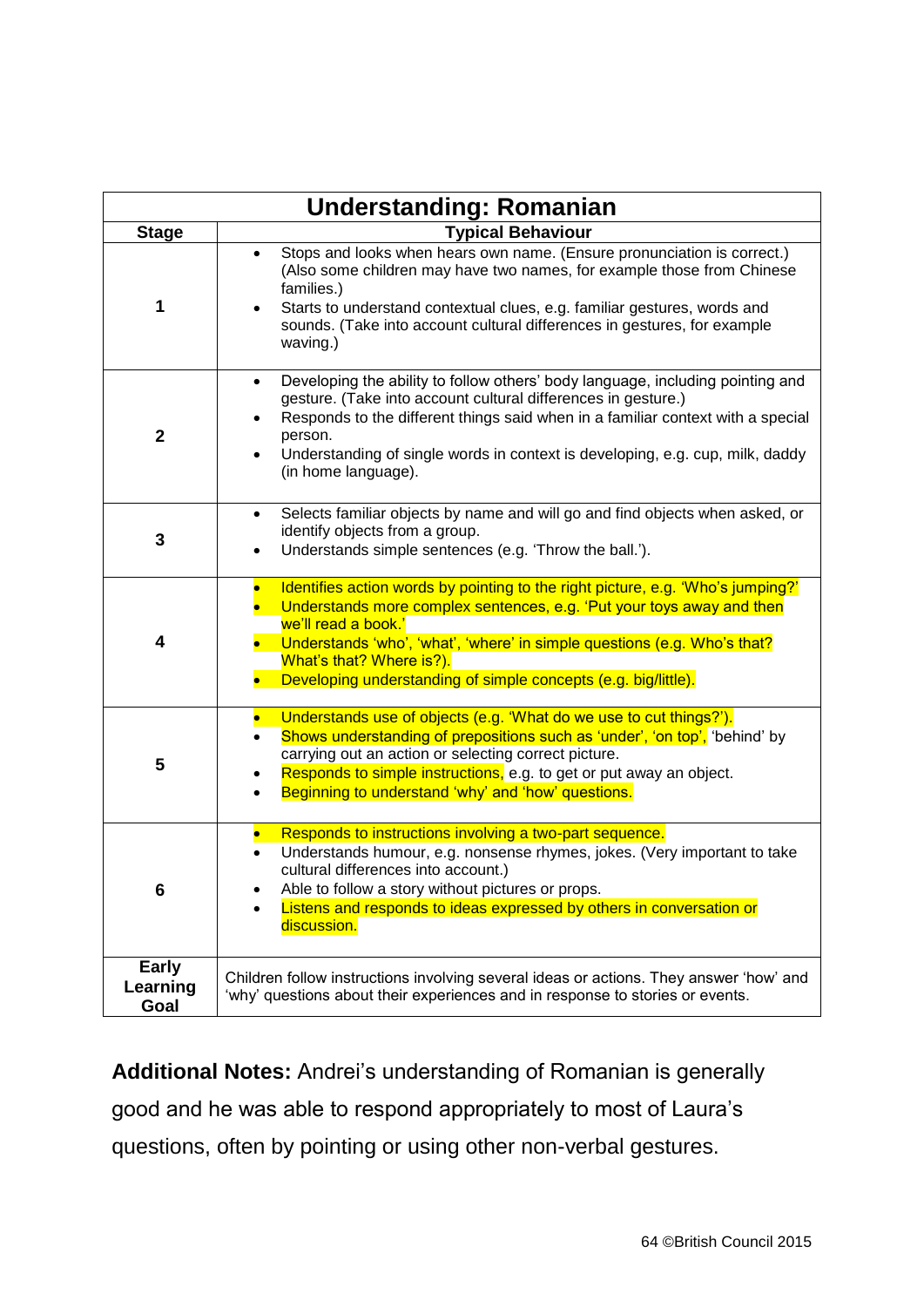|                | <b>Speaking: Romanian</b>                                                                                                                                                                                                                                                                                                                                                                                                                                                                                                                                                                                                                                                                                                                                                                                                                                                                              |
|----------------|--------------------------------------------------------------------------------------------------------------------------------------------------------------------------------------------------------------------------------------------------------------------------------------------------------------------------------------------------------------------------------------------------------------------------------------------------------------------------------------------------------------------------------------------------------------------------------------------------------------------------------------------------------------------------------------------------------------------------------------------------------------------------------------------------------------------------------------------------------------------------------------------------------|
| <b>Stage</b>   | <b>Typical Behaviour</b>                                                                                                                                                                                                                                                                                                                                                                                                                                                                                                                                                                                                                                                                                                                                                                                                                                                                               |
| 1              | Communicates needs and feelings in a variety of ways including crying,<br>$\bullet$<br>gurgling, babbling and squealing.<br>Makes own sounds in response when talked to by familiar adults.<br>Lifts arms in anticipation of being picked up.<br>Practises and gradually develops speech sounds (babbling) to communicate<br>$\bullet$<br>with adults; says sounds like 'baba', 'nono', 'gogo'.                                                                                                                                                                                                                                                                                                                                                                                                                                                                                                        |
| $\overline{2}$ | Uses sounds in play, e.g. 'brrrm' for toy car. (These sounds may vary in<br>different languages, e.g. the sounds animals make.)<br>Uses single words.<br>Frequently imitates words and sounds.<br>Enjoys babbling and increasingly experiments with using sounds and words to<br>communicate for a range of purposes (e.g. teddy, more, no, bye-bye).<br>Uses pointing with eye gaze to make requests, and to share an interest.<br>Creates personal words as they begin to develop language.                                                                                                                                                                                                                                                                                                                                                                                                          |
| 3              | <b>Copies familiar expressions.</b><br>$\bullet$<br>Beginning to put two words together (e.g. 'want ball', 'more juice'). (In some<br>$\bullet$<br>languages this may be joining two bits of meaning to extend a word.)<br>Uses different types of everyday words (nouns, verbs and adjectives).<br>Beginning to ask simple questions.<br>Beginning to talk about people and things that are not present.                                                                                                                                                                                                                                                                                                                                                                                                                                                                                              |
| 4              | Uses language as a powerful means of widening contacts, sharing feelings,<br>$\bullet$<br>experiences and thoughts.<br>Holds a conversation, jumping from topic to topic.<br>Learns new words very rapidly and is able to use them in communicating.<br>Uses gestures, sometimes with limited talk, e.g. reaches towards toy, saying 'I<br>have it'.<br>Uses a variety of questions (e.g. what, where, who).<br>Uses simple sentences.                                                                                                                                                                                                                                                                                                                                                                                                                                                                 |
| 5              | Beginning to use more complex sentences to link thoughts.<br>Can retell a simple past event in correct order.<br>Uses talk to connect ideas, explain what is happening and anticipate what<br>٠<br>might happen next, recall and relive past experiences.<br>Questions why things happen and gives explanations.<br>$\bullet$<br>Uses a range of tenses. (Not all languages express time and tense in the<br>$\bullet$<br>same way as English.)<br>Uses intonation, rhythm and phrasing to make the meaning clear to others. (In<br>some languages intonation changes meaning, so check that the child's<br>meaning is clear to others.)<br>Uses vocabulary focused on objects and people that are of particular<br>$\bullet$<br>importance to them.<br>Builds up vocabulary that reflects the breadth of their experiences.<br>Uses talk in pretending that objects stand for something else in play. |
| 6              | Extends vocabulary, especially by grouping and naming, exploring the<br>$\bullet$<br>meaning and sounds of new words.<br>Uses language to imagine and recreate roles and experiences in play<br>٠<br>situations.<br>Links statements and sticks to a main theme or intention.<br>Uses talk to organise, sequence and clarify thinking, ideas, feelings and<br>events.<br>Introduces a storyline or narrative into their play.                                                                                                                                                                                                                                                                                                                                                                                                                                                                          |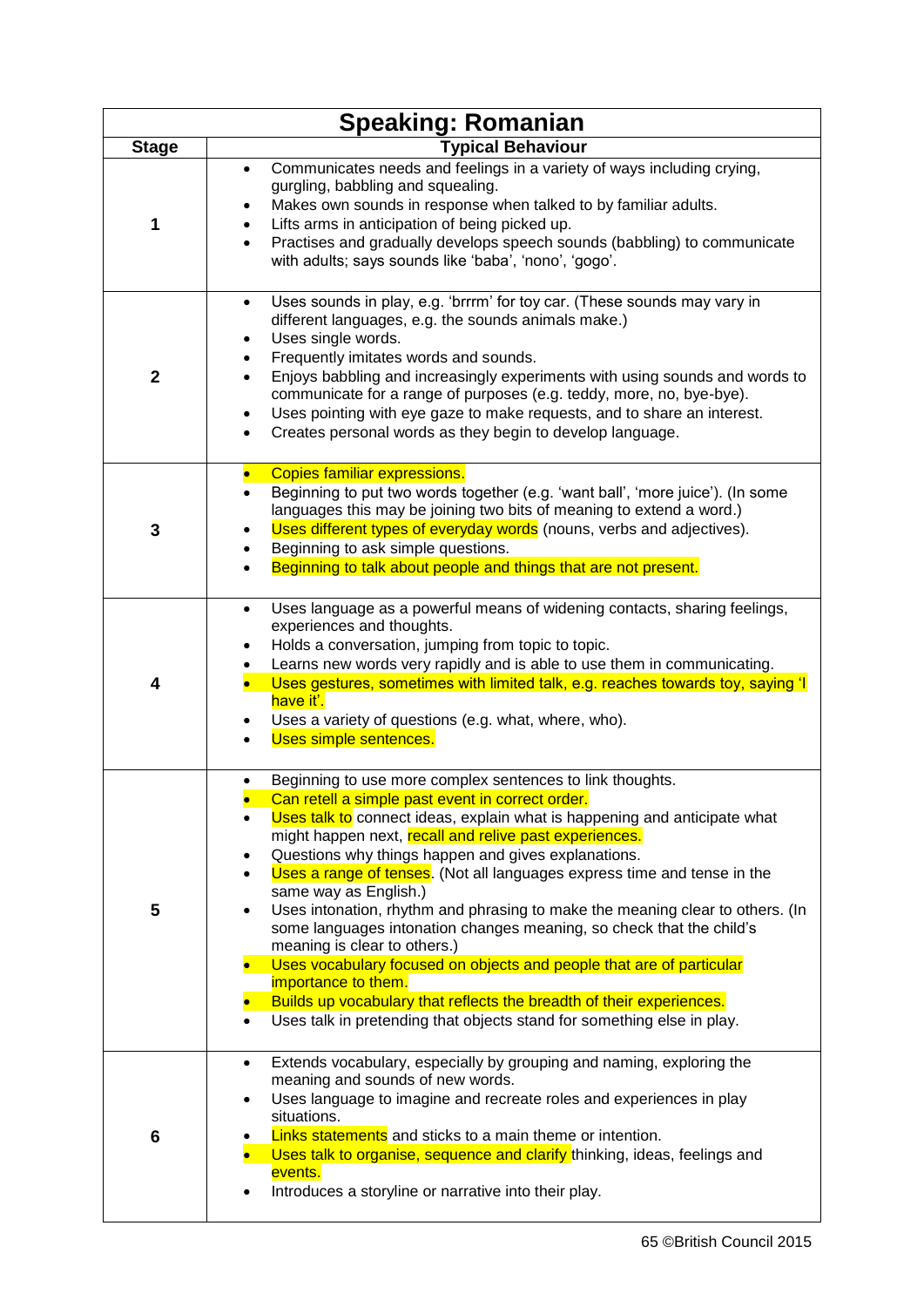Children express themselves effectively, showing awareness of listeners' needs. They use past, present and future forms accurately when talking about events that have happened or are to happen in the future. They develop their own narratives and explanations by connecting ideas or events.

**Additional Notes:** Andrei was reluctant to speak much so this was a difficult area to assess fully and accurately. I would say it is likely that he can do more than is indicated above but, because of his shyness and difficulties coping with new situations and new people, he was fairly reticent today.

Andrei's speech in Romanian is characterised by the use of simplified sounds with some consonant sounds missing. He uses 'baby' words for some objects but on the whole his vocabulary is close to that expected for a child of his age. As he became more relaxed, Andrei talked more, saying things like 'The train goes to the station then the train goes home' and 'The train went with great speed' (when talking about his own experiences of going on a train with his mum) and 'The fire car is bigger' (Andrei's contribution to a conversation about Lego vehicles when choosing a sticker).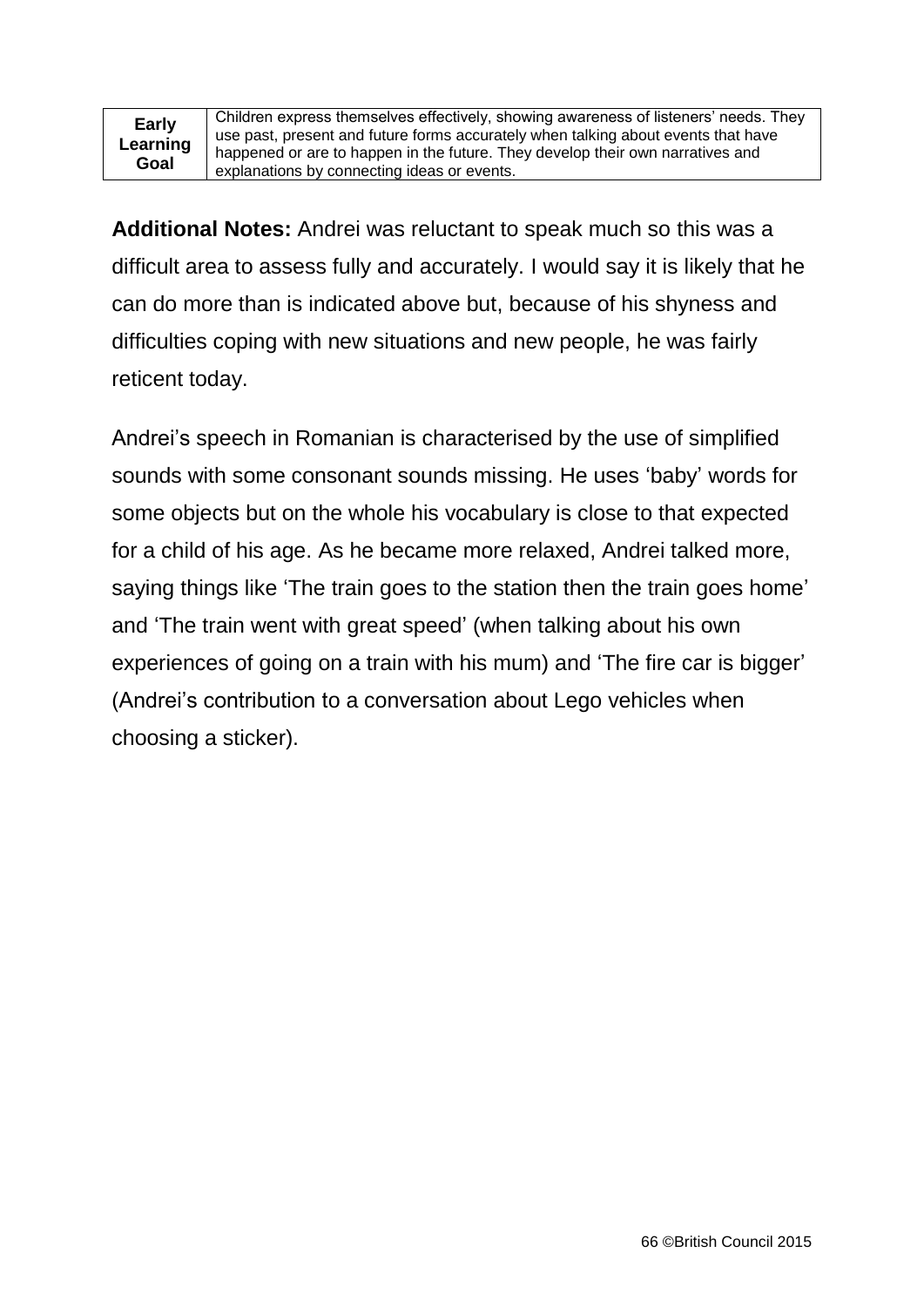## **Hampshire EMTAS – Early Profiling Information**

|    | <b>Pupil: Andrei</b>                                                                                                                            | Year Group: R |  |  |
|----|-------------------------------------------------------------------------------------------------------------------------------------------------|---------------|--|--|
|    | L1: Romanian                                                                                                                                    |               |  |  |
|    | <b>Context of visit:</b> where observed, when, number of visits, parent meeting arranged                                                        |               |  |  |
|    | We met Andrei at school and worked with him in withdrawal to assess his language skills in Romanian.                                            |               |  |  |
|    | <b>Background Information:</b>                                                                                                                  |               |  |  |
|    | Family background:                                                                                                                              |               |  |  |
|    | Andrei is the only child in the family unit. He lives with his parents.                                                                         |               |  |  |
|    | Current school: preferred subjects, settling in, friendships                                                                                    |               |  |  |
|    |                                                                                                                                                 |               |  |  |
|    | Likes/dislikes/hobbies/gifts/talents:                                                                                                           |               |  |  |
|    |                                                                                                                                                 |               |  |  |
|    |                                                                                                                                                 |               |  |  |
|    |                                                                                                                                                 |               |  |  |
|    | <b>Recommendations:</b>                                                                                                                         |               |  |  |
|    | See sheet in EMTAS pupil record file for main general recommendations for pupils within this Key Stage                                          |               |  |  |
|    | Please consider EMTAS training for your staff. Much of our training is free, can take place in your school and<br>can be adapted to your needs. |               |  |  |
|    | Priority recommendations for this pupil:                                                                                                        |               |  |  |
|    | Any other information:                                                                                                                          |               |  |  |
|    | Recommendations:                                                                                                                                |               |  |  |
|    | 1. Continue to use praise to promote target behaviours.                                                                                         |               |  |  |
| 2. | Continue to accept non-verbal responses and single words/short phrases,                                                                         |               |  |  |
| 3. | Use recasting to provide a model of a grammatically complete spoken response.                                                                   |               |  |  |
| 4. | Try providing (orally) sentence starters to support Andrei to develop longer utterances in English.                                             |               |  |  |
| 5. | Send home pictures/topic words in advance so Andrei can discuss these with parents prior to the<br>lesson (in Romanian).                        |               |  |  |
| 6. | Encourage parents to continue to use Romanian at home so that Andrei continues to develop his first<br>language.                                |               |  |  |
|    |                                                                                                                                                 |               |  |  |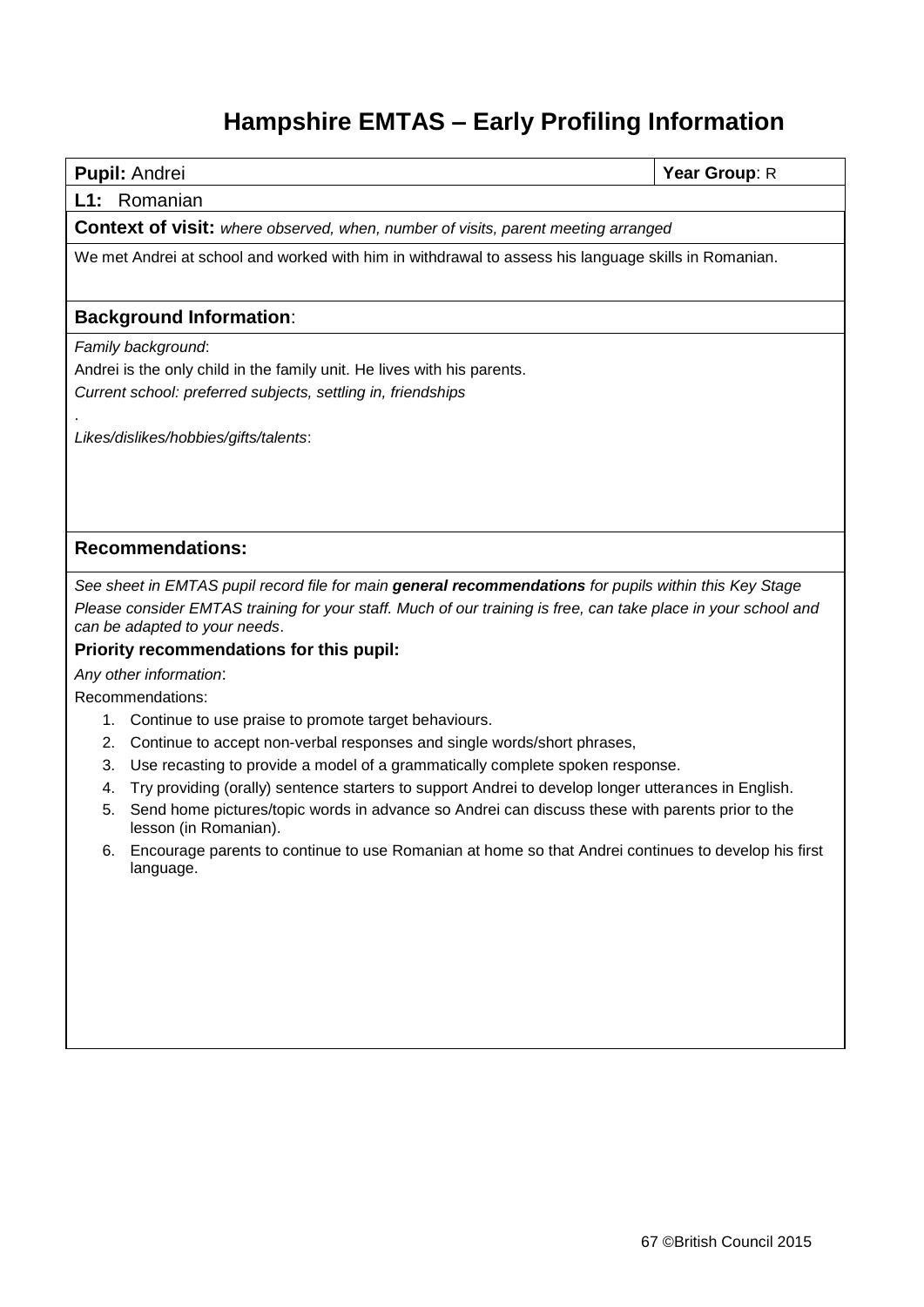### **Appendix 5:**

**First Language Assessment of a Year 4 Nepali-speaking girl 'Kalpana'**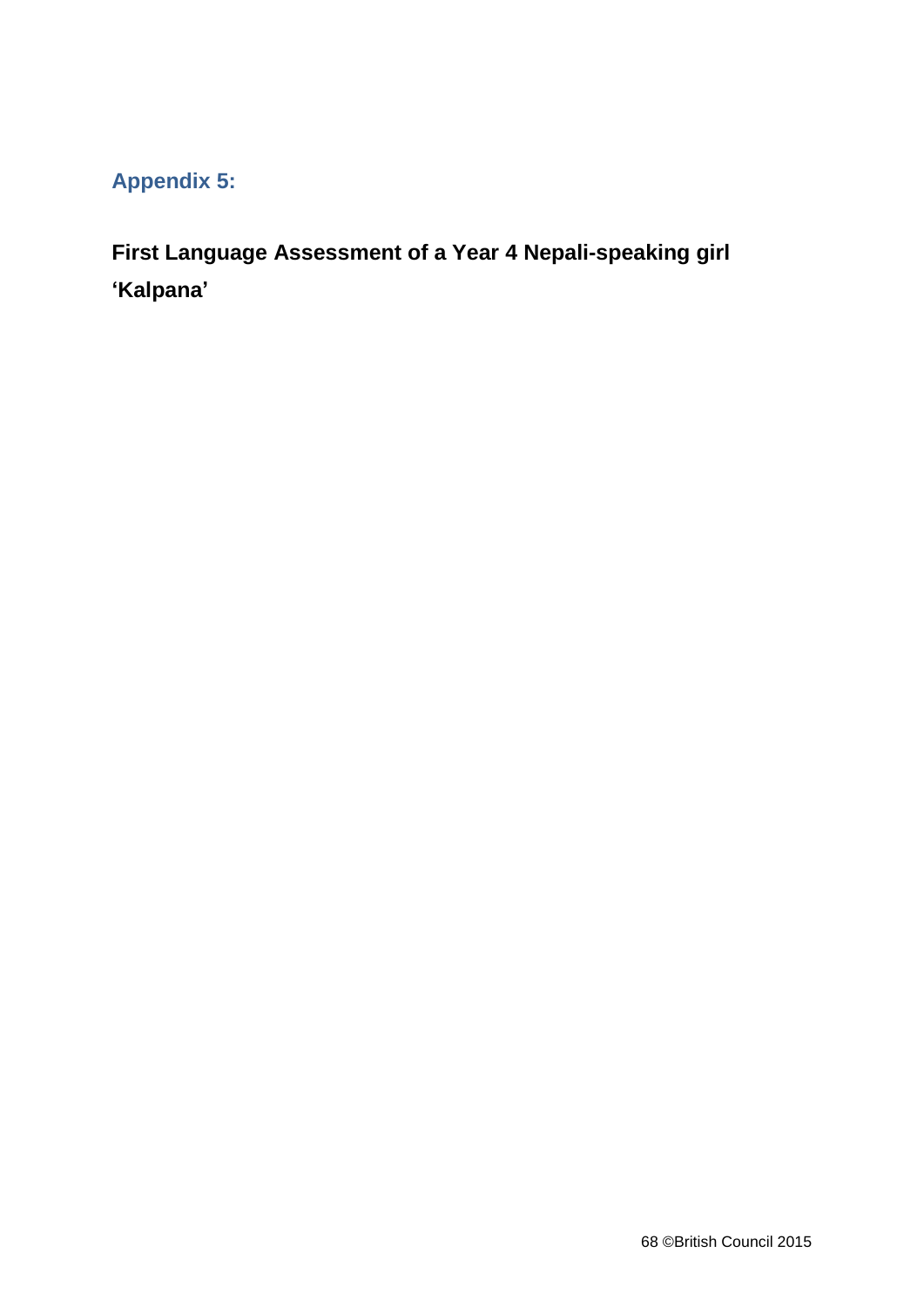### **Overview of Communication and Language Development in home language**

| Name:                                                                                                                         | Kalpana       | Date of Birth: August 2006 |  |
|-------------------------------------------------------------------------------------------------------------------------------|---------------|----------------------------|--|
| Home Language:                                                                                                                | <b>Nepali</b> |                            |  |
| Length of time in English-speaking environment: 1 year                                                                        |               |                            |  |
| <b>Home Language</b>                                                                                                          |               |                            |  |
| <b>Listening and Attention</b> – Stage $1$ – Stage $2$ – Stage $3$ – Stage $4$ – Stage $5$ – Stage 6 – Early<br>Learning Goal |               |                            |  |
| Understanding - Stage 1 - Stage 2 - Stage 3 - Stage 4 - Stage 5 - Stage 6 - Early Learning Goal                               |               |                            |  |
| Speaking - Stage 1 - Stage 2 - Stage 3 - Stage 4 - Stage 5 - Stage 6 - Early Learning Goal                                    |               |                            |  |
|                                                                                                                               |               |                            |  |

### **Key**

| <b>Green Highlighting:</b> all or most descriptors in this banding met    |
|---------------------------------------------------------------------------|
| <b>Yellow Highlighting:</b> a couple of descriptors in this banding met – |
| working towards this banding                                              |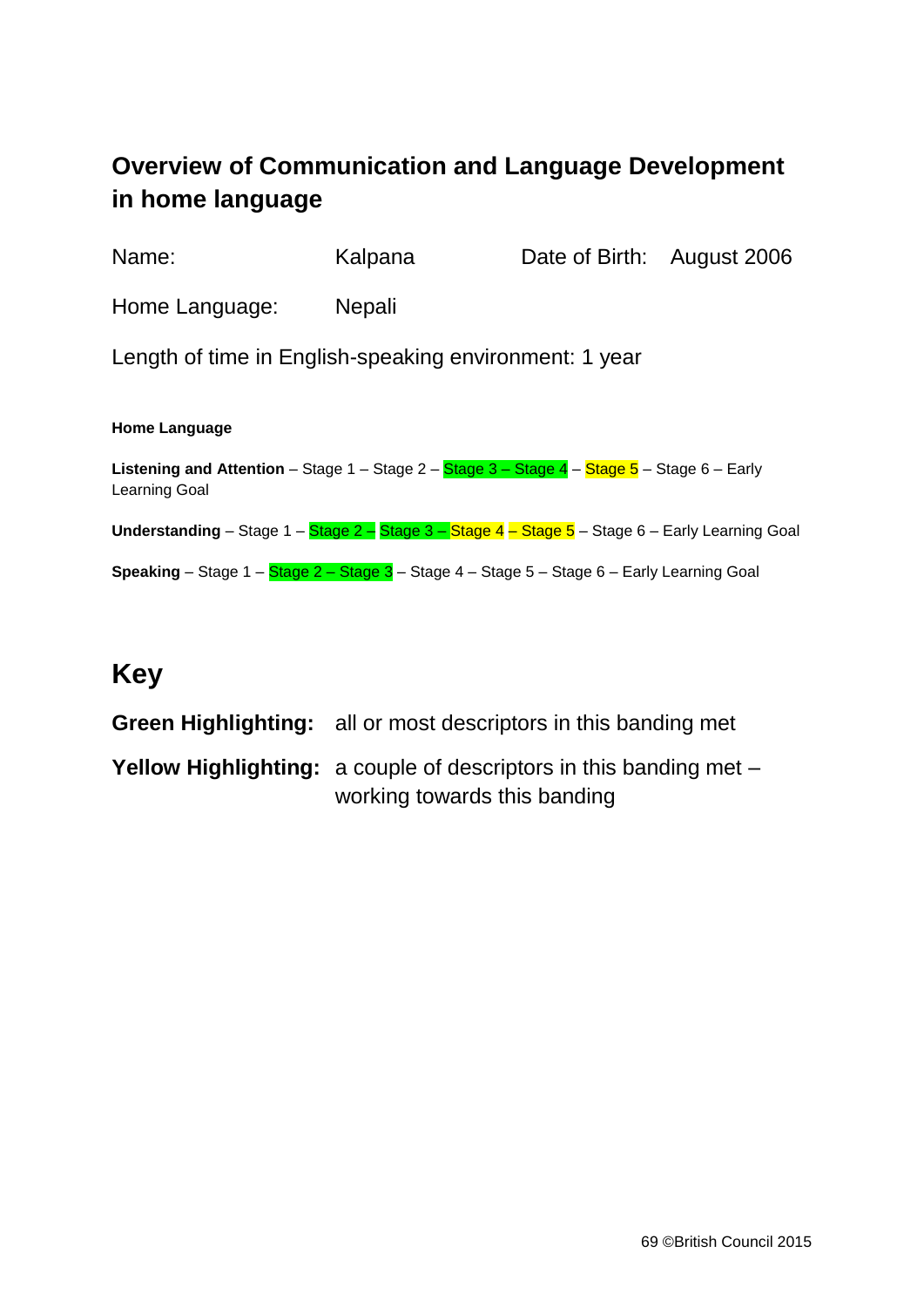|                           | <b>Listening and Attention: Nepali</b>                                                                                                                                                                                                                                                                                                                                                                                                                                                                                                                                                                      |
|---------------------------|-------------------------------------------------------------------------------------------------------------------------------------------------------------------------------------------------------------------------------------------------------------------------------------------------------------------------------------------------------------------------------------------------------------------------------------------------------------------------------------------------------------------------------------------------------------------------------------------------------------|
| <b>Stage</b>              | <b>Typical Behaviour</b>                                                                                                                                                                                                                                                                                                                                                                                                                                                                                                                                                                                    |
|                           | Turns towards a familiar sound then locates range of sounds with accuracy.<br>$\bullet$<br>Listens to, distinguishes and responds to intonations and sounds of voices.<br>$\bullet$<br>Reacts in interaction with others by smiling, looking and moving.<br>$\bullet$<br>Quietens or alerts to the sound of speech.<br>$\bullet$<br>Looks intently at a person talking, but stops responding if speaker turns<br>$\bullet$<br>away.<br>Listens to familiar sounds, words or finger plays.<br>$\bullet$<br>Fleeting attention - not under child's control, new stimuli take whole<br>$\bullet$<br>attention. |
| $\mathbf 2$               | Moves whole body to sounds they enjoy, such as music or a regular beat.<br>$\bullet$<br>Has a strong exploratory impulse.<br>$\bullet$<br>Concentrates intently on an object or activity of own choosing for short<br>periods.<br>Pays attention to dominant stimulus - easily distracted by noises or other<br>people talking.                                                                                                                                                                                                                                                                             |
| 3                         | Listens to and enjoys rhythmic patterns in rhymes and stories.<br>$\bullet$<br>Enjoys rhymes and demonstrates listening by trying to join in with actions or<br>vocalisations.<br>Rigid attention – may appear not to hear.<br>$\bullet$                                                                                                                                                                                                                                                                                                                                                                    |
| 4                         | Listens with interest to the noises adults make when they read stories.<br>$\bullet$<br>Recognises and responds to (not necessarily verbally) many familiar sounds,<br>e.g. turning to a knock on the door, looking at or going to the door.<br>Shows interest in play with sounds, songs and rhymes.<br>Single-channelled attention. Can shift to a different task if attention fully<br>obtained - using child's name helps focus.                                                                                                                                                                        |
| 5                         | Listens to others one to one or in small groups, when conversation interests<br>$\bullet$<br>them.<br>Listens to stories with increasing attention and recall.<br>$\bullet$<br>Joins in with repeated refrains and anticipates key events and phrases in<br>rhvmes and stories.<br>Focusing attention - still listens or does, but can shift own attention.<br>٠<br>Is able to follow directions (if not intently focused on own choice of activity).                                                                                                                                                       |
| 6                         | Maintains attention, concentrates and sits quietly during appropriate activity.<br>Two-channelled attention - can listen and do for short span.<br>$\bullet$                                                                                                                                                                                                                                                                                                                                                                                                                                                |
| Early<br>Learning<br>Goal | Children listen attentively in a range of situations. They listen to stories, accurately<br>anticipating key events and respond to what they hear with relevant comments,<br>questions or actions. They give their attention to what others say and respond<br>appropriately, while engaged in another activity.                                                                                                                                                                                                                                                                                            |

**Additional Notes:** Kalpana likes 'Frozen' (Disney film) and 'joins in' with the songs, according to her mother (makes noises while listening). Kalpana was able to maintain focus on a book-related activity in Nepali led by Smita Neupane for 10 minutes. She liked looking at the pictures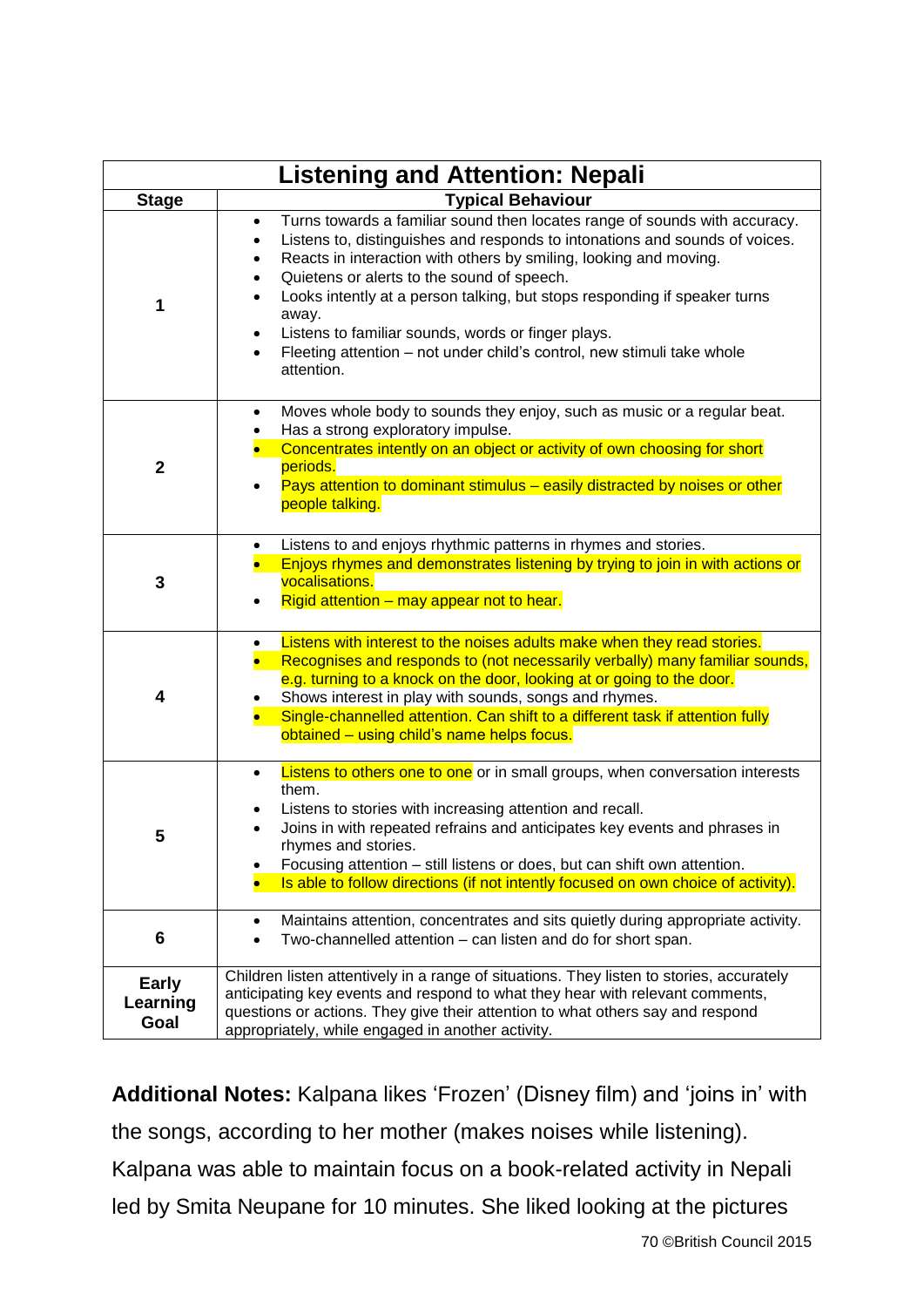but when it was her turn to talk about them, she repeated the same phrase 'This comes' whilst matching the small cameos to the main pictures.

Sometimes, even when staff call her name several times, Kalpana is not able to shift her attention from what she is doing.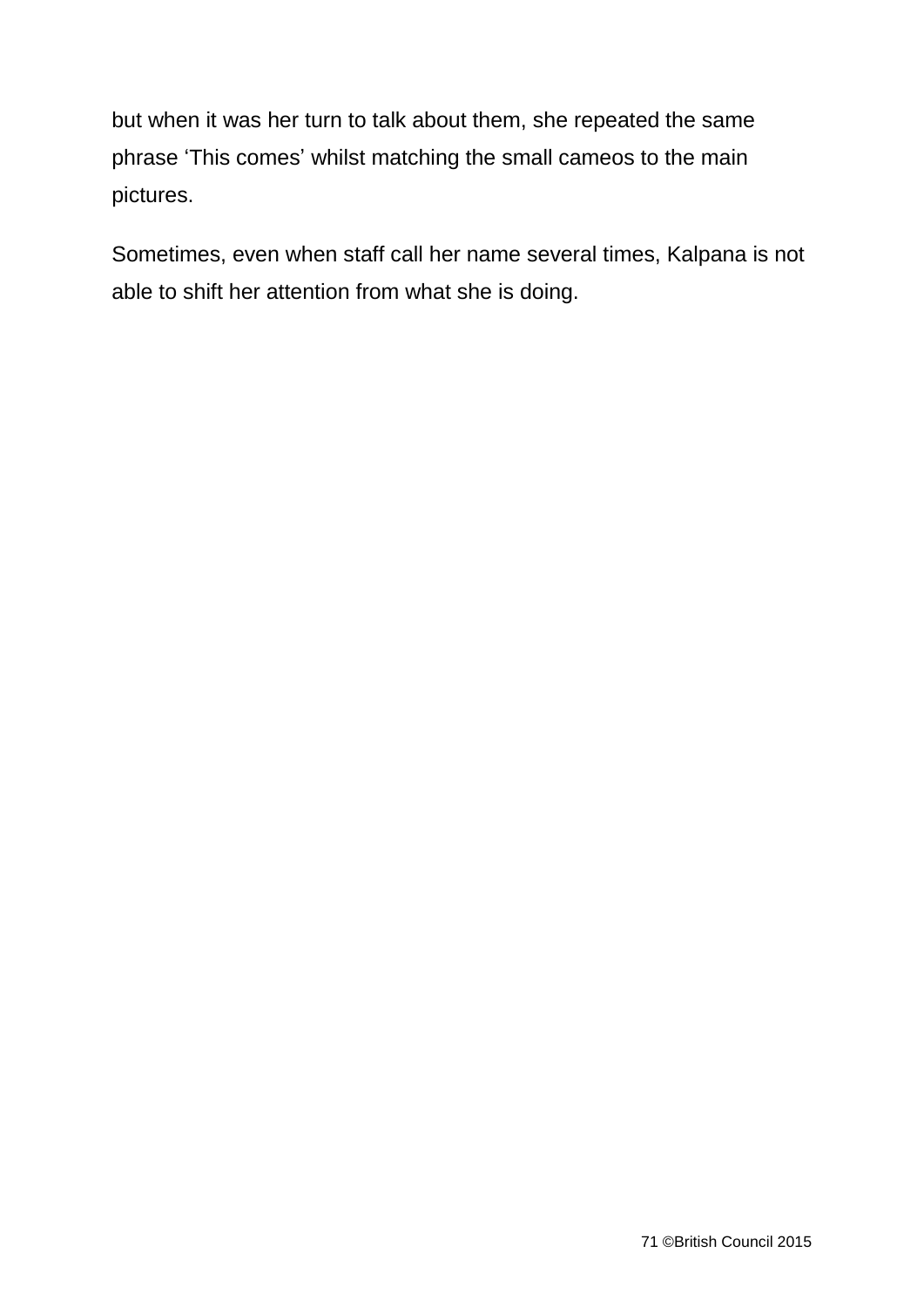| <b>Understanding: Nepali</b> |                                                                                                                                                                                                                                                                                                                                                                                     |  |
|------------------------------|-------------------------------------------------------------------------------------------------------------------------------------------------------------------------------------------------------------------------------------------------------------------------------------------------------------------------------------------------------------------------------------|--|
| <b>Stage</b>                 | <b>Typical Behaviour</b>                                                                                                                                                                                                                                                                                                                                                            |  |
| 1                            | Stops and looks when hears own name. (Ensure pronunciation is correct.)<br>$\bullet$<br>(Also some children may have two names, for example those from Chinese<br>families.)<br>Starts to understand contextual clues, e.g. familiar gestures, words and<br>sounds. (Take into account cultural differences in gestures, for example<br>waving.)                                    |  |
| $\mathbf 2$                  | Developing the ability to follow others' body language, including pointing and<br>$\bullet$<br>gesture. (Take into account cultural differences in gesture.)<br>Responds to the different things said when in a familiar context with a special<br>person.<br>Understanding of single words in context is developing, e.g. cup, milk, daddy<br>(in home language).                  |  |
| 3                            | Selects familiar objects by name and will go and find objects when asked, or<br>identify objects from a group.<br>Understands simple sentences (e.g. 'Throw the ball.').<br>$\bullet$                                                                                                                                                                                               |  |
| 4                            | Identifies action words by pointing to the right picture, e.g. 'Who's jumping?'<br>$\bullet$<br>Understands more complex sentences, e.g. 'Put your toys away and then<br>we'll read a book.'<br>Understands 'who', 'what', 'where' in simple questions (e.g. Who's that?<br>$\bullet$<br>What's that? Where is?).<br>Developing understanding of simple concepts (e.g. big/little). |  |
| 5                            | Understands use of objects (e.g. 'What do we use to cut things?')<br>$\bullet$<br>Shows understanding of prepositions such as 'under', 'on top', 'behind' by<br>$\bullet$<br>carrying out an action or selecting correct picture.<br>Responds to simple instructions, e.g. to get or put away an object.<br>Beginning to understand 'why' and 'how' questions.<br>$\bullet$         |  |
| 6                            | Responds to instructions involving a two-part sequence.<br>$\bullet$<br>Understands humour, e.g. nonsense rhymes, jokes. (Very important to take<br>$\bullet$<br>cultural differences into account.)<br>Able to follow a story without pictures or props.<br>$\bullet$<br>Listens and responds to ideas expressed by others in conversation or<br>discussion.                       |  |
| Early<br>Learning<br>Goal    | Children follow instructions involving several ideas or actions. They answer 'how' and<br>'why' questions about their experiences and in response to stories or events.                                                                                                                                                                                                             |  |

**Additional Notes:** Kalpana understands and responds appropriately (usually non-verbally) to familiar, routine, single-stage instructions given in Nepali.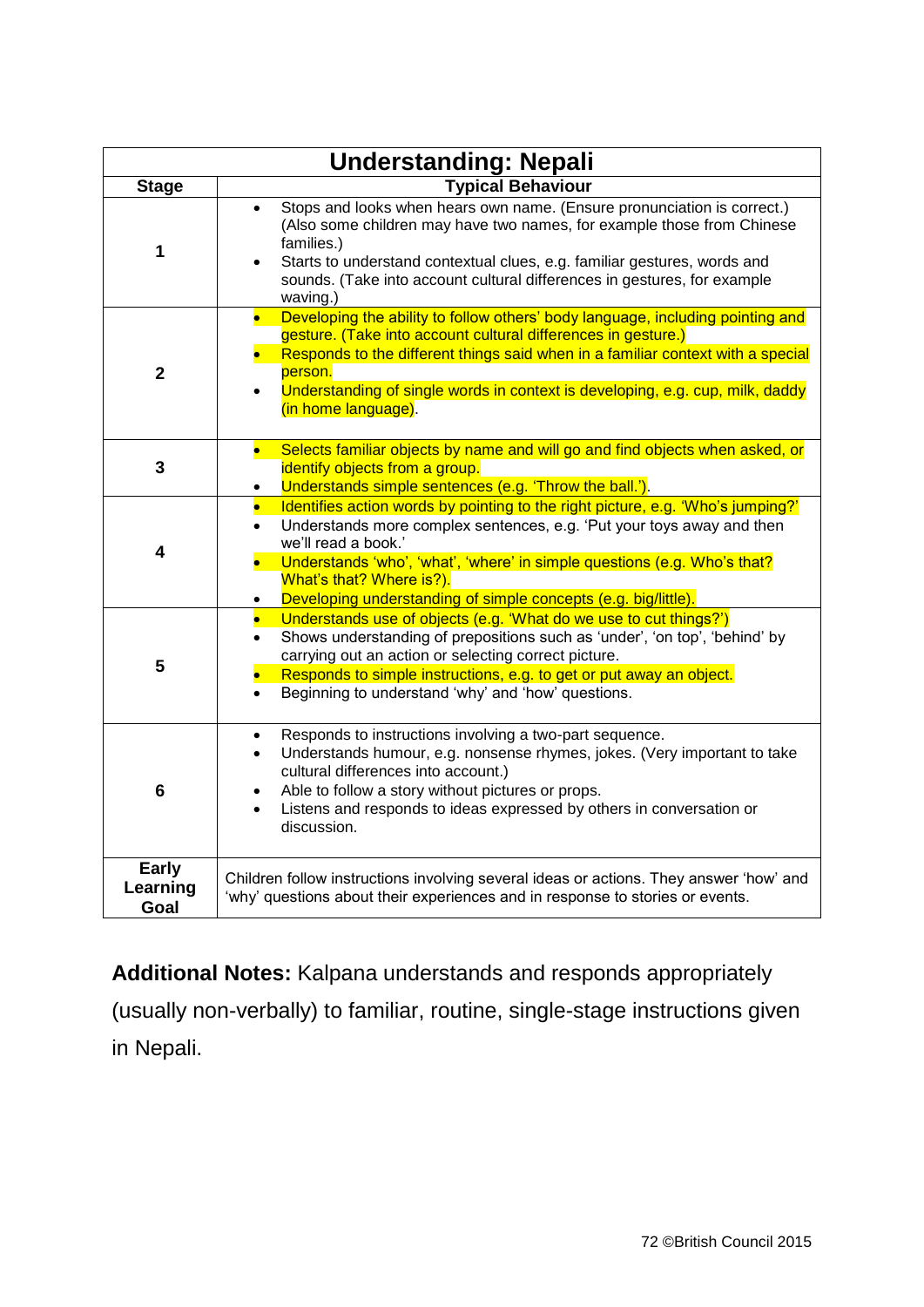| <b>Speaking: Nepali</b> |                                                                                                                                                                                                                                                                                                                                                                                                                                                                                                                                                                                                                                                                                                                                                                                                                                                                         |  |
|-------------------------|-------------------------------------------------------------------------------------------------------------------------------------------------------------------------------------------------------------------------------------------------------------------------------------------------------------------------------------------------------------------------------------------------------------------------------------------------------------------------------------------------------------------------------------------------------------------------------------------------------------------------------------------------------------------------------------------------------------------------------------------------------------------------------------------------------------------------------------------------------------------------|--|
| <b>Stage</b>            | <b>Typical Behaviour</b>                                                                                                                                                                                                                                                                                                                                                                                                                                                                                                                                                                                                                                                                                                                                                                                                                                                |  |
| 1                       | Communicates needs and feelings in a variety of ways including crying,<br>$\bullet$<br>gurgling, babbling and squealing.<br>Makes own sounds in response when talked to by familiar adults.<br>Lifts arms in anticipation of being picked up.<br>Practises and gradually develops speech sounds (babbling) to communicate<br>$\bullet$<br>with adults; says sounds like 'baba', 'nono', 'gogo'.                                                                                                                                                                                                                                                                                                                                                                                                                                                                         |  |
| $\mathbf 2$             | Uses sounds in play, e.g. 'brrrm' for toy car. (These sounds may vary in<br>different languages, e.g. the sounds animals make.)<br>Uses single words.<br>Frequently imitates words and sounds.<br>Enjoys babbling and increasingly experiments with using sounds and words<br>to communicate for a range of purposes (e.g. teddy, more, no, bye-bye).<br>Uses pointing with eye gaze to make requests, and to share an interest.<br>Creates personal words as they begin to develop language.                                                                                                                                                                                                                                                                                                                                                                           |  |
| 3                       | <b>Copies familiar expressions.</b><br>Beginning to put two words together (e.g. 'want ball', 'more juice'). (In some<br>languages this may be joining two bits of meaning to extend a word.)<br>Uses different types of everyday words (nouns, verbs and adjectives).<br>Beginning to ask simple questions.<br>Beginning to talk about people and things that are not present.                                                                                                                                                                                                                                                                                                                                                                                                                                                                                         |  |
| 4                       | Uses language as a powerful means of widening contacts, sharing feelings,<br>experiences and thoughts.<br>Holds a conversation, jumping from topic to topic.<br>Learns new words very rapidly and is able to use them in communicating.<br>Uses gestures, sometimes with limited talk, e.g. reaches towards toy, saying<br>'I have it'.<br>Uses a variety of questions (e.g. what, where, who).<br>Uses simple sentences.                                                                                                                                                                                                                                                                                                                                                                                                                                               |  |
| 5                       | Beginning to use more complex sentences to link thoughts.<br>Can retell a simple past event in correct order.<br>Uses talk to connect ideas, explain what is happening and anticipate what<br>might happen next, recall and relive past experiences.<br>Questions why things happen and gives explanations.<br>$\bullet$<br>Uses a range of tenses. (Not all languages express time and tense in the<br>same way as English.)<br>Uses intonation, rhythm and phrasing to make the meaning clear to others.<br>(In some languages intonation changes meaning, so check that the child's<br>meaning is clear to others.)<br>Uses vocabulary focused on objects and people that are of particular<br>importance to them.<br>Builds up vocabulary that reflects the breadth of their experiences.<br>Uses talk in pretending that objects stand for something else in play. |  |
| 6                       | Extends vocabulary, especially by grouping and naming, exploring the<br>$\bullet$<br>meaning and sounds of new words.<br>Uses language to imagine and recreate roles and experiences in play<br>$\bullet$<br>situations.<br>Links statements and sticks to a main theme or intention.<br>Uses talk to organise, sequence and clarify thinking, ideas, feelings and<br>events.<br>Introduces a storyline or narrative into their play.                                                                                                                                                                                                                                                                                                                                                                                                                                   |  |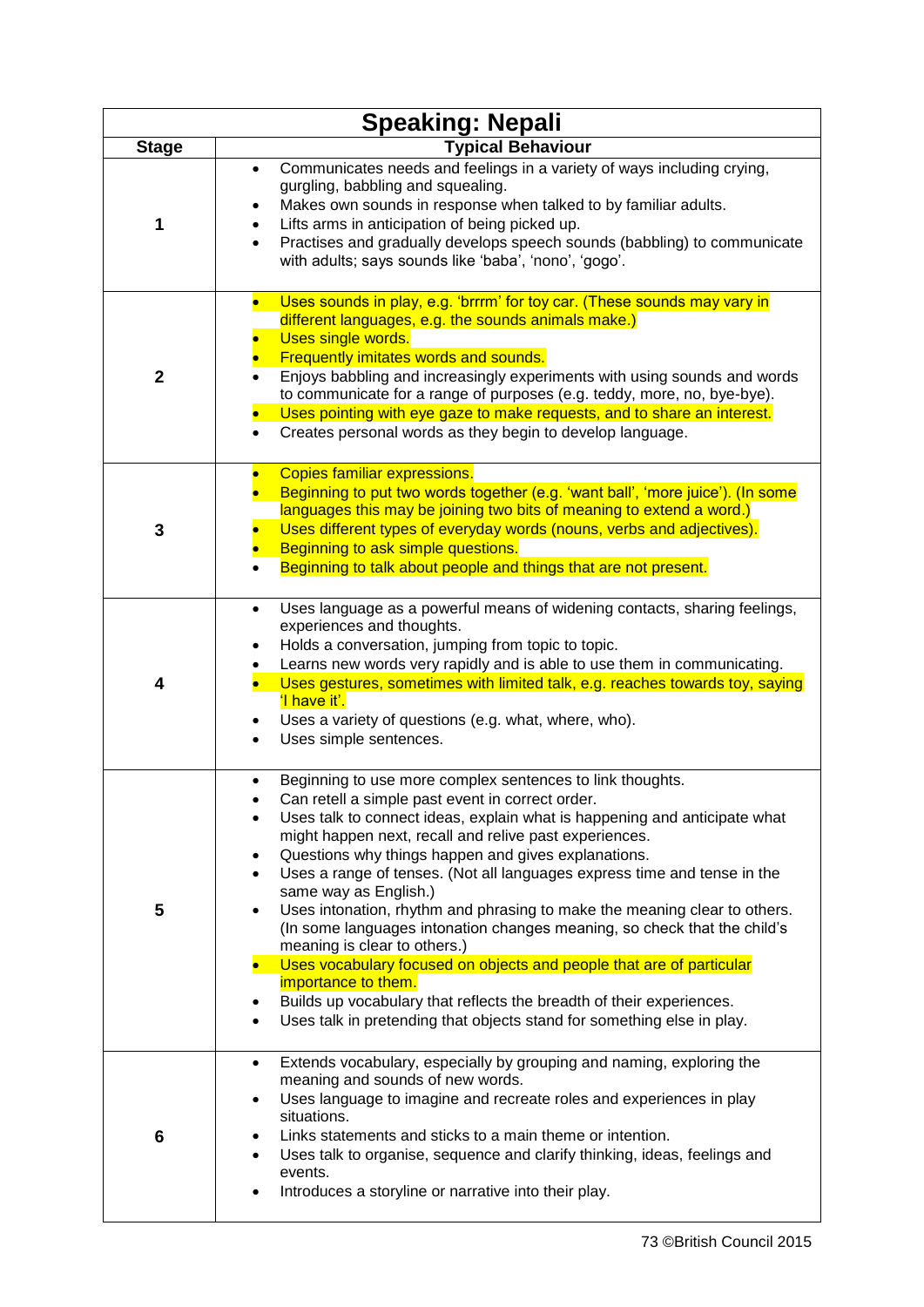**Early Learning Goal**

Children express themselves effectively, showing awareness of listeners' needs. They use past, present and future forms accurately when talking about events that have happened or are to happen in the future. They develop their own narratives and explanations by connecting ideas or events.

**Additional Notes:** Kalpana's speech in Nepali is not always clear and at times it can be difficult for even a familiar listener to understand what she is trying to say. Kalpana tends to use single words or short phrases to communicate and relies heavily on gesture and other noises (pointing, making car noises, etc.) to support her expression of meaning. Where Kalpana uses longer utterances, there are frequent problems with word order and grammar. Her working vocabulary is not well developed and she still uses a number of 'baby' words in her speech, e.g. the baby word for food and for clothes.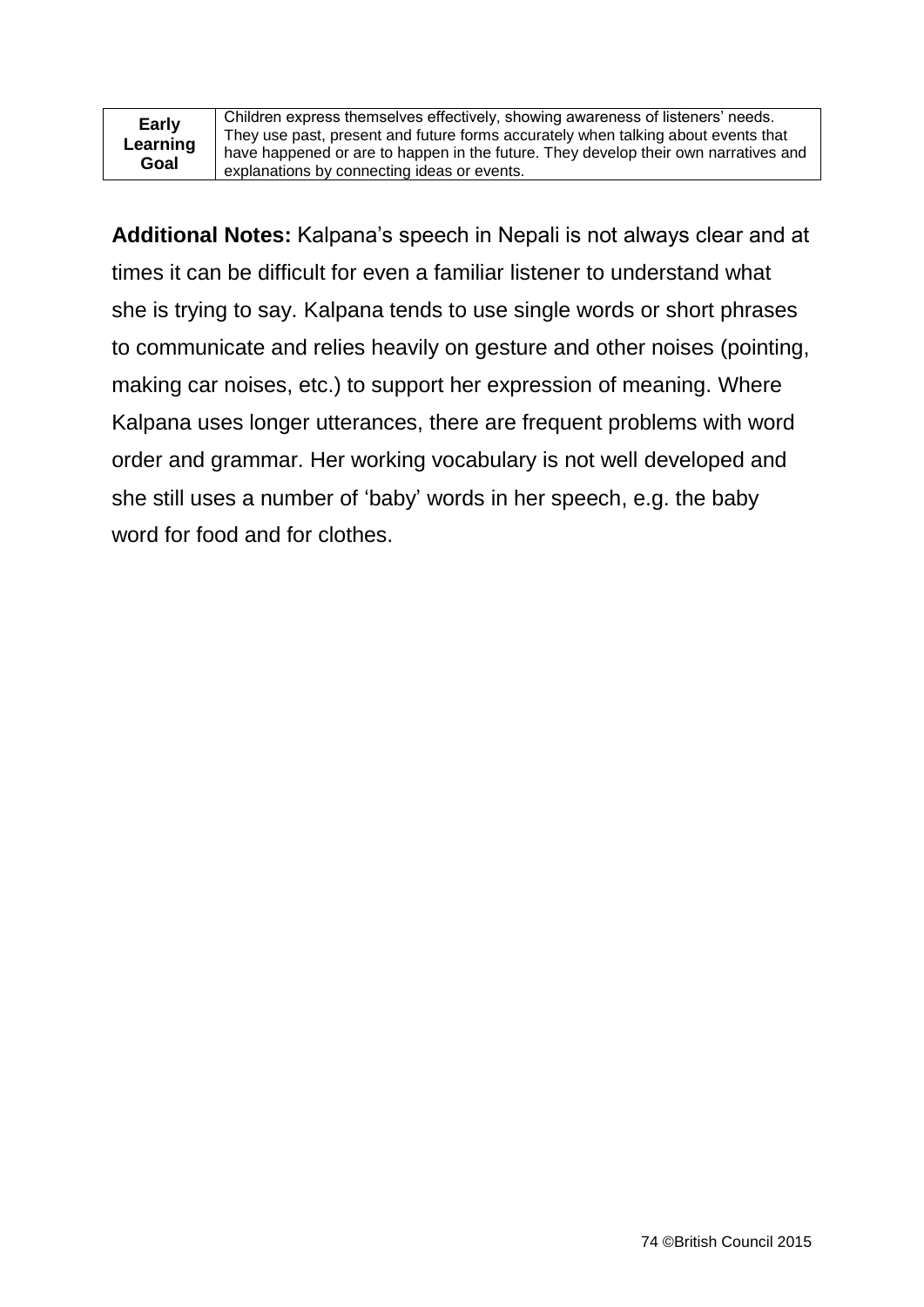## **Appendix 6:**

## **Semi-Structured Interview Questions (for Teachers)**

1. What in your opinion are the strengths of the new First Language Assessment tool?

2. What in your opinion are the weaknesses of the new First Language Assessment tool?

3. Does the assessment of x (pupil's name)'s first language skills add anything to the overall picture of her/him you have built since she/he joined your class?

4. Any other comments?